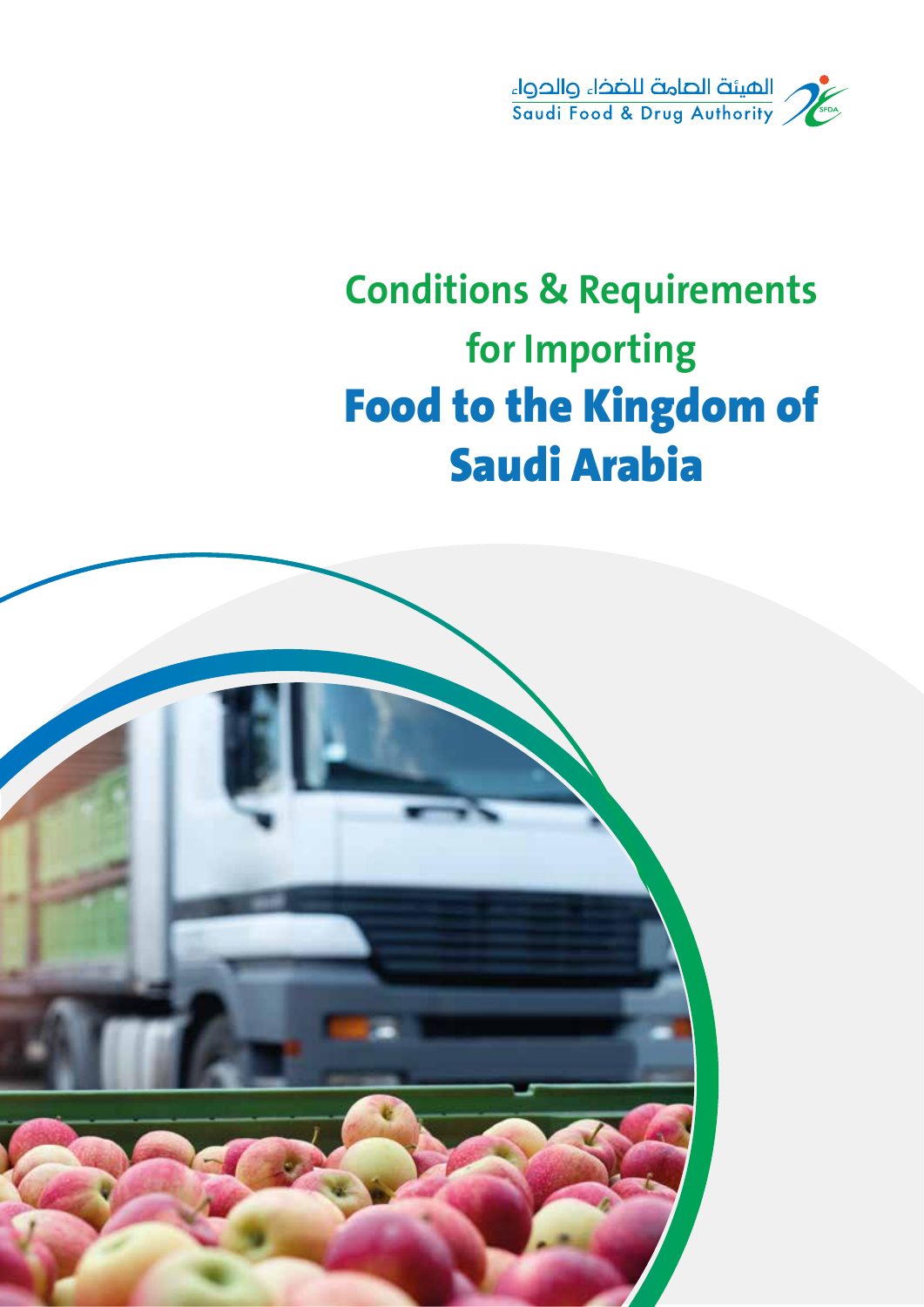# **Table of Contents**

| Article 7: Import Requirements For Foods Of Plant Origin And Their Products 14 |  |
|--------------------------------------------------------------------------------|--|
| Article 8: Auditing Competent Authorities in the exporting countries 15        |  |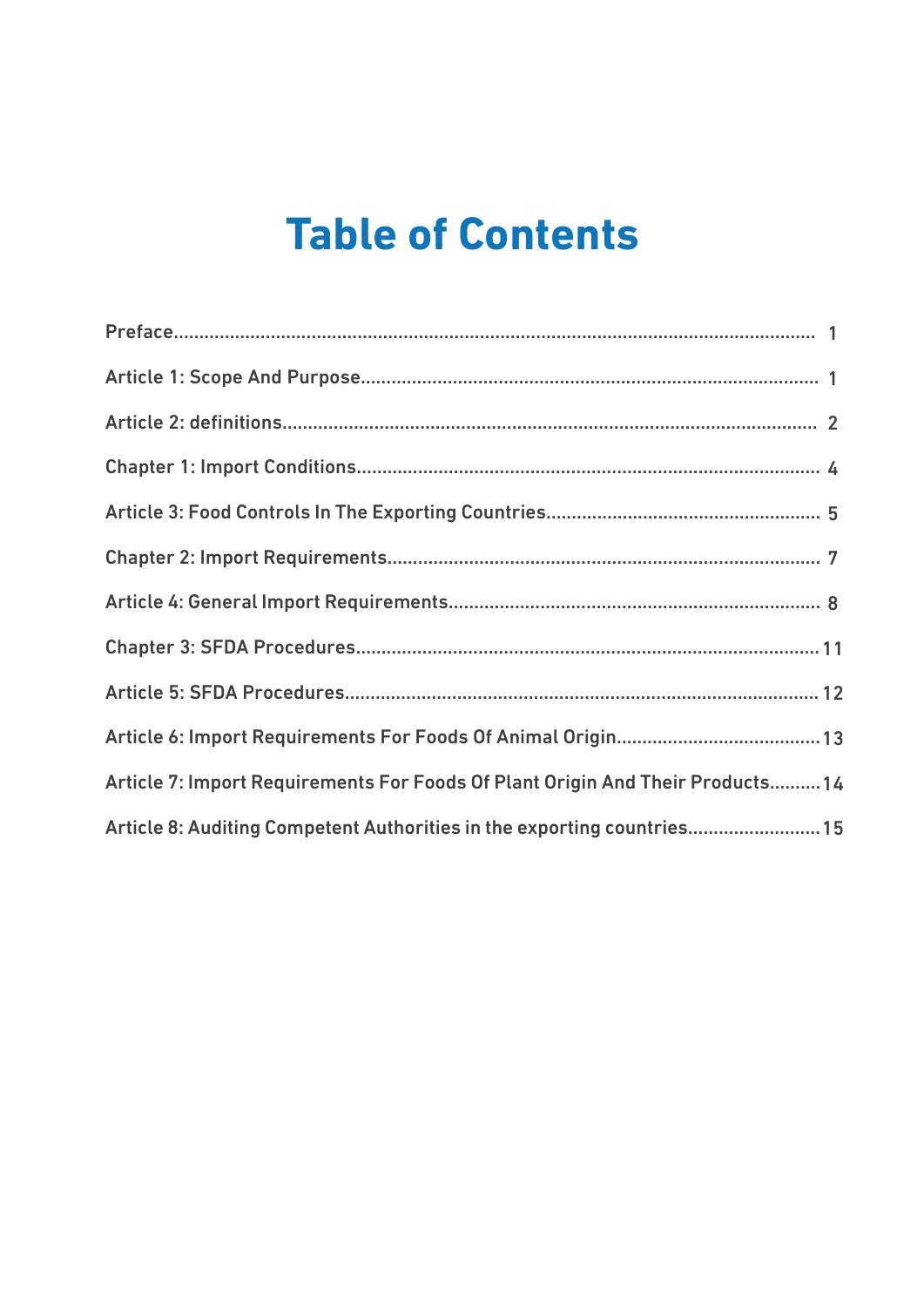### **Introduction:**

The framework for regulating the import of food products into Kingdom of Saudi Arabia and the relevant requirements and conditions is based on article 7 under KSA Food Act, which states that:

"Imported food shall not be released prior to SFDA approval as laid down by the regulations, policies and procedures under this Act. SFDA shall be responsible for developing regulatory bylaws for controlling the clearance process of foodstuff intended for importation into the Kingdom of Saudi Arabia".

 In addition to Article 3 (paragraph. 4) under Food Act bylaws which stipulates the following:

"Countries exporting their products to Kingdom of Saudi Arabia shall comply with the import conditions and requirements issued by SFDA".

## **Article 1: scope and definitions**

#### **Scope:**

These requirements and conditions apply to all food products imported from the exporting countries into Kingdom of Saudi Arabia.

### **Purpose:**

#### **This document aims at the following:**

1. Lay down the conditions and requirements, which must be met by the competent authorities in countries intending to export their food products to Kingdom of Saudi Arabia.

2. Provide assurances from competent authority (s) in exporting countries that the entities wishing to export their products to the Kingdom of Saudi Arabia comply with the regulations approved by the Kingdom related to human, animal or plant health.

3. Ensure food safety and facilitate movement of international trade.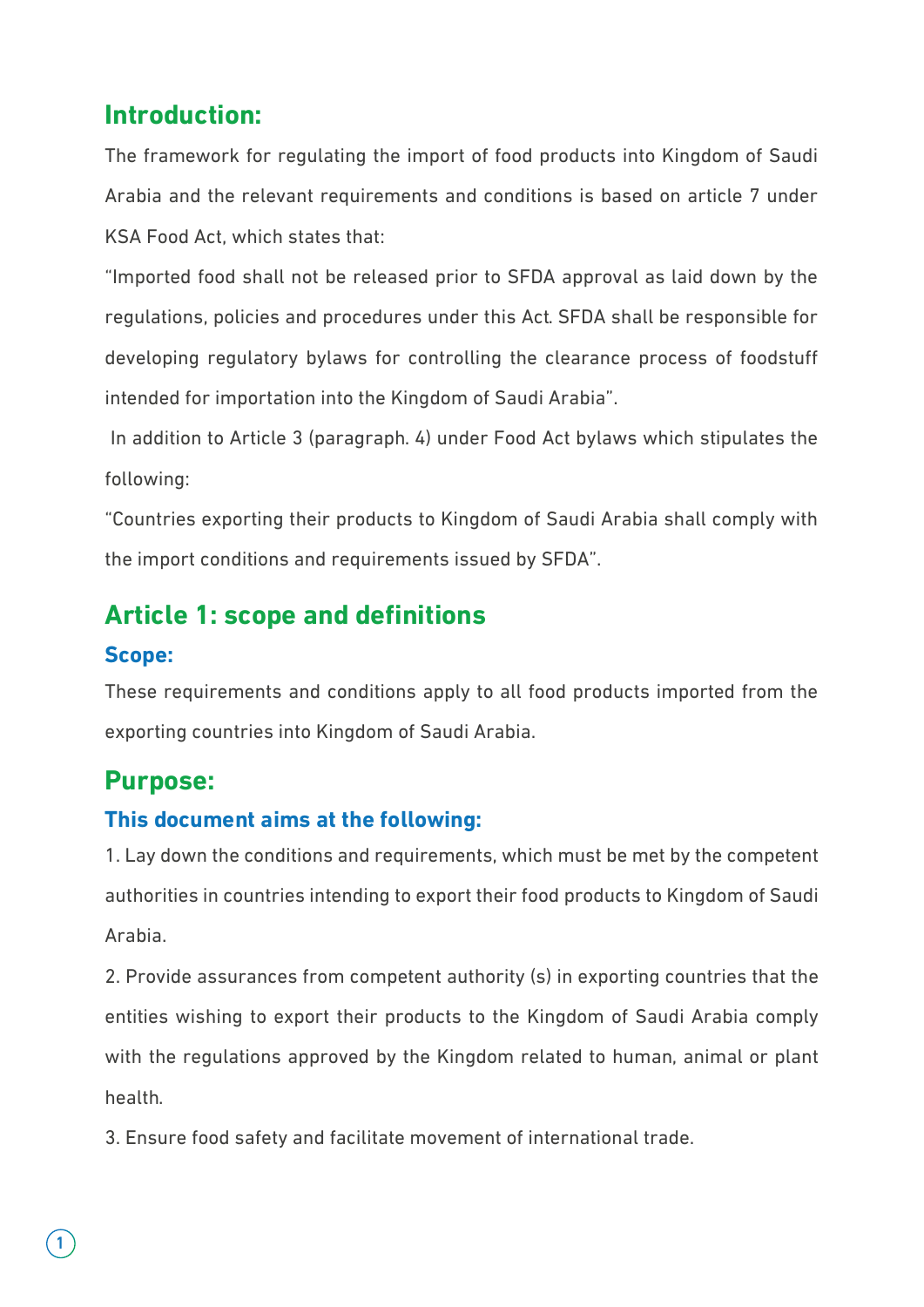#### **Article 2: definitions**

1. Competent Authority: the body/bodies responsible for the official food controls in the exporting countries.

2. Food: any material (raw, fresh, processed, or partially processed) intended for human consumption. It shall also include any substances used in the manufacturing preparation or treatment of food.

3. Food Chain: the different stages which food undergo from primary production to human consumption, including food importing, exporting, manufacturing, preparing, treatment, packaging, stocking, moving, possession, distribution, presenting for sale, selling and complimentary distribution.

4. Food Establishment: any entity of legal existence involved in food handling during any stage of the food chain, except for home kitchens.

5. Technical Regulations: Mandatory documents that describe food components, its manufacturing and producing methods and the rules that control such properties. They also include terms, sings, packaging, illustrative data or food label related to food or its production method.

6. Sanitary and Environmental Requirements: instructions, rules or guidelines, which must be maintained when handing food to ensure the safety of health and environment as stipulated by the relevant technical regulations.

7. Primary Production: it refers to breeding and rearing farm animals prior to slaughter, in addition to the cultivation of primary products, which may include harvesting and milking. It also refers to hunting and fishing, collecting and producing crustaceans, and harvesting wild plants.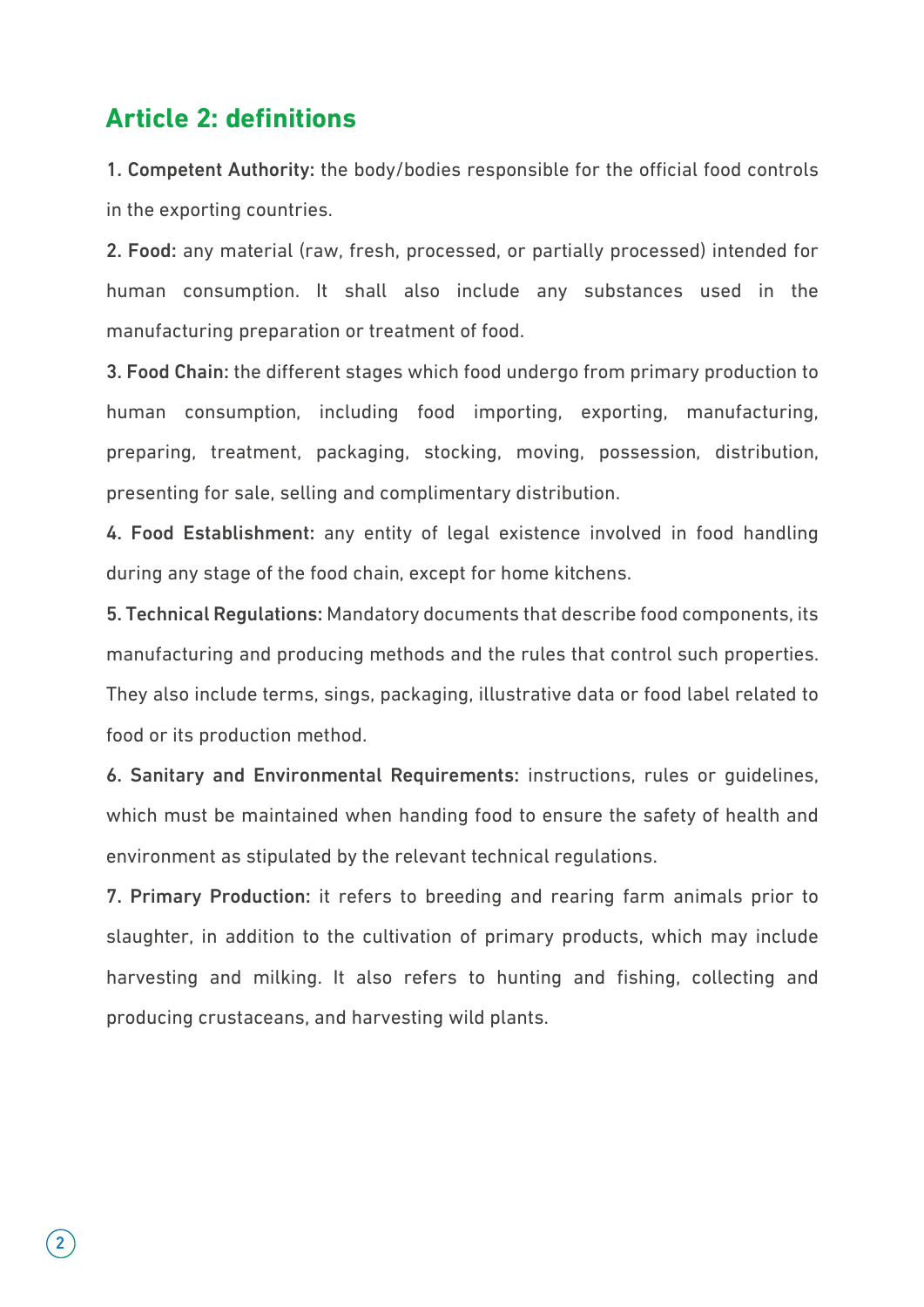8. Risks: potential factors indicating the level of negative effect on human health as a result of exposure to a certain food source.

9. Hazard: a biological, chemical or physical factor present in food or a state, which may render food harmful or detrimental to human health.

10. Food traceability: measures or procedures followed to help track any food or component of food through all stages of food chain.

11. Inspection: a set of checks and controls on food handling throughout the stages of food production to ensure compliance with the regulatory requirements.

12. The Kingdom: the Kingdom of Saudi Arabia.

13. Halal food: Food and drinks, which are allowed to be consumed according to Islamic rules by eating, drinking, injecting or inhaling, should comply with the requirements mentioned in the standards SFDA.FD/GSO 2055-1 and SFDA.FD/GSO 993.

14. Certificate of consignment/ shipment for halal slaughter: certificate issued by halal certification bodies recognised by the Halal Center in the Saudi Food and Drug Authority, to be attached to each consignment/shipment of meat, poultry or its products.

15.Certificate of consignment/ shipment for halal products: certificate issued by halal certification bodies recognised by the Halal Center in the Saudi Food and Drug Authority, to be attached to each consignment/shipment of products that require a certificate (Halal).

16. Halal Certificate: Certificate confirms that the establishment is granted Halal Certificate from Halal certification bodies (HCBs) that are recognized by Halal Center- SFDA according to the halal standards and regulations in the Kingdom of Saudi Arabia.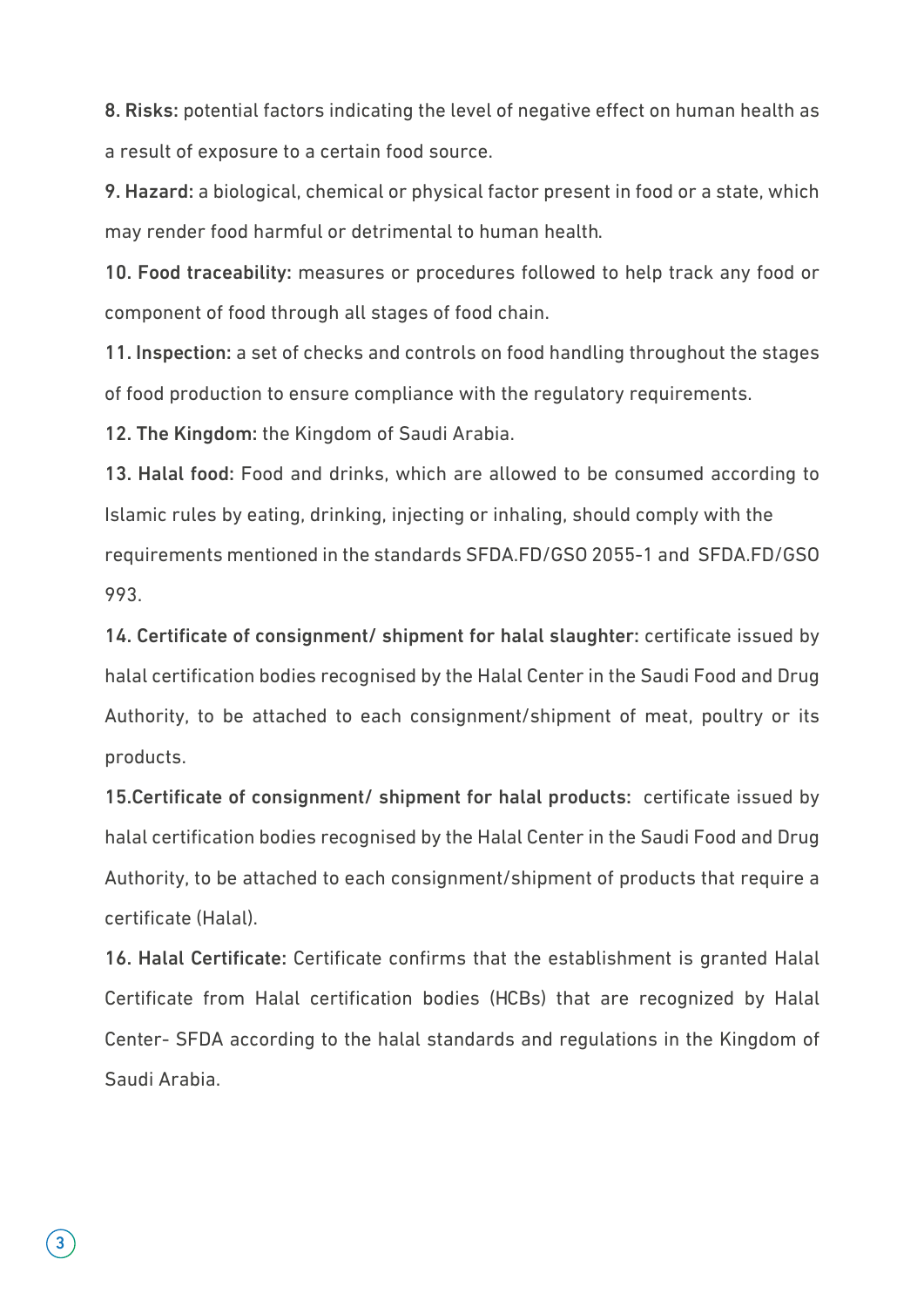

# **Chapter 1** Import Conditions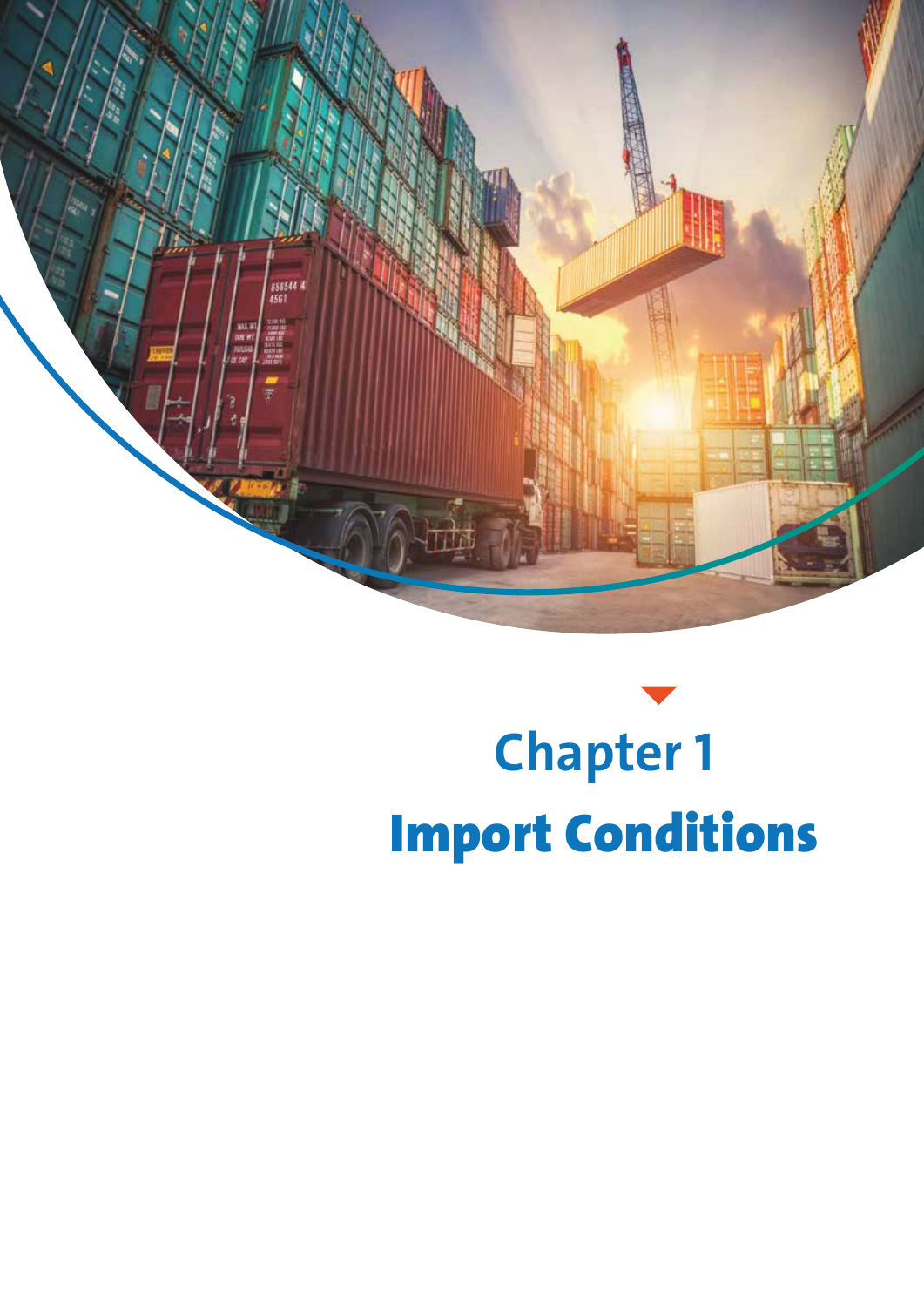#### **Article 3: Food Controls in the Exporting Country**

1. SFDA has the right to officially audit the operational procedures of the competent authority/authorities in the exporting country to verify that the legislations and regulatory systems in that country are in compliance with KSA food law, technical regulations, standards, guidelines, directives and any legislations related to KSA animal and plant health code.

2. SFDA may either carry out the audit or delegate the competent authority/authorities in the exporting country (or any third party, private or public, as per to Article 43 under Saudi Food Act) to do so in order to check in particular:

2.1 The availability of applicable legislations in the exporting country concerning food safety, animal and plant health, plant protection and animal welfare and products, the use of drugs, animal feeds and their byproducts.

2.2 The organization of the exporting country's competent authorities, their powers and independence, the supervision to which they are subject and the authority they have to effectively enforce the law.

2.3 That the control systems are maintained and documented.

2.4 That the competent authorities have sufficient resources, including diagnostic facilities, to perform their missions.

2.5 The training programs for the inspectors or staff involved in the official controls.

2.6 The animal and plant health situation and zoonosis.

2.7 The notification system for outbreaks of animal and plant diseases to the relevant international bodies (where applicable).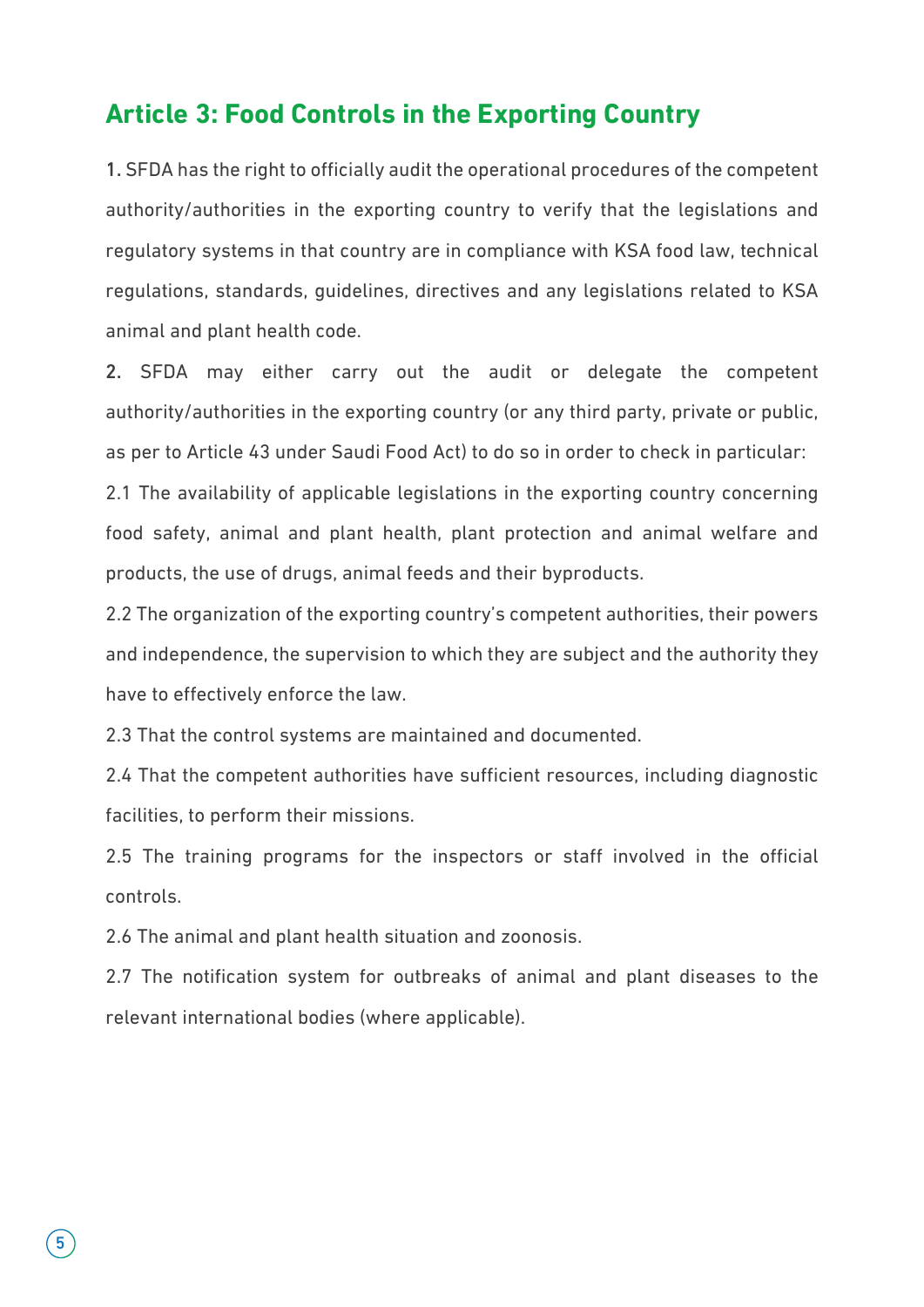2.8 The official controls on the import of animals, plants and their products in the exporting country, and to which extent the SPS and animal welfare standards are applied without compromising consumers' health, the implementation of the appropriate protection measures to safeguard food against the potential sources of risks related to the surrounding environmental factors, agricultural inputs or any other materials used in the primary production.

2.9 The assurances which the exporting competent authorities can provide regarding compliance with, or equivalence to, KSA import requirements.

3. SFDA may demand that the exporting country provide information in relation with the controls stated above in paragraph (1), and , where necessary, the records which verify the implementation of such controls.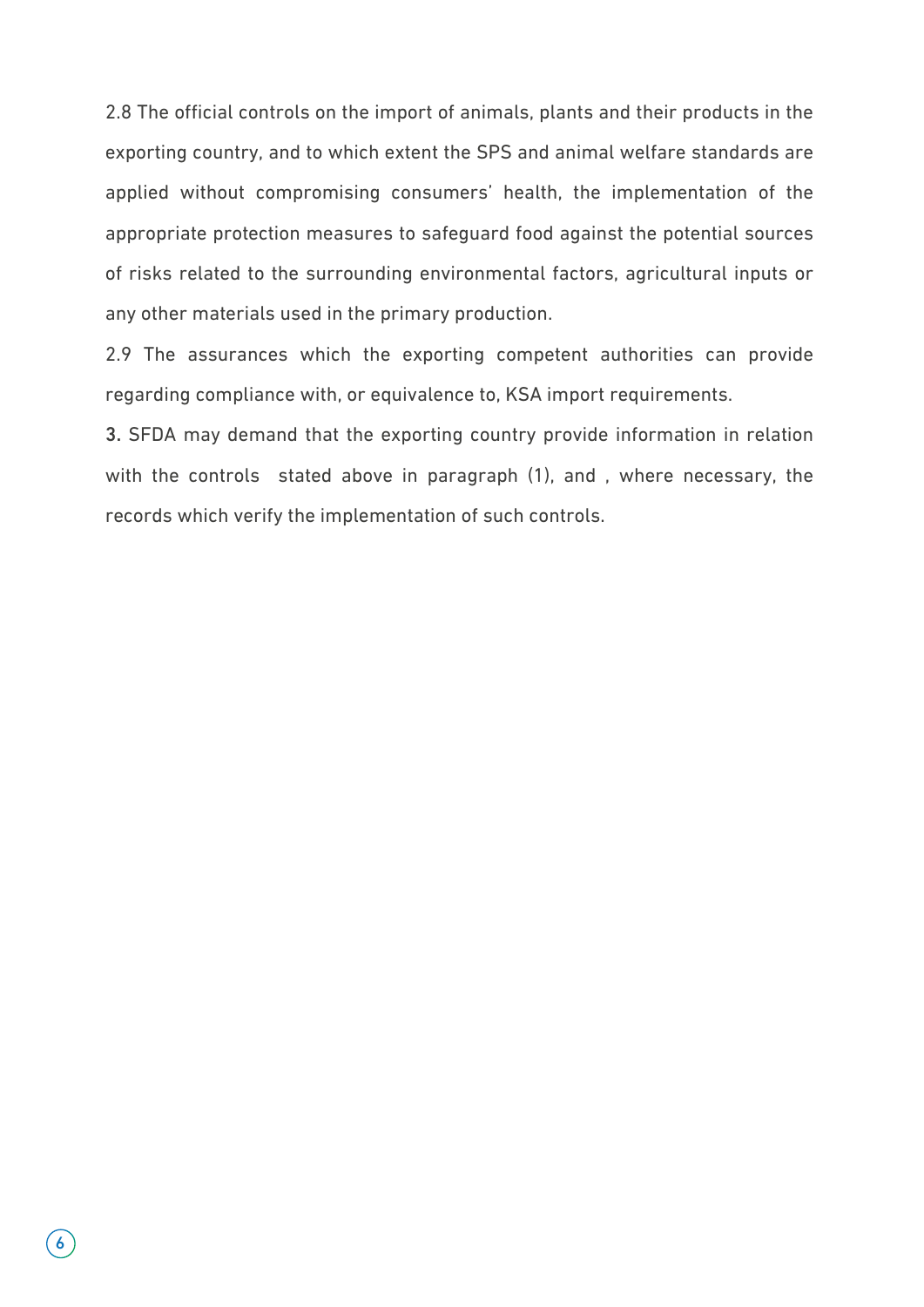

# **Chapter 2** Import Requirements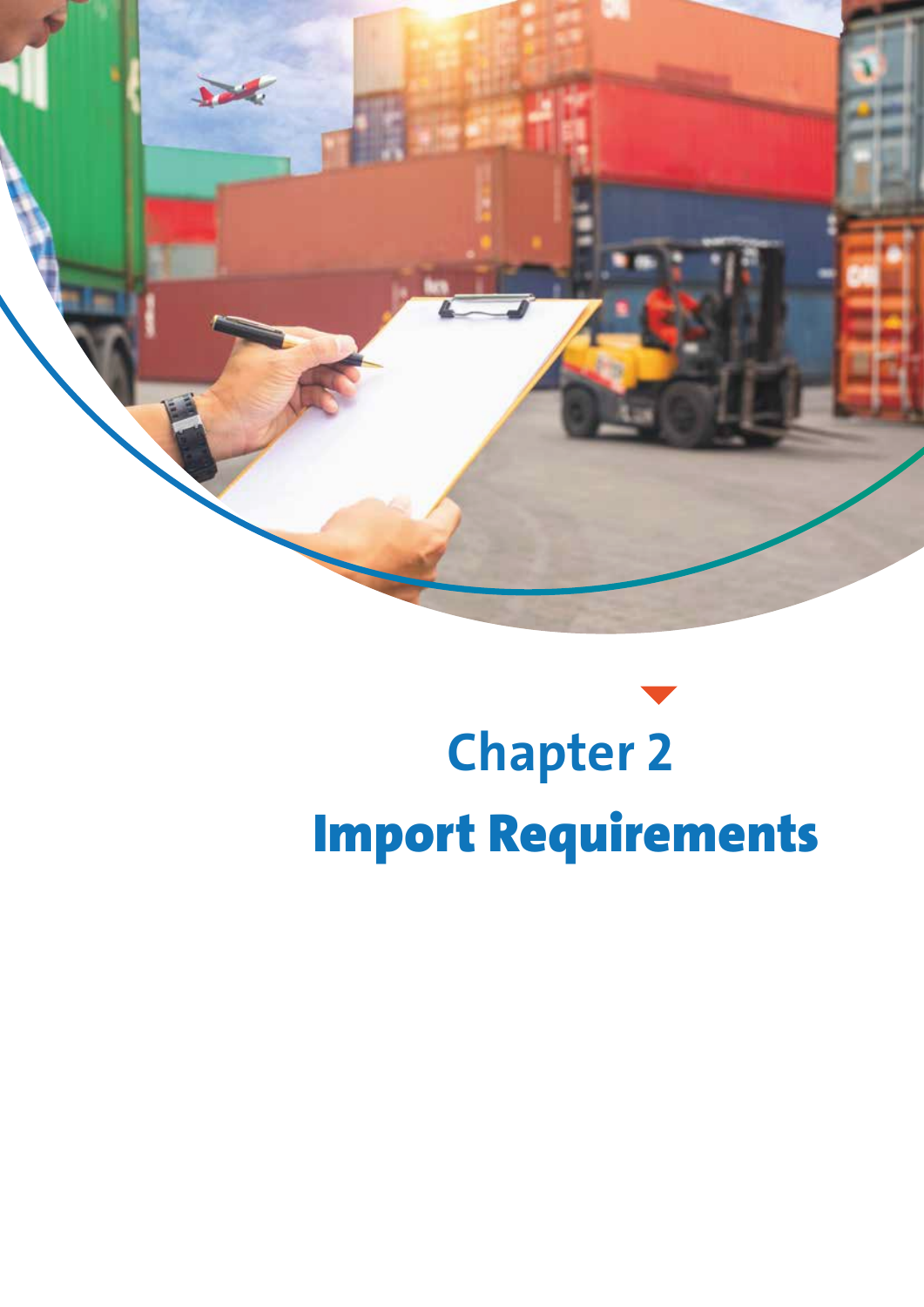### **Article 4: General Import Requirements:**

The SFDA may request accurate and up-to-date information on the general organization and management of food, veterinary, sanitary and phytosanitary control systems applied in the exporting countries intending to export products to KSA. This may include:

1.1. Any existing, new or proposed sanitary or phytosanitary regulations.

1.2. Control and inspection procedures, as well as relevant pesticide or food additive tolerance levels and regulations.

1.3. Any information related to the food chain.

#### **4.1 Residue Plans for Foods of Animal Origin**

All countries intending to export their products of animal origin to KSA shall have in place an effective residue control plans for banned or controlled chemicals, antibiotics, hormones or/and other contaminants in line with SFDA requirements. These plans shall be in place for the particular type of food intended to be exported to KSA.

#### **4.2 Residue Plans for Foods of Plant Origin and Their Products**

The SFDA may demand official guarantees from the central competent authority in the exporting country regarding the use or the restriction of certain chemicals involved in the manufacture of foods of plant origin, or regarding the composition (e.g. absence of genetically modified organisms (GMOs)) of the product and/or the post-harvest treatment.

#### **4.3: Traceability of Foods of Animal Origin and Their Products**

All countries intending to export their food products of animal origin to KSA shall have in place a traceability system for such products through all the stages of food chain.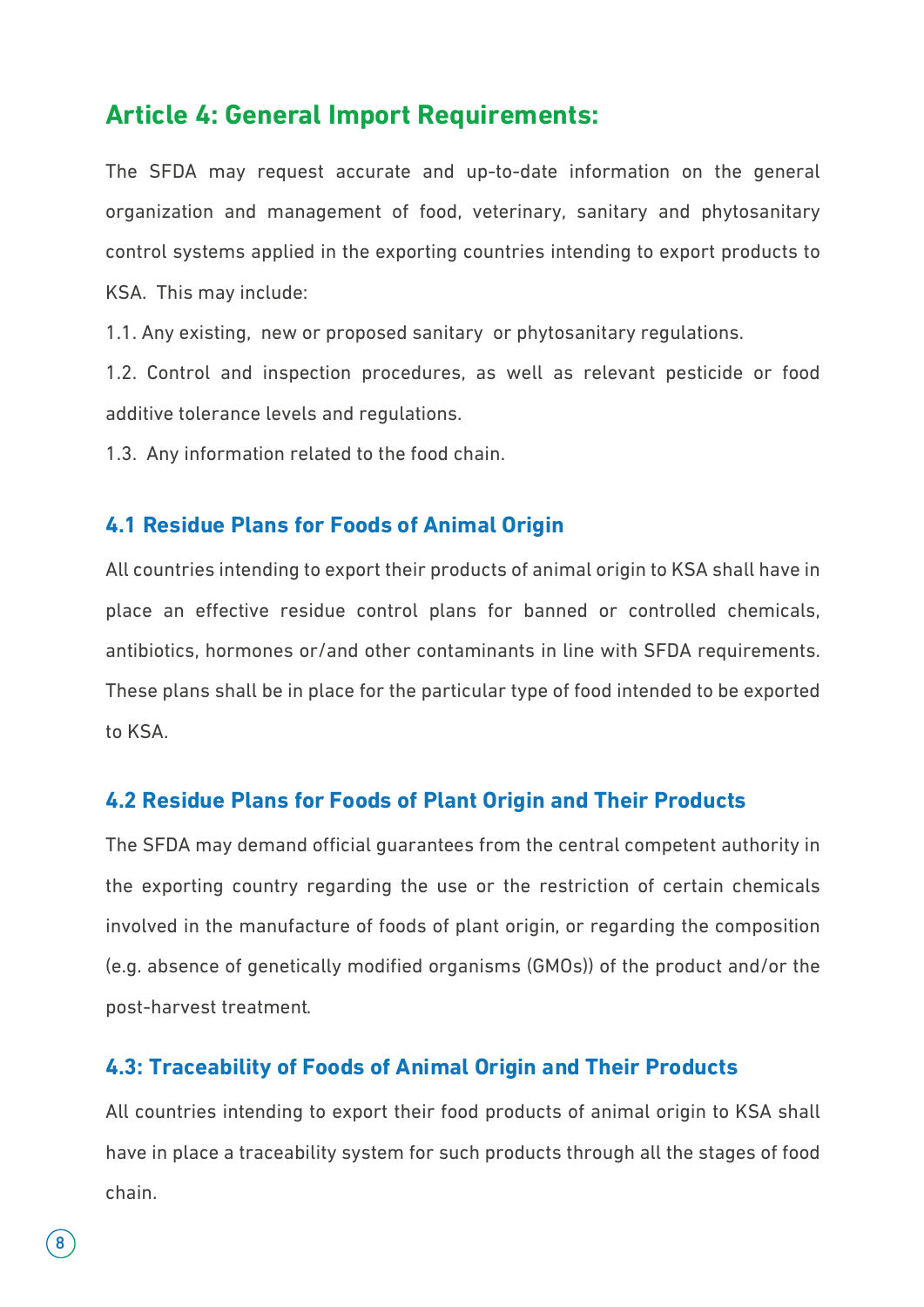#### **4.4 Temporary exemption**

The SFDA may allow exemptions from the conditions set out in paragraph 4.1 to 4.3 and for a period that it determines at the request of the exporting country or a request from the importer.

#### **4.5 Certification of Food Products of Animal Origin and Their Products**

#### **1.Certificate of consignment/ shipment for halal slaughter**

1.1. The consignment/ shipment of whole meat and meat parts intended for export to Saudi Arabia shall be accompanied by a certificate of consignment/shipment for halal slaughter verifying that the animals were slaughtered in accordance with Saudi/GSO technical regulations, provided that the certificate is issued from a halal certification body recognised by Halal center-SFDA.

#### **2. Certificate of consignment/shipment for halal products**

2.1. The consignment/shipment of products containing in its production, components that require Halal Certificate , accordance with Saudi/GSO technical regulations which stipulate that such ingredients comply with KSA halal standards and regulation, shall be accompanied by certificate of consignment for halal products issued by a halal certification body recognised by

Halal Center -SFDA.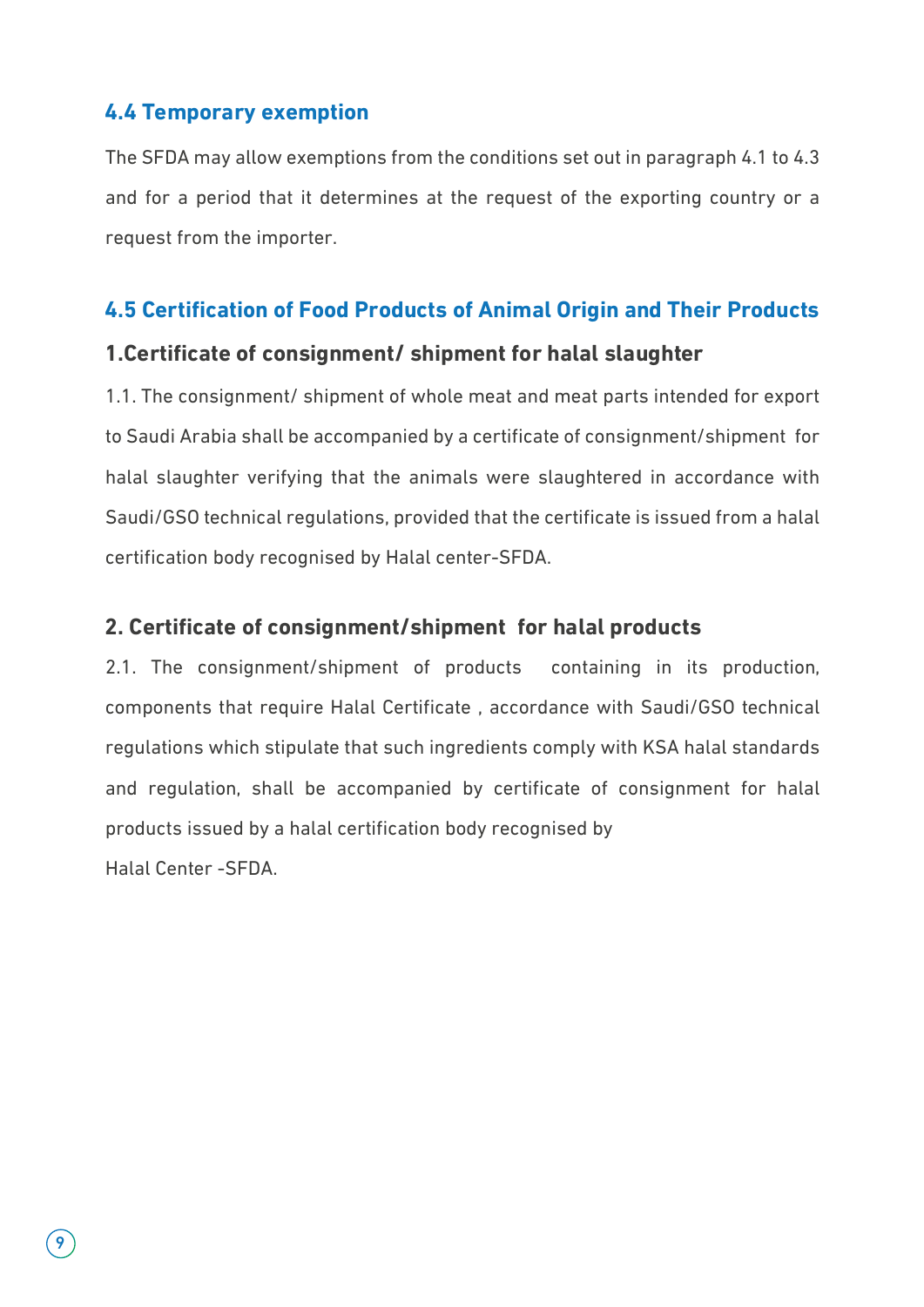#### **3. Health Certificates**

3.1. Consignments of products of animal origin shall be accompanied by appropriate health certificates issued by the competent authority in the exporting country.

3.2. The SFDA shall have the right to put the exporting countries into different categories according to the outcome of risk assessments, the conditions under articles (1 thru 5) of this document, and as per the assurances submitted by each exporting country regarding the products intended for exportation to KSA.

3.3. The health certificate forms, as required by paragraph 3.1 and 3.2 under article 3, shall follow the SFDA health certificate or GSO health certificate model in terms of format and content, or shall be in a format to be determined by SFDA in case of absence of a SFDA model in the appendix 1.

**Certification of processed Fruits, Vegetables and Grains**

1. An official phytosanitary certificate shall be provided by the competent authority in the exporting country when importing fresh fruit and vegetables, and grains. 2. The format of the phytosanitary certificate shall follow the model set out by the concerned competent authority in KSA.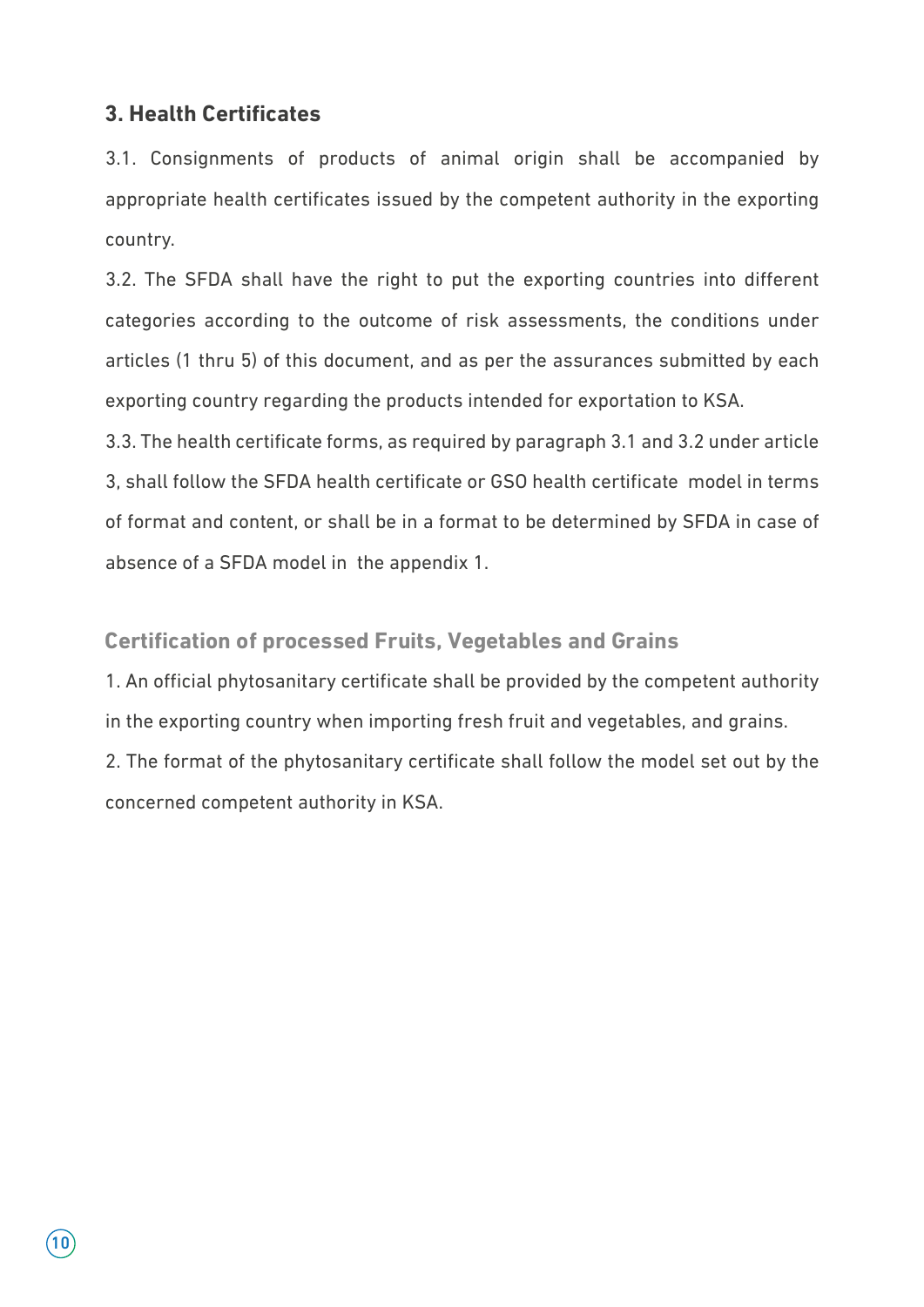

# **Chapter 3** SFDA Procedures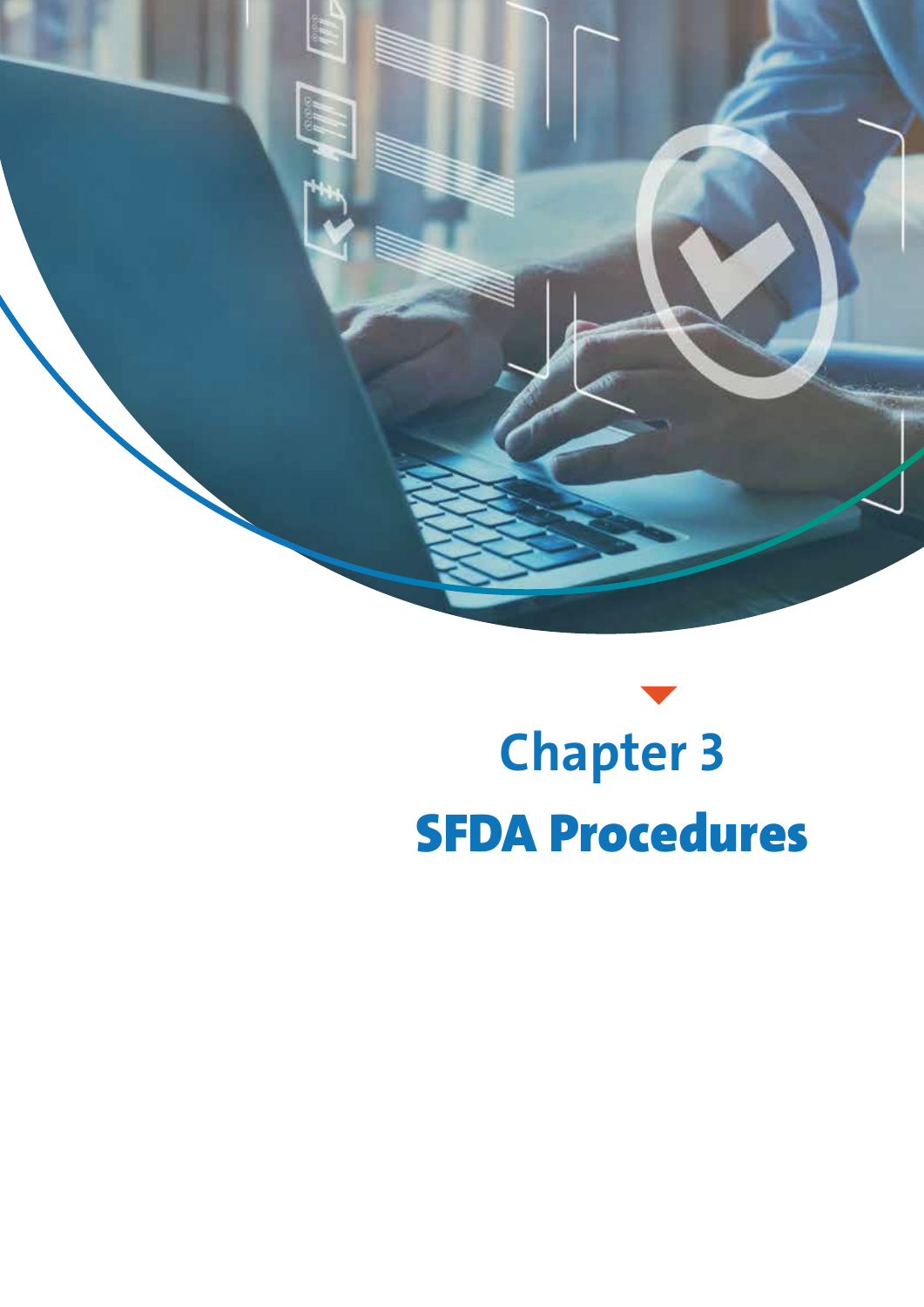#### **Article 5: SFDA Procedures:**

1. The SFDA shall set detailed conditions and procedures for the import of food products from a country (or from areas/regions within the country) if such conditions and procedures are not provided for by KSA legislations. In addition, when necessary, the concerned KSA competent authority shall draw detailed conditions for animal health in coordination with SFDA. The purpose of these detailed conditions and procedures is to achieve the following:

1.1. To list the exporting countries from which certain products can be imported into KSA.

1.2. To design standard models for the health certificates accompanying food consignments.

1.3. To create specific import conditions (e.g. additional guarantees such as regionalization) tailored according to the type of product, animal or associated risks, taking into account the information provided by the exporting country. These specific import condition may apply to one or more products, one or more countries, one or more regions within the country.

2. The exporting country shall be added to the aforementioned list indicated in paragraph 1.1 under Article 5, only if all the required guarantees ensuring compliance or equivalence with KSA food law and animal health code are presented by the exporting country.

3. When designing or updating the above list, the following must be considered:

3.1. The exporting country's legislations on food safety, animal and plant health.

 $(12)$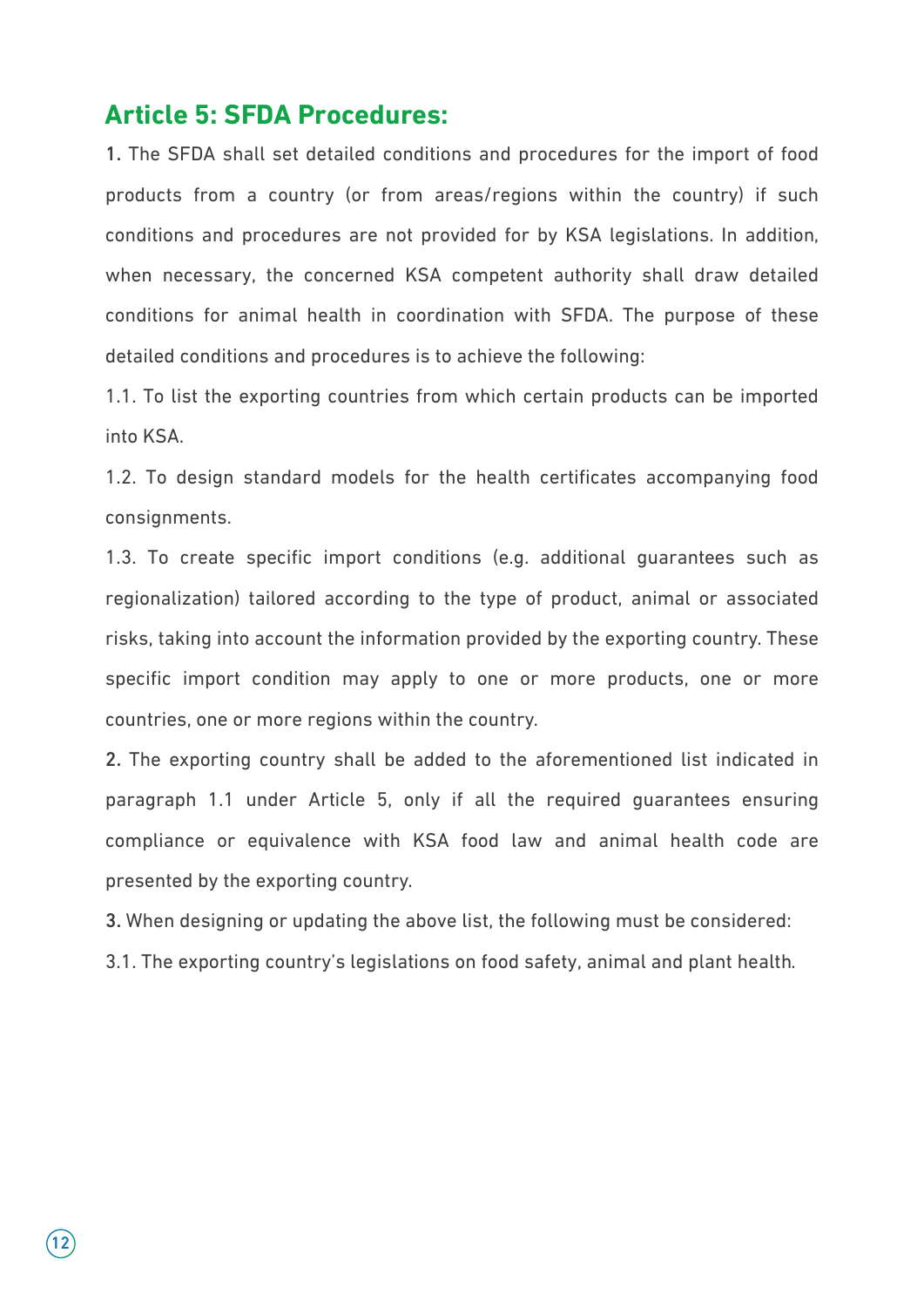3.2. The structure, organization, official controls and jurisdictions of the competent authority in the exporting country, in addition to the guarantees it can provide to enforce the relevant legislations.

3.3. The existence of adequate official controls in the exporting country.

3.4. The efficiency and rapidity of the information exchange system on the presence of food risks.

3.5. The guarantees, which can be provided by the exporting countries to ensure that the requirements, met by food establishments, are in compliance or equivalence with KSA Food law.

3.6. Designing and timely updating a list for food establishments.

3.7. The establishments added to the list in paragraph 3.6 under Article 5 shall be subject to the efficient and periodical control of the competent authority in the exporting country.

### **Article 6: Import Requirements for Foods of Animal Origin:**

#### **1. Country List:**

1.1. Without prejudice to the requirements of Articles 4, SFDA shall make a list of all countries approved, on health grounds, for exporting products of animal origin and other products to KSA, drawing upon relevant fact sheets and other information published by international entities. With respect to animal health, other KSA competent authorities shall be involved.

1.2. Where any country fails to meet the eligibility requirements for entry into the "country list", SFDA may issue import permits for food products on a case-by-case basis and upon request from the importer. Such permits may entail the provision of attestations from a responsible official body in the country of export.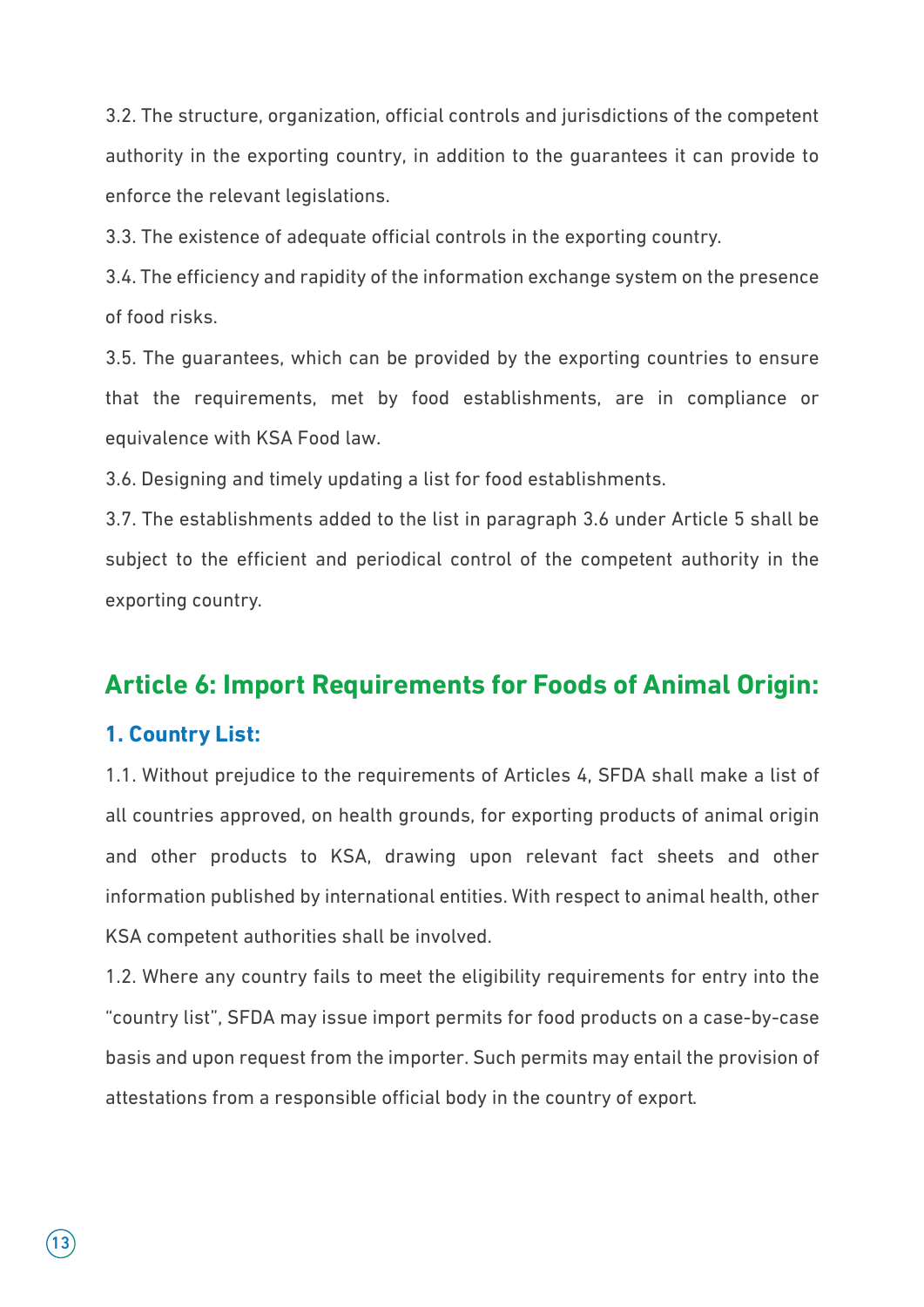#### **2. Establishment List**

2.1. SFDA may grant permission for food establishments to import products intended for human consumption to KSA, if such premises are approved to export their products by the recognized control authority in the exporting country. 2.2. Import from establishments, which are not granted SFDA approval, shall only be permitted if the requirements stated in paragraph 1.2 under article 6, are met.

#### **3. Import Permit:**

Without prejudice to what is stated in these requirements, import permit procedures issued by the Ministry of Trade (NO. 106 dated 7/4/1441) regarding import permits for poultry and their products, fish and aquatic products of animal origin, table eggs and products thereof, must be applied according to its guideline approved by the SFDA.

# **Article 7: Imports Requirements for Foods of Plant Origin and their products:**

1. The SFDA may require special conditions to be met by establishments processing food products of plant origin and other products and may allow import only from such establishments.

2. Import from establishments, which are not granted SFDA approval, shall only be permitted if the requirements stated in paragraph 1.2 under article 6, are met.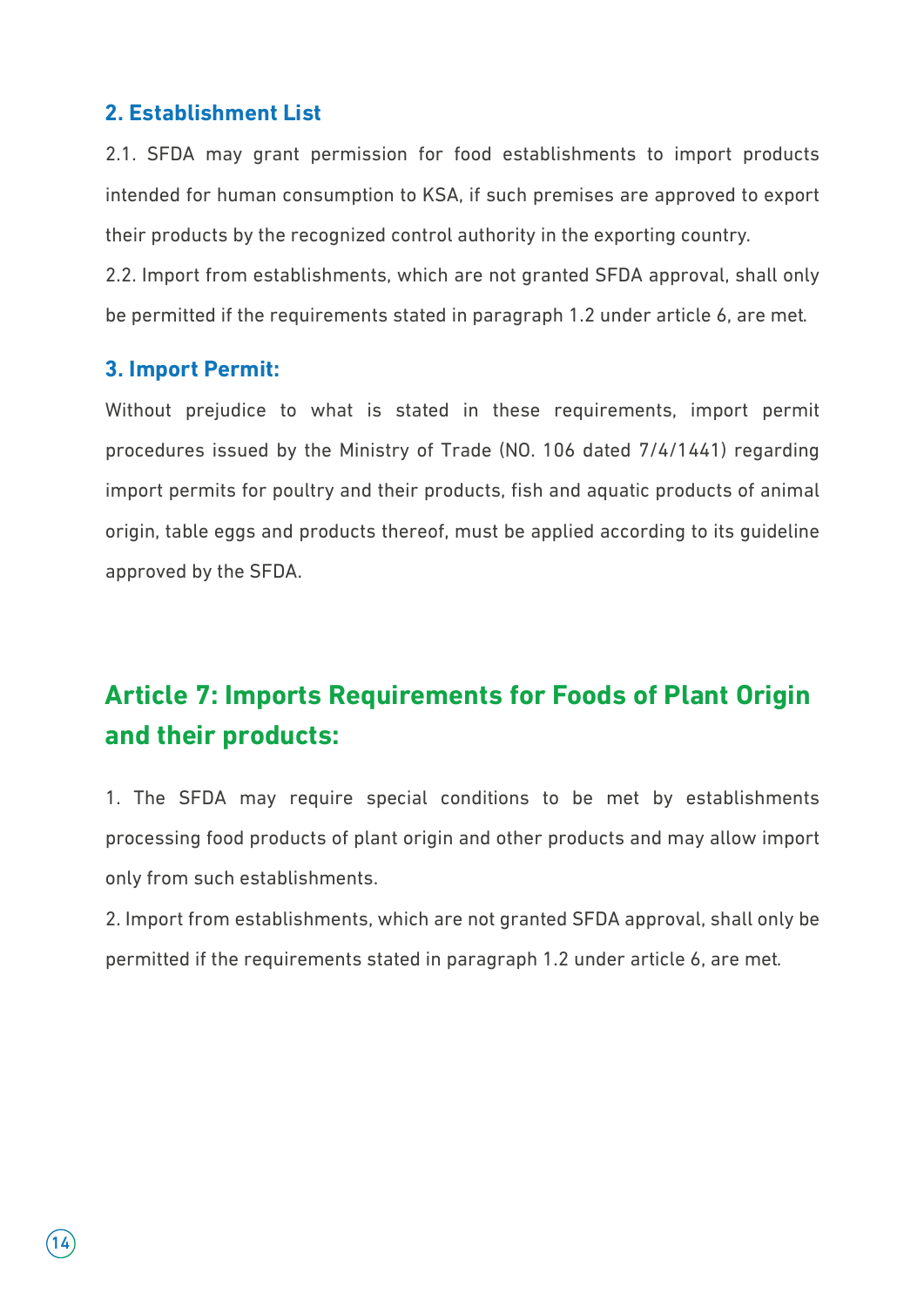# **Article 8: Auditing the Competent Authorities in the Exporting Countries**

1. The frequency of audits carried out by SFDA in the exporting countries shall depend on the following:

1.1. The risk assessments of products exported to the KSA;

1.2. The provisions of KSA legislations:

1.3. The quantity and nature of imports from the concerned country:

1.4. The results of controls carried out by SFDA or other official inspection services.

1.5. The regular inspection reports and other official controls on food products imported from the concerned exporting country;

1.6. The available information from SFDA or other official bodies in KSA.

1.7. The information received from internationally recognized bodies such as the World Health Organization (WHO), the Codex Alimentarius Commission and the World Organization for Animal Health (OIE), or from other sources;

1.8. The presence of outbreaks or emergencies, which may pose risk to public health.

1.9. The need for investigation and/or response to emergencies in each exporting countries.

2. The criteria used for the purpose of country risk assessment shall be left to the discretion of SFDA.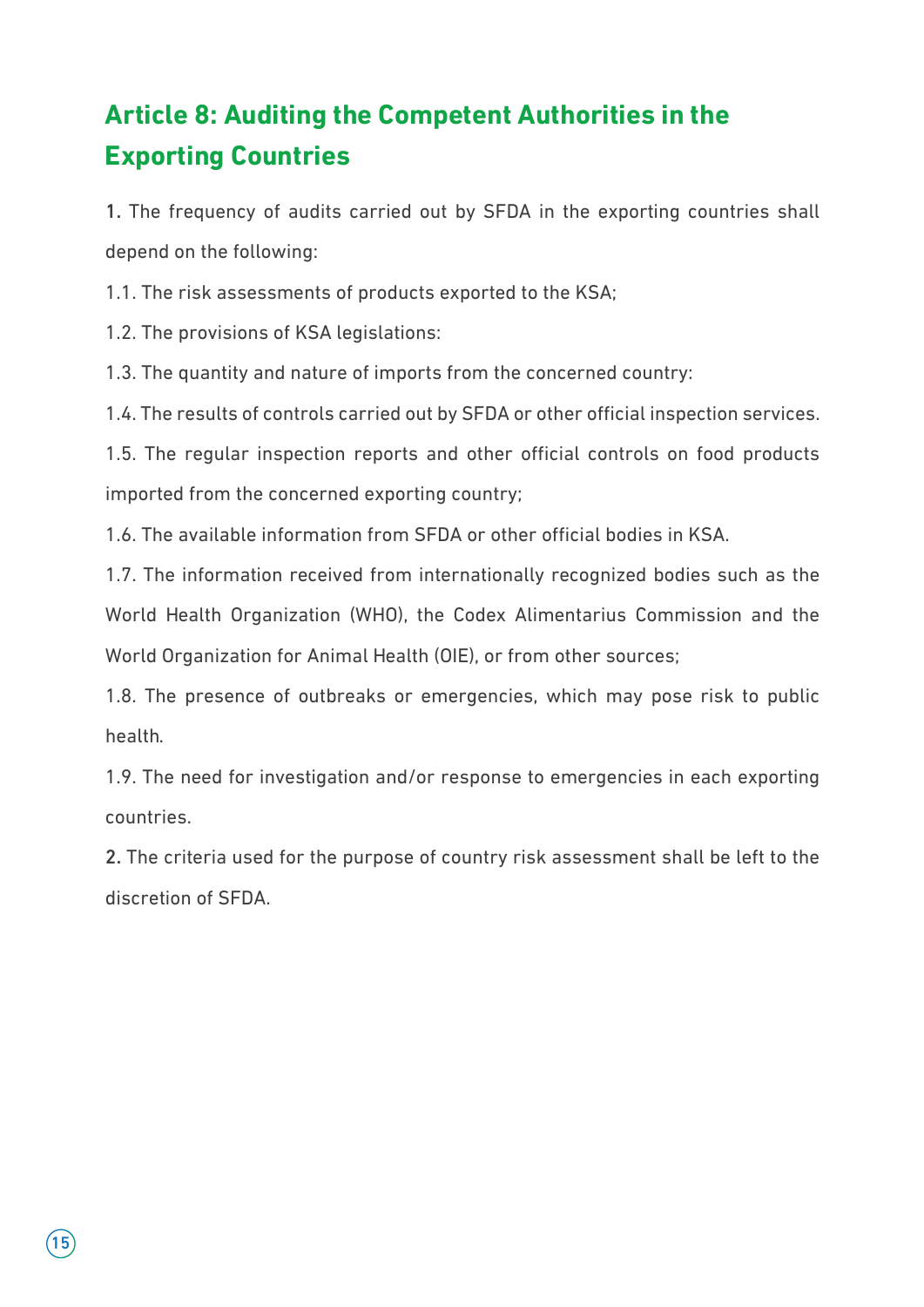

# Appendix 1: Model of SFDA Health Certificate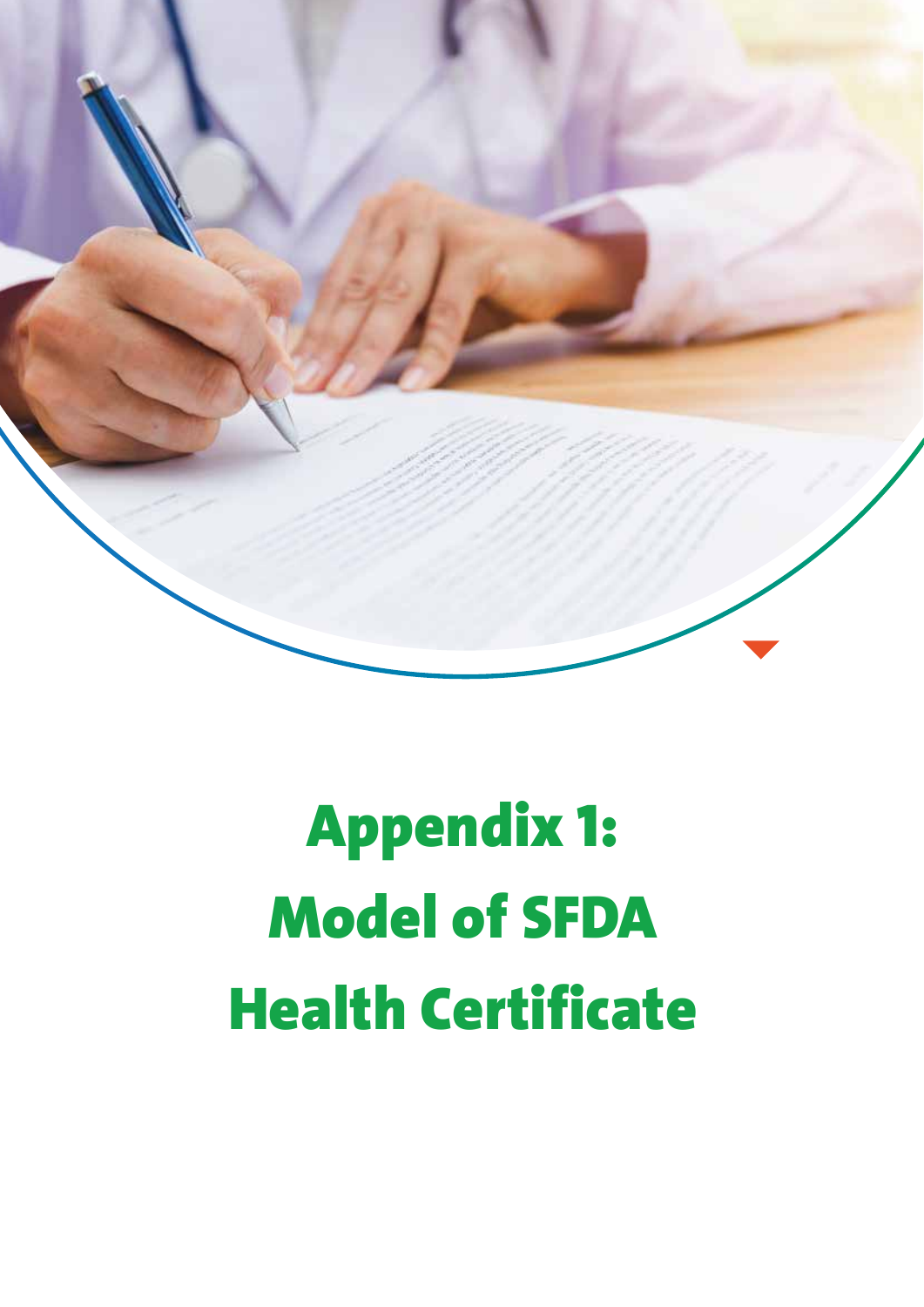| <b>Health Certificate for Export of Red Meat</b><br>and Meat Products to the KSA |                                                                   |                                 |                                                        | الشــهادة الصحيــة لتصديــر اللحــوم ومنتجاتهــا إلــى<br>المملكة العربية السعودية |                                 |                                                                        |                          |  |  |
|----------------------------------------------------------------------------------|-------------------------------------------------------------------|---------------------------------|--------------------------------------------------------|------------------------------------------------------------------------------------|---------------------------------|------------------------------------------------------------------------|--------------------------|--|--|
| Consignor (Exporter)                                                             | المرسل (المصدر)                                                   |                                 |                                                        |                                                                                    |                                 | Certificate Reference No.<br>الرقم المرجعى للشهادة الصحية              |                          |  |  |
| Name                                                                             |                                                                   | الاسم                           | Place of Issue                                         |                                                                                    |                                 |                                                                        | مكان الإصدار             |  |  |
| <b>Address</b>                                                                   |                                                                   | العنوان                         |                                                        | Date of Issue<br>تاريخ الإصدار                                                     |                                 |                                                                        |                          |  |  |
|                                                                                  |                                                                   |                                 | <b>Competent/Certifying Authority</b>                  |                                                                                    |                                 |                                                                        | الجهة الرقابية المختصة   |  |  |
|                                                                                  |                                                                   |                                 | <b>Address</b>                                         |                                                                                    |                                 |                                                                        | العنوان                  |  |  |
| Consignee (importer)                                                             |                                                                   |                                 |                                                        |                                                                                    |                                 |                                                                        |                          |  |  |
| Name                                                                             |                                                                   | المرسل إليه (المستورد)<br>الاسم | Country of origin                                      |                                                                                    | ىلد المنشأ                      | ISO code                                                               | رمز الأيزو               |  |  |
| <b>Address</b>                                                                   |                                                                   | العنوان                         |                                                        |                                                                                    |                                 |                                                                        |                          |  |  |
|                                                                                  |                                                                   |                                 | Country of                                             |                                                                                    |                                 |                                                                        |                          |  |  |
|                                                                                  |                                                                   |                                 | <b>Destination</b>                                     |                                                                                    | بلد الوصول                      | ISO code                                                               | رمز الأيزو               |  |  |
| Producer/Slaughterhouse Est.                                                     |                                                                   | الشركة الصانعة/المسلخ           | Packing Est. (if applicable)                           |                                                                                    |                                 |                                                                        | الشركة المعبأة (إن وجد)  |  |  |
| Name                                                                             |                                                                   | الاسم                           | Name                                                   |                                                                                    |                                 |                                                                        | الاسم                    |  |  |
| <b>Address</b>                                                                   |                                                                   | العنوان                         | <b>Address</b>                                         |                                                                                    |                                 |                                                                        | العنوان                  |  |  |
| Certificate of consignment/ shipment for halal slaughter.                        |                                                                   |                                 | Certificate No:                                        |                                                                                    |                                 | شهادة الارسالية للذبح الحلال <sup>1</sup>                              |                          |  |  |
| Source:                                                                          | مصدرها:                                                           |                                 |                                                        |                                                                                    |                                 |                                                                        | رقم الشهادة              |  |  |
| Border of Entry/Country of<br>بلد الوصول /منفذ الدخول                            |                                                                   |                                 | Border of Loading/Country<br>بلد المغادرة/موقع التحميل |                                                                                    |                                 |                                                                        |                          |  |  |
| <b>Destination</b>                                                               | of Dispatch                                                       |                                 |                                                        |                                                                                    |                                 |                                                                        |                          |  |  |
| Means of transport/conveyance                                                    |                                                                   | وسيلة النقل                     | الرقم التعريفي/هوية<br>Conveyance Identification No.   |                                                                                    |                                 |                                                                        |                          |  |  |
| By Air                                                                           | □<br>جوي                                                          |                                 |                                                        |                                                                                    |                                 |                                                                        | وسيلة النقل              |  |  |
| By Sea                                                                           | □<br>بحرى                                                         |                                 | <b>Temperature of Food product</b>                     |                                                                                    |                                 | درجة حرارة حفظ المادة الغذائية                                         |                          |  |  |
| <b>By Road</b>                                                                   | П<br>بري                                                          |                                 | Ambient                                                |                                                                                    |                                 |                                                                        | درجة حرارة الغرفة        |  |  |
|                                                                                  |                                                                   |                                 | Chilled                                                |                                                                                    |                                 |                                                                        | مبرد                     |  |  |
|                                                                                  |                                                                   |                                 | Frozen                                                 |                                                                                    |                                 |                                                                        | مجمد                     |  |  |
| <b>Commodities Certified for:</b>                                                |                                                                   |                                 |                                                        |                                                                                    |                                 | تم ترخيص البضائع لاستخدامها في:                                        |                          |  |  |
| آخری   ⊟ Other                                                                   | After Further Process $\Box$                                      | بعد معالجة إضافية               |                                                        |                                                                                    | Human Consumption Directly: [ ] |                                                                        | الاستهلاك الآدمى مباشرة: |  |  |
| <b>Identification of the Food Products</b>                                       |                                                                   |                                 |                                                        |                                                                                    |                                 | توصيف وتصنيف الأغذية                                                   |                          |  |  |
| Name & Description of Food<br><b>HS-Code</b>                                     | <b>Treatment Type</b>                                             | <b>Brand Name</b>               | <b>Production Date</b>                                 | <b>Expiry Date</b>                                                                 | No Packages                     | Batch/Lot No.                                                          | <b>Total Weight</b>      |  |  |
| اسم ووصف المادة الغذائية<br>بند التعرفة الجمركية                                 | نوع المعالجة                                                      | العلامة التجارية                | تاريخ الإنتاج                                          | تاريخ الانتهاء                                                                     | عدد الطرود                      | رقم التشغيلة/الدفعة                                                    | الوزن الكلى              |  |  |
| <b>Health Attestations</b>                                                       |                                                                   |                                 |                                                        |                                                                                    | الإفادات الصحية                 |                                                                        |                          |  |  |
|                                                                                  |                                                                   |                                 |                                                        |                                                                                    |                                 |                                                                        |                          |  |  |
| The meat and/or meat product are safe and fit for human consumption              |                                                                   |                                 |                                                        |                                                                                    |                                 | أن اللحوم و/أو منتجاتها سليمة (آمنة) وصالحة للاستهلاك الآدمى           |                          |  |  |
| Animals have been slaughtered in a slaughterhouse approved and                   |                                                                   |                                 |                                                        |                                                                                    |                                 | تم ذبح الحيوانات في مســلخ مرخص ومعتمد من قبل الجهات المختصة في بلد    |                          |  |  |
|                                                                                  | under the supervision of the competent authority of the exporting |                                 |                                                        |                                                                                    |                                 | المنشأ وموافق عليه من قبل الهيئة العامة للغذاء والدواء ويعمل تحت إشراف |                          |  |  |
| country, and is approved by the Saudi Food and Drug Authority.                   |                                                                   |                                 |                                                        |                                                                                    |                                 | الجهة الرقابية المختصة بالدولة المصدرة.                                |                          |  |  |
| The meat and/or meat product from animals that have been subjected               |                                                                   |                                 |                                                        |                                                                                    |                                 | أن اللحوم و/أو منتجاتها من حيوانات خضعت للفحص قبل الذبح وبعده من قبل   |                          |  |  |
| to ante-mortem and post- mortem inspection by veterinarians                      |                                                                   |                                 |                                                        |                                                                                    |                                 | أطباء بيطريين تابعين للجهة الرقابية المختصة في بلد المنشأ.             |                          |  |  |
| assigned by the Competent Authority of the country of origin.                    |                                                                   |                                 |                                                        |                                                                                    |                                 |                                                                        |                          |  |  |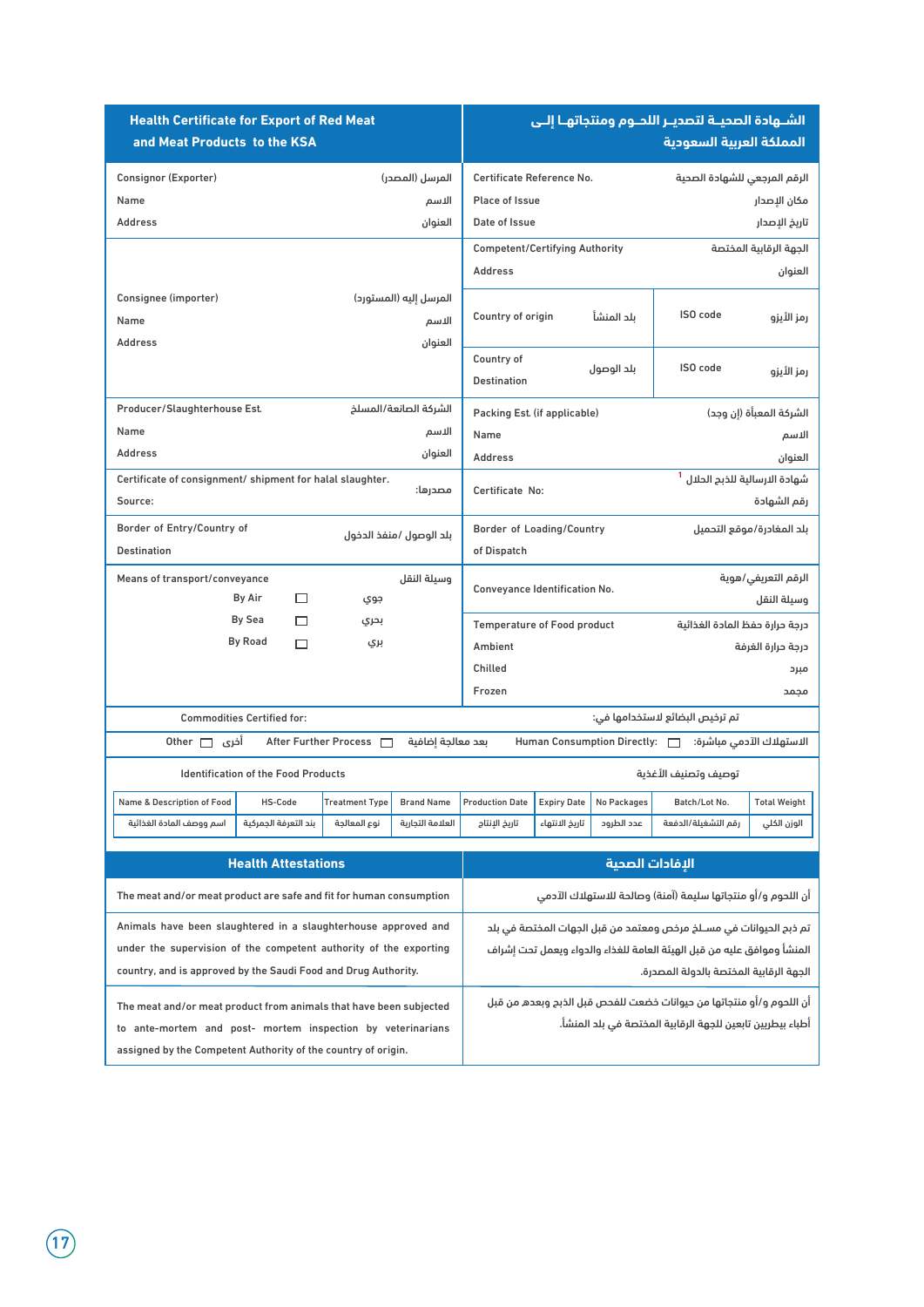| The meat and/or meat product was handled at an establishment that<br>has been subjected to inspections by the competent authority and<br>implements a food safety management system based on HACCP<br>principles or an equivalent system.                                                                                                                                   | تـم إجـراء عمليـات تداول اللحـوم و/أو منتجاتها فى منشـأھ خاضعـة للرقابة من قبل<br>الجهة الرقابية المختصة، وتطبق نظام إدارة ســلامة الغذاء اســتناداً إلى مبادئ نظام<br>الهاسب أو ما يماثله.                                                                                                                                                                                            |
|-----------------------------------------------------------------------------------------------------------------------------------------------------------------------------------------------------------------------------------------------------------------------------------------------------------------------------------------------------------------------------|----------------------------------------------------------------------------------------------------------------------------------------------------------------------------------------------------------------------------------------------------------------------------------------------------------------------------------------------------------------------------------------|
| Good veterinary practices have been applied in the use of veterinary<br>medicines (including growth promoters) and agriculture chemicals in<br>live animals, and any residues of hormones, antibiotics, pesticides,<br>heavy metals or any other pollutants in meat and/or meat product<br>comply with (SFDA.FD 382/2019,GSO 2481, GSO 1016, GSO CODEX<br><b>STAN 193).</b> | تـم تطبيــق الممارسـات البيطريــة الجيدة فى اســتخدام الأدويــة البيطريــة (بما فيها<br>محفـزات النمـو) والكيماويـات الزراعيــة فــى الحيوانــات الحيــة, وأن أي متبقيــات من<br>الهرمونــات، المضادات الحيويــة، المبيدات، المعادن الثقيلة أو غيرها من الملوثات في<br>اللحـوم و/أو منتجاتها متوافقة مع المتطلبات الخليجية SFDA.FD 382/2019, GSO<br>2481, GSO 1016, GSO CODEX STAN 193 |
| The meat has been derived from healthy animals that have no<br>apparent evidence of any contagious and/or infectious disease as<br>listed by (OIE).                                                                                                                                                                                                                         | أن مصدر اللحوم هو حيوانات خالية من الأمراض المعدية و/أو الوبائية والمتضمنة في<br>قوائم المنظمة الدولية للصحة الحيوانية (OIE).                                                                                                                                                                                                                                                          |
| The meat and/or meat product originates from animals that have not<br>been slaughtered for the purpose of disease eradication or disease<br>control.                                                                                                                                                                                                                        | أن مصـدر اللحـوم و/أو منتجاتها لــم يتم ذبحها بقصد القضاء علــى الأمراض أو التحكم<br>فيها.                                                                                                                                                                                                                                                                                             |
| The meat and/or meat product has not been derived from animals fed<br>on processed animal protein, excluding fishmeal.                                                                                                                                                                                                                                                      | أن مصـدر اللحـوم و/أو منتجاتهـا حيوانات لم يتم تغذيتها بالبروتيــن الحيوانى المصَنع،<br>باستثناء تلك من الأسماك.                                                                                                                                                                                                                                                                       |
| Meat derived from animals that were born and reared in country origin<br>and from livestock that were officially registered at the competent<br>authority of the exporting country.                                                                                                                                                                                         | أن اللحوم ناتجة من حيوانات ولدت ونشأت في بلد المنشأ من قطعان مسجلة رسمياً<br>لدى الجهات المختصة في بلد المنشأ.                                                                                                                                                                                                                                                                         |
| The meat has been obtained from animals which have been reared in<br>territory/ies [name]                                                                                                                                                                                                                                                                                   | تم إنتاج اللحم من حيوانات تربت في المقاطعة/ المقاطعات [ اسم المقاطعة ]                                                                                                                                                                                                                                                                                                                 |
| The meat comes from animals which were not bred genetically<br>modified or engineered in a way that does not occur naturally by<br>multiplication and /or natural recombination.                                                                                                                                                                                            | مصـدر اللحــوم من حيوانات غير محورھ وراثيــآ (معدلة( أو  تم الحصول عليها عن طريق<br>استخدام التقنية الحيوية الحديثة.                                                                                                                                                                                                                                                                   |
| The meat has been obtained from animals which have been<br>transported from farms in comply with the (GSO 714 and 1400)<br>requirements                                                                                                                                                                                                                                     | أن يكــون مصــدر اللحــم من حيوانــات تم نقلها مــن المزارع بمــا يتوافق مــع متطلبات<br>المواصفات القياسية الخليجية رقم 714 و 1400.                                                                                                                                                                                                                                                   |
| The carcass or its parts have been marked with a health mark in<br>accordance with [GSO 996].                                                                                                                                                                                                                                                                               | وجود العلامة الصحية (الختم) على الذبائح أو أجزاء الذبائح حسـب المواصفة القياسية<br>الخليجية 996                                                                                                                                                                                                                                                                                        |
| The meat has been stored and transported in accordance with GSO A10<br>and GSO 323.                                                                                                                                                                                                                                                                                         | تم تخزين اللحوم ونقلها طبقا للمواصفات القياسية الخليجية .GSO 815 و 323 GSO                                                                                                                                                                                                                                                                                                             |
| The meat has been obtained separate from meat not conforming to the<br>requirements set out in this certificate during all stages of its<br>production, transport and storage.                                                                                                                                                                                              | تـم إنتــاج اللحم بمعزل تام عن أي لحوم لا تتوافق مع المتطلبات المنصوص عليها فى<br>هذم الشهادة خلال جميع مراحل الإنتاج والنقل والتخزين.                                                                                                                                                                                                                                                 |
| I the undersigned, authorized person, certify that the good described<br>above meets all the requirements mentioned in this certificate                                                                                                                                                                                                                                     | أنـا الموقــع أدنــاھ المســئول المختــص أفيد بــأن البضاعــة الــواردة أوصافها أعــلاھ<br>تستوفي جميع الشروط الصحية الواردة في الشهادة.                                                                                                                                                                                                                                               |
| Authorized officer Name & Position<br>Name of the Responsible Department<br><b>Official Stamp</b><br>Date:                                                                                                                                                                                                                                                                  | اسم ووظيفة الشخص المختص<br>اسم الإدارة التي يتبع لها<br>الختم الرسمى<br>التاريخ:                                                                                                                                                                                                                                                                                                       |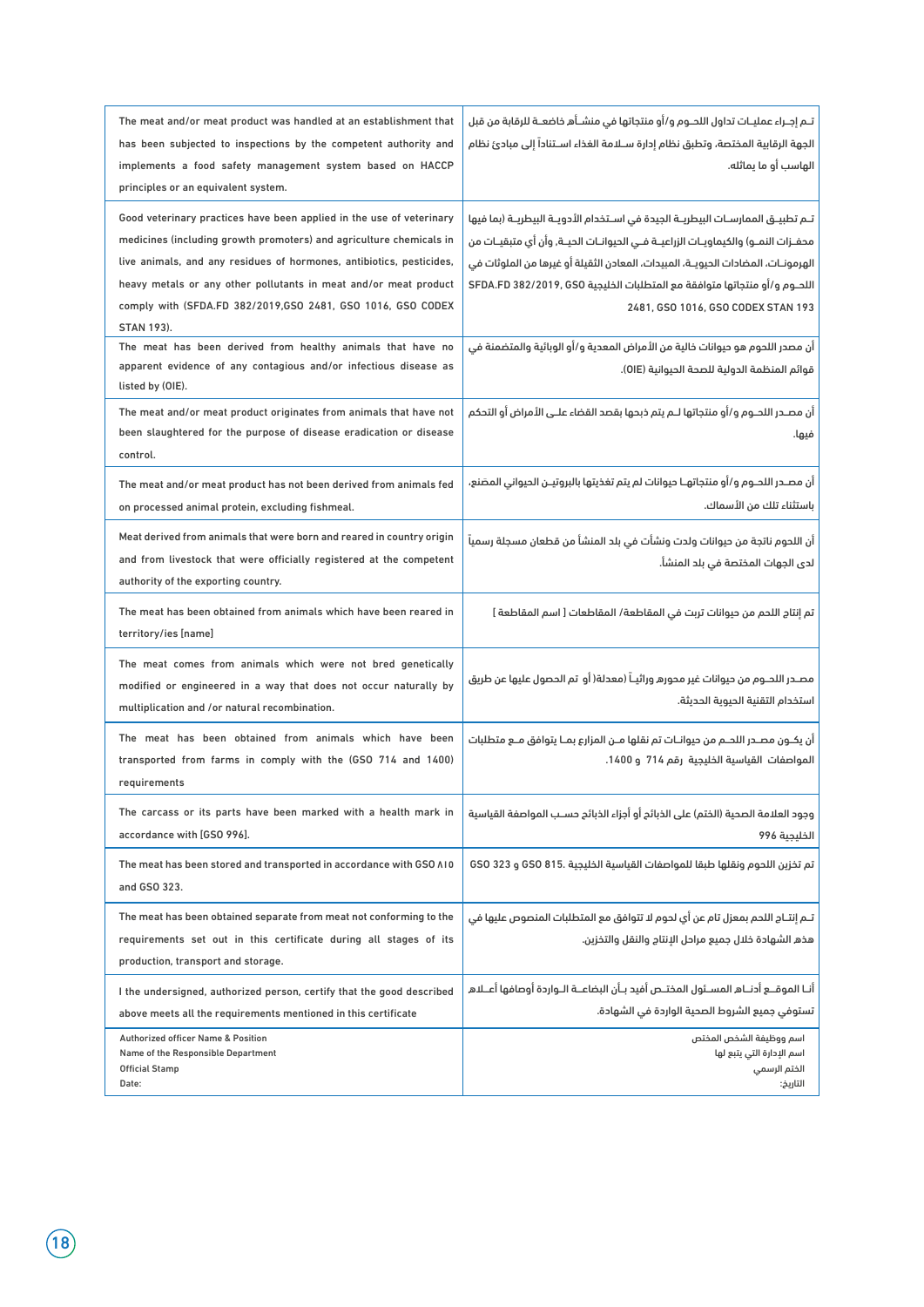#### **With regard to BSE:**

## For export from countries classified by the (OIE) as having negligible BSE risk:

1. That the country or region comply with the requirements mentioned in Clause No.

(11.4.3) at the (OIE).

2. That the meat and meat products are from bovine subjected to ante- and postmortem inspection.

3. That meat and meat products are produced from bovine born after the date from which the ban on the use of animal protein (meat-and-bone meal) derived from ruminants had been enforced.

#### For export from countries classified by the (OIE) as Controlled BSE risk:

1. That the country or region comply with the requirements mentioned in Clause No. (11.4.4) at the (OIE).

2. That the meat and meat products are from bovine subjected to ante- and postmortem inspection.

3. That meat and meat products were derived from bovine that were not subjected to a stunning process, prior to slaughter, with a device injecting compressed air or gas into the cranial cavity, or to a pithing process;

4. Meat and meat products and meat were produced / handled in a manner that ensures such products do not contain and have not been contaminated with:

• Tonsils and distal ileum of carcasses for all ages.

• The brain, eyes, spinal cord, skull and vertebral column from cattle that are over (30) months.

• Mechanically separated meat from the skull and vertebral column from bovine over (30) months of age.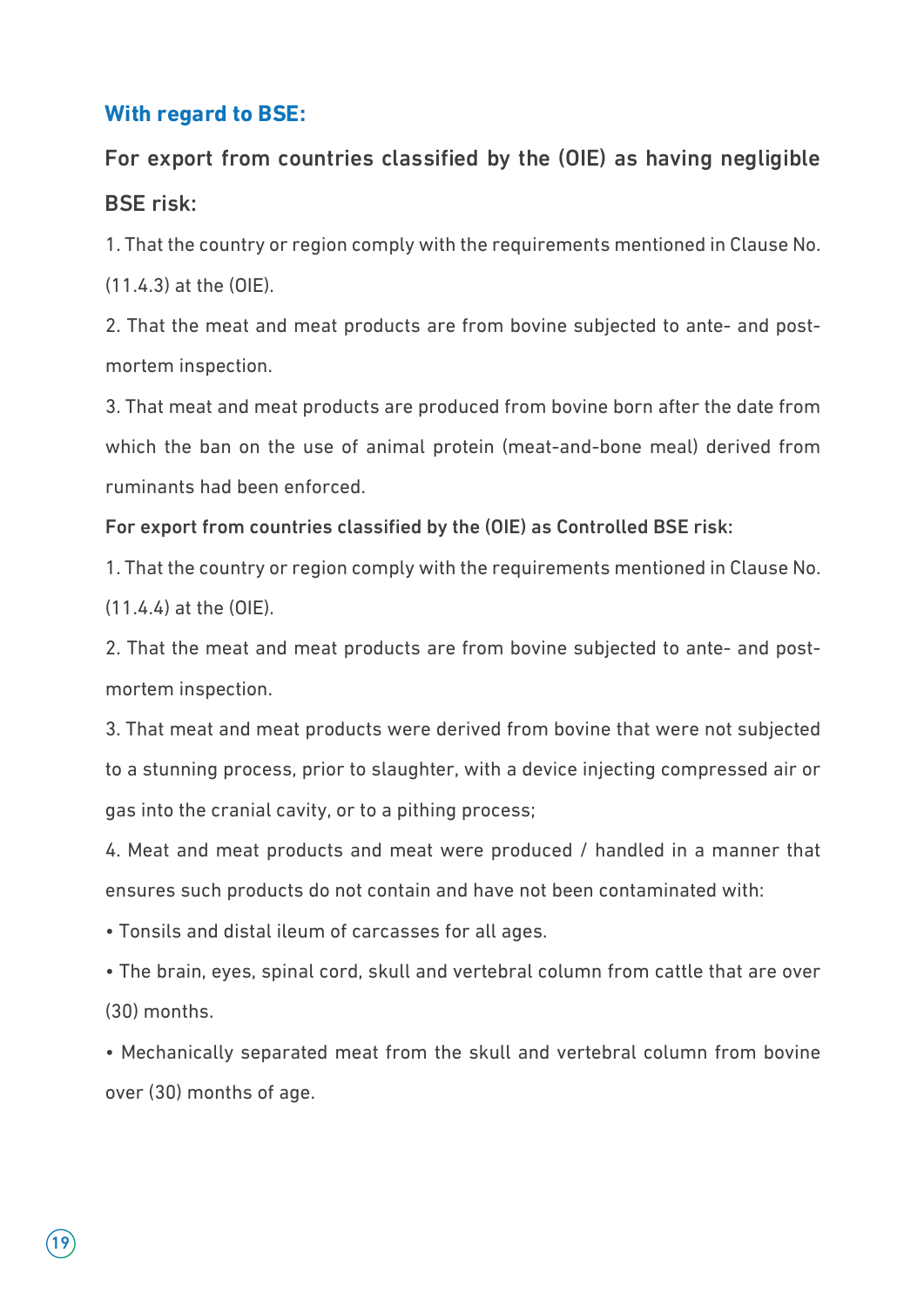# For export from countries classified by the (OIE) as Undetermined BSE

#### risk:

1. Meat and meat products should be from bovine:

- not fed on animal protein (meat-and-bone meal or greaves) from ruminants.

- passed ante- and post-mortem inspections.

- were not subjected to a stunning process, prior to slaughter, with a device injecting compressed air or gas into the cranial cavity, or to a pithing process;

2. Meat and its products have been produced / handled in a manner that ensures that such products do not contain and have not been contaminated with:

• Tonsils and Distal ileum of carcasses for all ages.

• Brain, eyes, spinal cord, skull and vertebral column, from cattle more than (12) months old.

• nervous and lymphatic tissues exposed during the deboning process,

• Mechanically separated meat from the skull and vertebral column from cattle over 12 months of age.

#### **With regard to FMD:**

All consignments should be in compliance with the requirements stipulated in Chapter (8.8) of the OIE Land Terrestrial Constitution (OIE).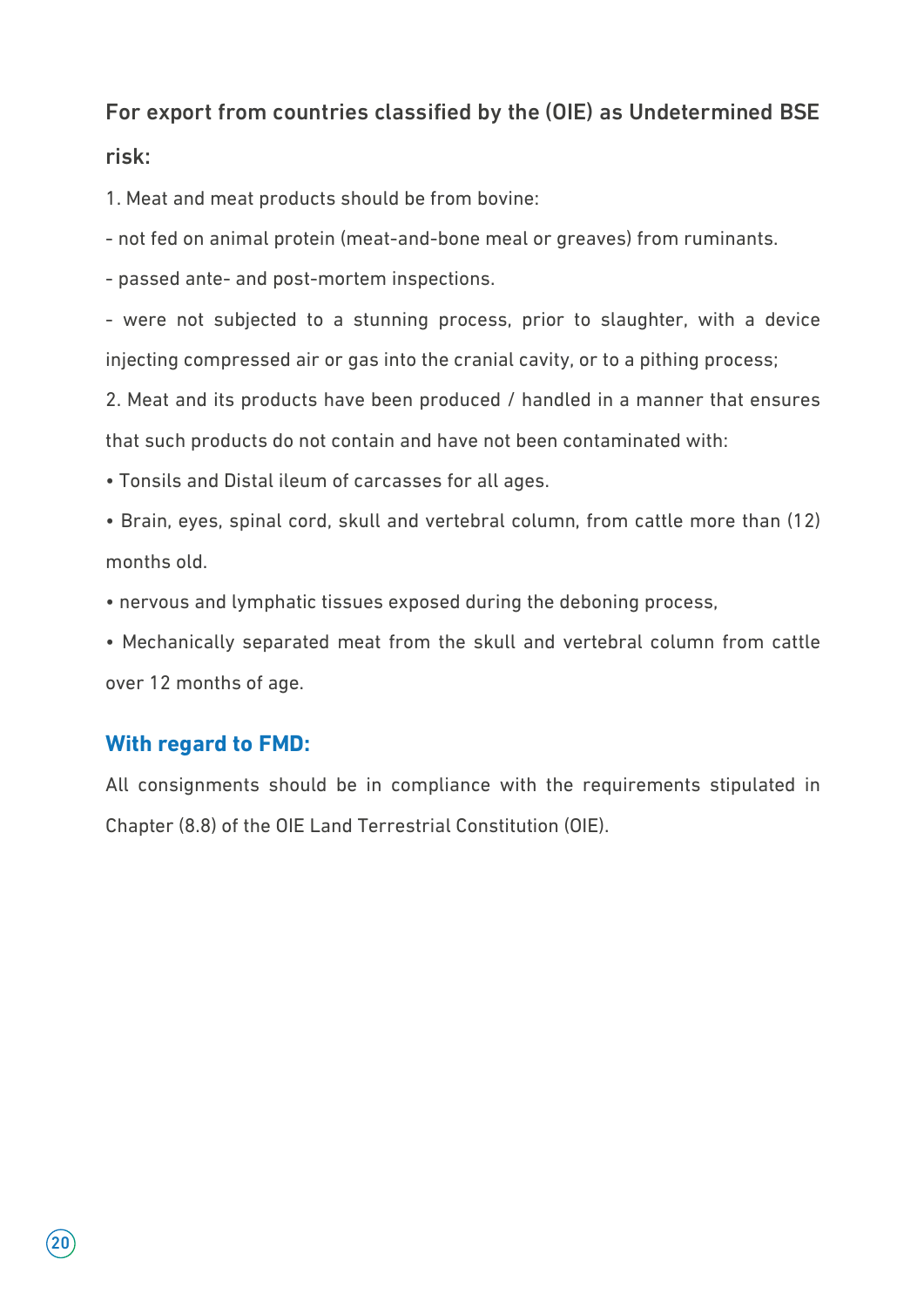| <b>Health Certificate for Export of Poultry Meat</b><br>and Poultry Meat Products to the KSA |                                                                                                                                     |                              |                                 | الشــهادة الصحية لتصديـر لحوم الدواجـن ومنتجاتها<br>إلى المملكة العربية السعودية |                                                           |                               |                                                                                                                                                |                          |
|----------------------------------------------------------------------------------------------|-------------------------------------------------------------------------------------------------------------------------------------|------------------------------|---------------------------------|----------------------------------------------------------------------------------|-----------------------------------------------------------|-------------------------------|------------------------------------------------------------------------------------------------------------------------------------------------|--------------------------|
| Consignor (Exporter)                                                                         | المرسل (المصدر)                                                                                                                     |                              |                                 |                                                                                  | Certificate Reference No.<br>الرقم المرجعى للشهادة الصحية |                               |                                                                                                                                                |                          |
| Name                                                                                         |                                                                                                                                     |                              | الاسم                           | Place of Issue                                                                   |                                                           |                               |                                                                                                                                                | مكان الإصدار             |
| <b>Address</b>                                                                               |                                                                                                                                     |                              | العنوان                         |                                                                                  | Date of Issue<br>تاريخ الإصدار                            |                               |                                                                                                                                                |                          |
|                                                                                              |                                                                                                                                     |                              |                                 | <b>Competent/Certifying Authority</b>                                            |                                                           |                               |                                                                                                                                                | الجهة الرقابية المختصة   |
|                                                                                              |                                                                                                                                     |                              |                                 | <b>Address</b>                                                                   |                                                           |                               |                                                                                                                                                | العنوان                  |
| Consignee (importer)                                                                         |                                                                                                                                     |                              |                                 |                                                                                  |                                                           |                               |                                                                                                                                                |                          |
| Name                                                                                         |                                                                                                                                     |                              | المرسل إليه (المستورد)<br>الاسم | Country of origin                                                                |                                                           | ىلد المنشأ                    | ISO code                                                                                                                                       | رمز الأيزو               |
| <b>Address</b>                                                                               |                                                                                                                                     |                              | العنوان                         |                                                                                  |                                                           |                               |                                                                                                                                                |                          |
|                                                                                              |                                                                                                                                     |                              |                                 | Country of                                                                       |                                                           |                               |                                                                                                                                                |                          |
|                                                                                              |                                                                                                                                     |                              |                                 | <b>Destination</b>                                                               |                                                           | بلد الوصول                    | ISO code                                                                                                                                       | رمز الأيزو               |
| Producer/Slaughterhouse Est.                                                                 |                                                                                                                                     |                              | الشركة الصانعة/المسلخ           | Packing Est. (if applicable)                                                     |                                                           |                               |                                                                                                                                                | الشركة المعىأة (ان وحد)  |
| Name                                                                                         |                                                                                                                                     |                              | الاسم                           | Name                                                                             |                                                           |                               |                                                                                                                                                | الاسم                    |
| <b>Address</b>                                                                               |                                                                                                                                     |                              | العنوان                         | <b>Address</b>                                                                   |                                                           |                               |                                                                                                                                                | العنوان                  |
| Certificate of consignment/ shipment for halal slaughter.                                    |                                                                                                                                     |                              |                                 |                                                                                  |                                                           |                               | شهادة الارسالية الذبح الحلال <sup>1</sup>                                                                                                      |                          |
| Source:                                                                                      | مصدرها:                                                                                                                             |                              |                                 | Certificate No:<br>رقم الشهادة                                                   |                                                           |                               |                                                                                                                                                |                          |
|                                                                                              | Border of Entry/Country of<br>بلد الوصول /منفذ الدخول                                                                               |                              |                                 | Border of Loading/Country<br>بلد المغادرة/موقع التحميل                           |                                                           |                               |                                                                                                                                                |                          |
| <b>Destination</b>                                                                           |                                                                                                                                     |                              |                                 | of Dispatch<br>Lorem ipsum dolor                                                 |                                                           |                               |                                                                                                                                                |                          |
| Means of transport/conveyance                                                                |                                                                                                                                     |                              | وسيلة النقل                     | الرقم التعريفي/هوية                                                              |                                                           |                               |                                                                                                                                                |                          |
|                                                                                              | By Air<br>П                                                                                                                         | جوی                          |                                 | Conveyance Identification No.                                                    |                                                           |                               |                                                                                                                                                | وسيلة النقل              |
|                                                                                              | By Sea<br>П                                                                                                                         | بحرى                         |                                 | <b>Temperature of Food product</b>                                               |                                                           |                               | درجة حرارة حفظ المادة الغذائية                                                                                                                 |                          |
|                                                                                              | <b>By Road</b><br>П                                                                                                                 | بري                          |                                 | Ambient<br>درجة حرارة الغرفة                                                     |                                                           |                               |                                                                                                                                                |                          |
|                                                                                              |                                                                                                                                     |                              |                                 | Chilled                                                                          |                                                           |                               |                                                                                                                                                | مبرد                     |
|                                                                                              |                                                                                                                                     |                              |                                 | Frozen                                                                           |                                                           |                               |                                                                                                                                                | مجمد                     |
|                                                                                              | <b>Commodities Certified for:</b>                                                                                                   |                              |                                 |                                                                                  |                                                           |                               | تم ترخيص البضائع لاستخدامها في:                                                                                                                |                          |
| آخری ∏ Other                                                                                 |                                                                                                                                     | After Further Process $\Box$ | بعد معالجة إضافية               |                                                                                  |                                                           | Human Consumption Directly: 0 |                                                                                                                                                | الاستهلاك الآدمى مباشرة: |
|                                                                                              | <b>Identification of the Food Products</b>                                                                                          |                              |                                 |                                                                                  |                                                           |                               | توصف وتصنيف الأغذية                                                                                                                            |                          |
| <b>Name &amp; Description of Food</b>                                                        | <b>HS-Code</b>                                                                                                                      | Treatment Type               | <b>Brand Name</b>               | <b>Production Date</b>                                                           | <b>Expiry Date</b>                                        | No Packages                   | Batch/Lot No.                                                                                                                                  | <b>Total Weight</b>      |
| اسم ووصف المادة الغذائية                                                                     | بند التعرفة الجمركية                                                                                                                | نوع المعالجة                 | العلامة التجارية                | تاريخ الإنتاج                                                                    | تاريخ الانتهاء                                            | عدد الطرود                    | رقم التشغيلة/الدفعة                                                                                                                            | الوزن الكلى              |
|                                                                                              |                                                                                                                                     |                              |                                 |                                                                                  |                                                           |                               |                                                                                                                                                |                          |
|                                                                                              | <b>Health Attestations</b>                                                                                                          |                              |                                 |                                                                                  |                                                           | الإفادات الصحية               |                                                                                                                                                |                          |
| The poultry meat and/or poultry meat products are safe and fit for                           |                                                                                                                                     |                              |                                 |                                                                                  |                                                           |                               | أن لحوم الدواجن و/أو منتجاتها سليمة (آمنة) وصالحة للاستهلاك الآدمي                                                                             |                          |
| human consumption                                                                            |                                                                                                                                     |                              |                                 |                                                                                  |                                                           |                               |                                                                                                                                                |                          |
| The birds have been slaughtered in a slaughterhouse approved and                             |                                                                                                                                     |                              |                                 |                                                                                  |                                                           |                               | تـم ذبـدِ الطيور في مسـلخ مرخص ومعتمـد من قبل الجهـات المختصة في بلد<br>المنشأ وموافق عليه من قبل الهيئة العامة للغذاء والدواء ويعمل تحت إشراف |                          |
|                                                                                              | under the supervision of the competent authority of the exporting<br>country, and is approved by the Saudi Food and Drug Authority. |                              |                                 |                                                                                  |                                                           |                               |                                                                                                                                                |                          |
|                                                                                              |                                                                                                                                     |                              |                                 |                                                                                  |                                                           |                               | الجهة الرقابية المختصة بالدولة المصدرة.                                                                                                        |                          |
| The poultry meat and/or poultry meat product from birds that have been                       |                                                                                                                                     |                              |                                 |                                                                                  |                                                           |                               | أن لحــوم الدواجن و/أو منتجاتها من طيور خضعت للفحص قبل الذبح وبعدھ من                                                                          |                          |
| subjected to ante-mortem and post- mortem inspection by veterinarians                        |                                                                                                                                     |                              |                                 |                                                                                  |                                                           |                               | قبل أطباء بيطريين تابعين للجهة الرقابية المختصة في بلد المنشأ.                                                                                 |                          |
| assigned by the Competent Authority of the country of origin.                                |                                                                                                                                     |                              |                                 |                                                                                  |                                                           |                               |                                                                                                                                                |                          |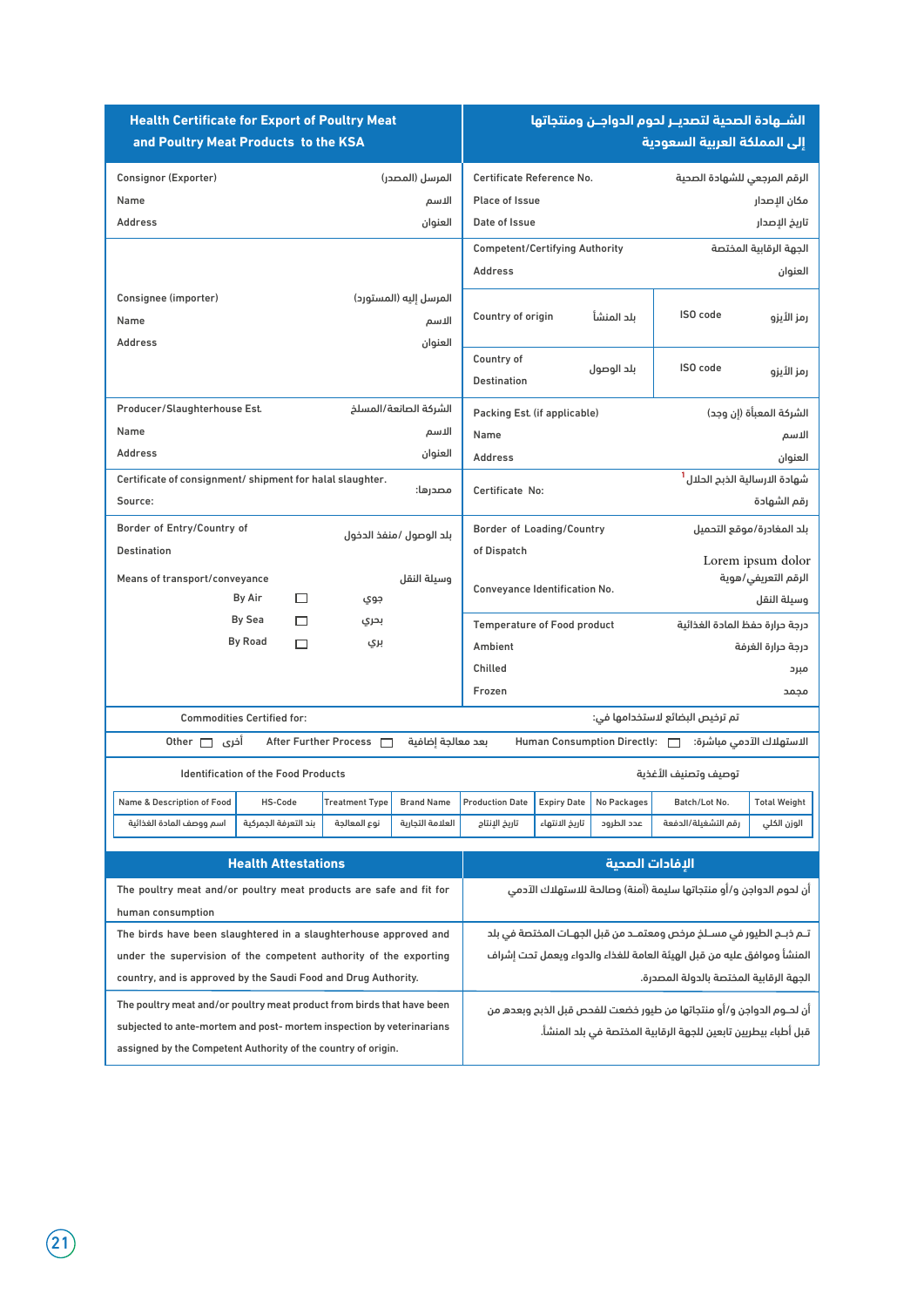| The poultry meat and/or poultry meat product was handled at an<br>establishment that has been subjected to inspections by the competent<br>authority and implements a food safety management system based on<br>HACCP principles or an equivalent system.                                                                                                                              | تم إجراء عمليات تداول لحوم الدواجن و/أو منتجاتها في منشأه خاضعة للرقابة من<br>قبل الجهة الرقابية المختصة، وتطبق نظام إدارة سـلامة الغذاء استناداً إلى مبادئ<br>نظام الهاسب أو ما يماثله.                                                                                                                                                                                           |
|----------------------------------------------------------------------------------------------------------------------------------------------------------------------------------------------------------------------------------------------------------------------------------------------------------------------------------------------------------------------------------------|------------------------------------------------------------------------------------------------------------------------------------------------------------------------------------------------------------------------------------------------------------------------------------------------------------------------------------------------------------------------------------|
| Good veterinary practices have been applied in the use of veterinary<br>medicines (including growth promoters) and agriculture chemicals in<br>live animals, and any residues of hormones, antibiotics, pesticides,<br>heavy metals or any other pollutants in poultry meat and/or poultry<br>meat products comply with (SFDA.FD 382/2019, GSO 2481, GSO 1016,<br>GSO CODEX STAN 193). | تـم تطبيق الممارسـات البيطرية الجيدة فى اسـتخدام الأدويــة البيطرية (بما فيها<br>محفـزات النمـو) والكيماويـات الزراعية فـى الحيوانات الحيــة, وأن أي متبقيات من<br>الهرمونـات، المضـادات الحيوية، المبيدات، المعادن الثقيلــة أو غيرها من الملوثات<br>فـي لحوم الدواجـن و/أو منتجاتهـا متوافقة مـع المتطلبات الخليجيـة SFDA.FD<br>382/2019, GSO 2481, GSO 1016, GSO CODEX STAN 193 |
| The poultry meat and/or poultry meat product has been derived from<br>healthy birds that have no apparent evidence of any contagious and/or<br>infectious disease as listed by (OIE).                                                                                                                                                                                                  | أن مصـدر لحـوم الدواجن و/أو منتجاتها هى طيـور خالية من الأمراض المعدية و/أو<br>الوبائية والمتضمنة في قوائم المنظمة الدولية للصحة الحيوانية (OIE).                                                                                                                                                                                                                                  |
| The poultry meat and/or poultry meat product originates from birds<br>that have not been slaughtered for the purpose of disease eradication<br>or disease control.                                                                                                                                                                                                                     | أن مصـدر لحوم الدواجن و/أو منتجاتها لم يتم ذبحها بقصد القضاء على الأمراض أو<br>التحكم فيها.                                                                                                                                                                                                                                                                                        |
| The poultry meat and/or poultry meat product has not been derived<br>from birds fed on processed animal protein, excluding fishmeal.                                                                                                                                                                                                                                                   | أن مصـدر لحـوم الدواجـن و/أو منتجاتها طيور لم يتـم تغذيتها بالبروتيـن الحيوانى<br>المصّنع، باستثناء تلك من الأسماك.                                                                                                                                                                                                                                                                |
| The Poultry have been kept in a country or zone free from infection<br>with Newcastle disease since they were hatched or for at least the<br>past 21 days                                                                                                                                                                                                                              | أن تكون الدواجن بقيت منذ فقســـها أو خلال الـ 21 يوماً الأخيرة على الأقل فى بلد<br>أو منطقة خاليه من مرض نيوكاسل.                                                                                                                                                                                                                                                                  |
| The poultry meat has been obtained from poultry that during transport<br>to the slaughterhouse, did not come into contact with poultry infected<br>with highly pathogenic avian influenza or Newcastle disease or any<br>other notifiable diseases included in the OIE list.                                                                                                           | أن تكون لحوم الدواجن ومنتجاتها من طيور لم تحتك مع طيور مصابة بمرض إنفلونزا<br>الطيــور عالــي الضراوة ومرض النيوكاســل أثنــاء نقلها للمنشــأة، او أي من الامراض<br>الواجب التبليغ عنها المذكورة في قائمة المنظمة العالمية للصحة الحيوانية OIE.                                                                                                                                    |
| The meat has not been in contact at any time during slaughter, cutting,<br>storage or transport with poultry or meat lower health status or<br>prohibited by Islamic sharia.                                                                                                                                                                                                           | عـدم احتـكاك اللحوم فــى أي وقت أثناء الذبـد أو التقطيع أو التخزيـن أو النقل مع<br>طيور أو لحوم ذات حالة صحية متدنية أو محرمة في الشريعة الإسلامية.                                                                                                                                                                                                                                |
| The poultry meat accompanied by Certificate of consignment for halal<br>slaughter per GSO 993 "Animal Slaughtering Requirements According<br>to Islamic Rules" Issued by a halal certification recognized by Halal<br>Center-SFDA.                                                                                                                                                     | أن تكـون لحوم الدواجن ومنتجاتها مصحوبة بشــهادة ارســالية الذبح الحلال حســب<br>المواصفة القياسـية الخليجية رقم (993)" اشـتراطات تذكية الحيوان طبقاً للأحكام<br>الإســلامية" صادرة من جهة مانحة لشــهادات الحلال والمعينــة من قبل مركز حلال<br>بالهيئة العامة للغذاء والدواء.                                                                                                     |
| The poultry meat or product thereof were prepared, handled, stored,<br>and transported according to the GSO 323, GSO 713"                                                                                                                                                                                                                                                              | أن لحـوم الدواجـن و/أو منتجاتهـا تـم تجهيزهـا وتداولهـا وتخزينهـا ونقلهـا وفقـآ<br>للمواصفات القياسية الخليجية GSO 323 و GSO 713.                                                                                                                                                                                                                                                  |
| The poultry meat were not from genetically modified birds and their<br>products in accordance with GSO 2141.                                                                                                                                                                                                                                                                           | أن لا تكون لحوم الدواجن ومنتجاتها من طيور محوره وراثياً أو تم الحصول عليها عن<br>طريق اسـتخدام التقنية الحيوية الحديثة وفقا للمواصفة القياسـية الخليجية GSO<br>2141                                                                                                                                                                                                                |
| The poultry meat derived from birds that were officially registered at<br>the competent authority of the exporting country                                                                                                                                                                                                                                                             | أن لحــوم الدواجن ناتجة من دواجن مســجلة رســمياً لدى الجهــة الرقابية المختصة<br>بالدولة المصدرة.                                                                                                                                                                                                                                                                                 |
| I the undersigned, authorized person, certify that the good described<br>above meets all the requirements mentioned in this certificate                                                                                                                                                                                                                                                | أنا الموقــع أدنــاھ المســئول المختص أفيد بأن البضاعــة الواردة أوصافها أعــلاھ<br>تستوفي جميع الشروط الصحية الواردة في الشهادة.                                                                                                                                                                                                                                                  |
| <b>Authorized officer Name &amp; Position</b><br>Name of the Responsible Department<br><b>Official Stamp</b><br>Date:                                                                                                                                                                                                                                                                  | اسم ووظيفة الشخص المختص<br>اسم الإدارة التي يتبع لها<br>الختم الرسمى<br>التاريخ:                                                                                                                                                                                                                                                                                                   |

 $\circled{22}$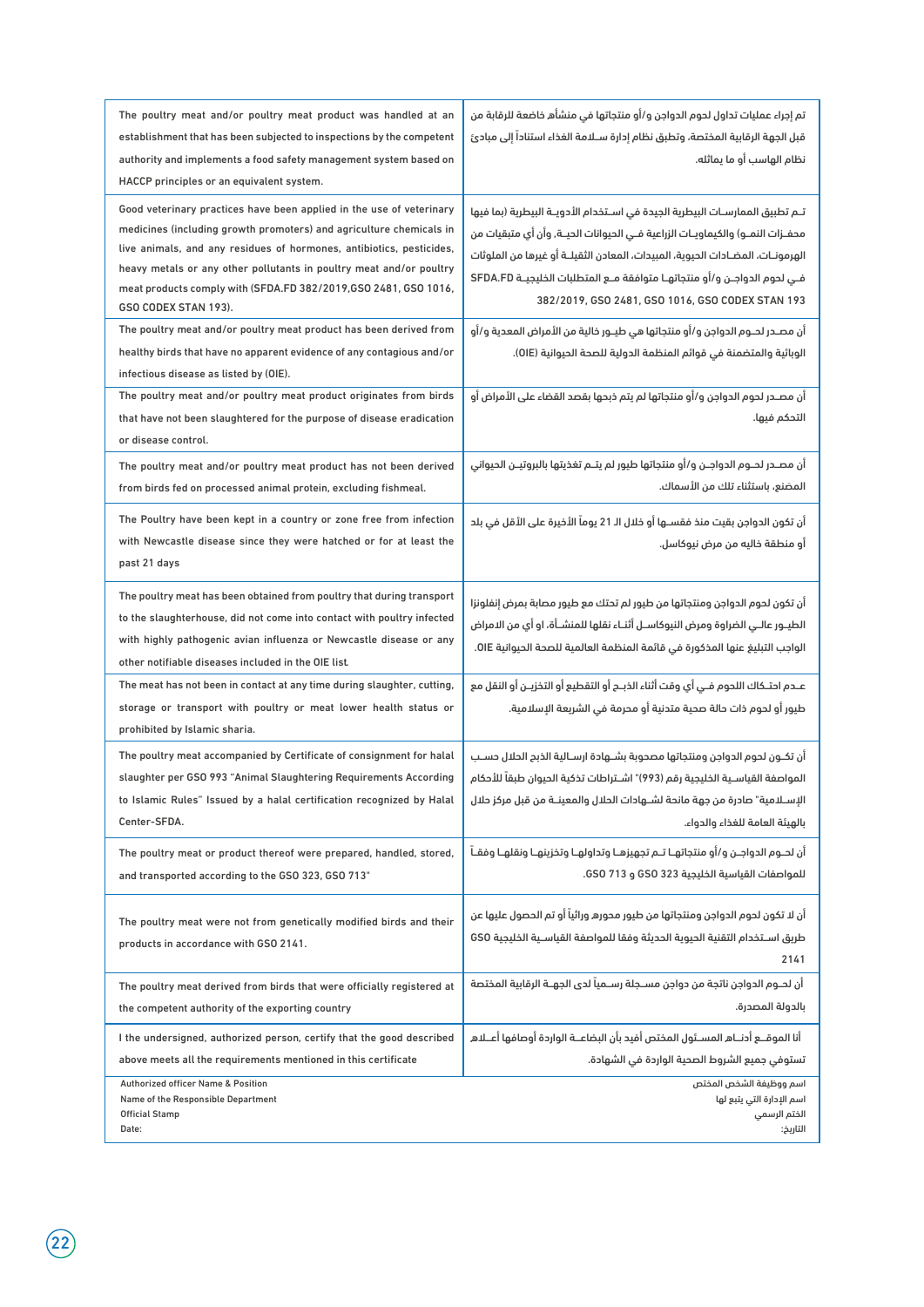#### **With regard to Avian Influenza (AI):**

The poultry meat and its products comes from region(s)/ territory, which is free from highly pathogenic avian influenza, or has been processed to ensure the destruction of avian influenza virus in accordance with referring article in Terrestrial Animal Health Code and the necessary precautions were taken to avoid contact of the products with any source of avian influenza virus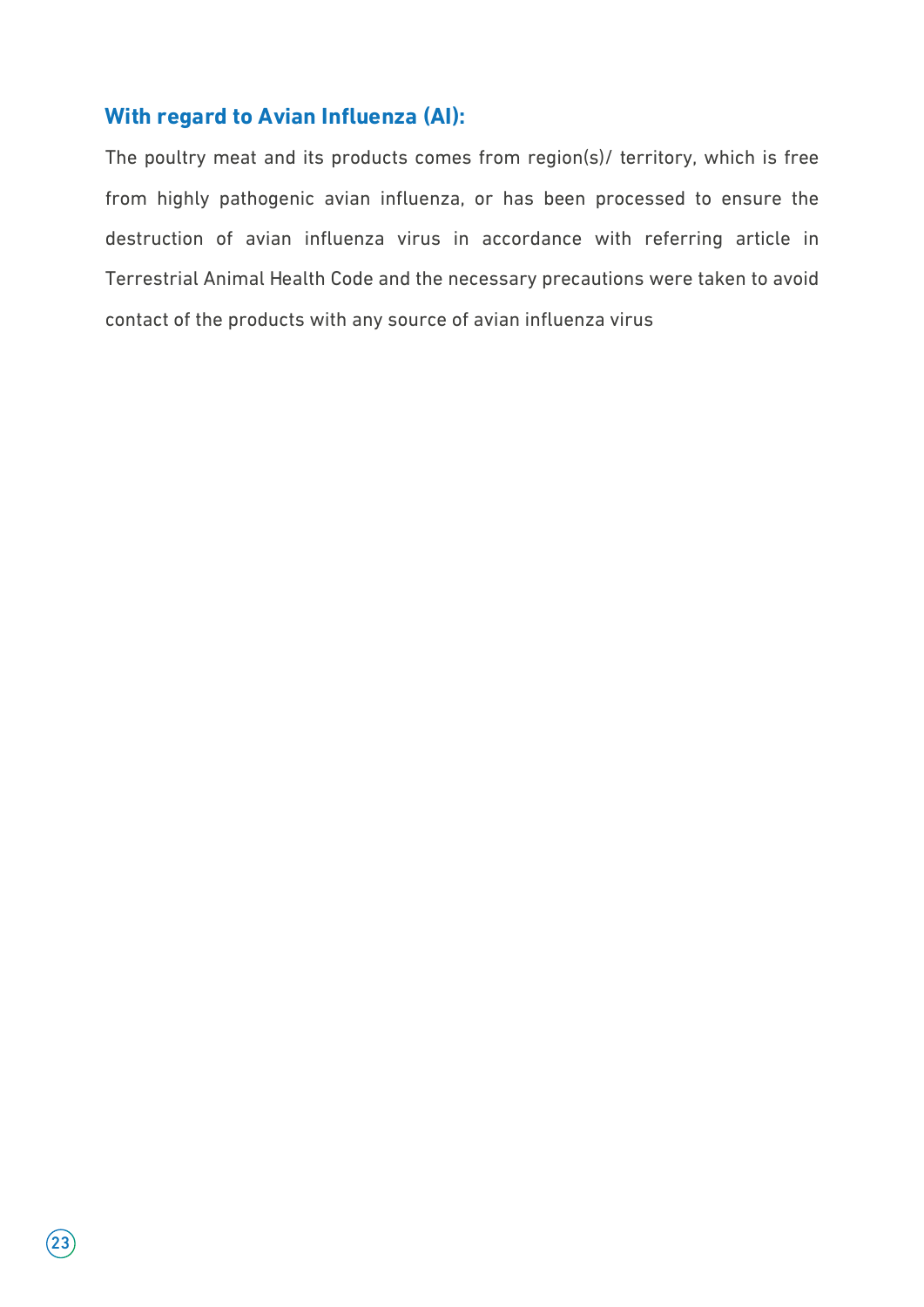| Health Certificate for Export of Products of Aquatic<br>Animal Origin to the Kingdom of Saudi Arabia (KSA) |                                              |                              |                           |                                                                   | الشــهادة الصحية لتصدير المنتجات البحرية ذات أصل<br>حيواني إلى المملكة العربية السعودية |                                    |                                                                    |                          |
|------------------------------------------------------------------------------------------------------------|----------------------------------------------|------------------------------|---------------------------|-------------------------------------------------------------------|-----------------------------------------------------------------------------------------|------------------------------------|--------------------------------------------------------------------|--------------------------|
| Consignor (Exporter)                                                                                       |                                              |                              | المرسل (المصدر)           | Certificate Reference No.                                         |                                                                                         |                                    | الرقم المرجعى للشهادة الصحية                                       |                          |
| Name                                                                                                       |                                              |                              | الاسم                     | Place of Issue                                                    |                                                                                         |                                    |                                                                    | مكان الإصدار             |
| <b>Address</b>                                                                                             |                                              |                              | العنوان                   | Date of Issue                                                     |                                                                                         |                                    |                                                                    | تاريخ الإصدار            |
|                                                                                                            |                                              |                              |                           | <b>Competent/Certifying Authority</b>                             |                                                                                         |                                    |                                                                    | الجهة الرقابية المختصة   |
|                                                                                                            |                                              |                              |                           | <b>Address</b>                                                    |                                                                                         |                                    |                                                                    | العنوان                  |
| Consignee (importer)                                                                                       |                                              |                              | المرسل إليه (المستورد)    |                                                                   |                                                                                         |                                    |                                                                    |                          |
| Name                                                                                                       |                                              |                              | الاسم                     | Country of origin                                                 |                                                                                         | ىلد المنشأ                         | ISO code                                                           | رمز الأيزو               |
| <b>Address</b>                                                                                             |                                              |                              | العنوان                   |                                                                   |                                                                                         |                                    |                                                                    |                          |
|                                                                                                            |                                              |                              |                           | Country of                                                        |                                                                                         | بلد الوصول                         | ISO code                                                           | رمز الأيزو               |
|                                                                                                            |                                              |                              |                           | <b>Destination</b>                                                |                                                                                         |                                    |                                                                    |                          |
| Producer                                                                                                   |                                              |                              | الشركة الصانعة            | Packing Est. (if applicable)                                      |                                                                                         |                                    |                                                                    | الشركة المعبأة (إن وجد)  |
| Name                                                                                                       |                                              |                              | الاسم                     | Name                                                              |                                                                                         |                                    |                                                                    | الاسم                    |
| <b>Address</b>                                                                                             |                                              |                              | العنوان<br><b>Address</b> |                                                                   |                                                                                         |                                    | العنوان                                                            |                          |
| Border of Entry/Country of                                                                                 |                                              |                              |                           |                                                                   | Border of Loading/Country<br>بلد المغادرة/موقع التحميل                                  |                                    |                                                                    |                          |
| <b>Destination</b>                                                                                         | يلد الوصول /منفذ الدخول                      |                              |                           |                                                                   | of Dispatch                                                                             |                                    |                                                                    |                          |
|                                                                                                            | Means of transport/conveyance<br>وسيلة النقل |                              |                           |                                                                   | الرقم التعريفي/هوية                                                                     |                                    |                                                                    |                          |
|                                                                                                            | By Air<br>□                                  | جوی                          |                           | Conveyance Identification No.                                     |                                                                                         |                                    |                                                                    | وسيلة النقل              |
|                                                                                                            | By Sea<br>П                                  | بحرى                         |                           | <b>Temperature of Food product</b>                                |                                                                                         |                                    | درجة حرارة حفظ المادة الغذائية                                     |                          |
|                                                                                                            | <b>By Road</b><br>П                          | بري                          |                           | Ambient                                                           |                                                                                         |                                    |                                                                    | درجة حرارة الغرفة        |
|                                                                                                            |                                              |                              |                           | Chilled                                                           |                                                                                         |                                    |                                                                    | مبرد                     |
|                                                                                                            |                                              |                              |                           | Frozen                                                            |                                                                                         |                                    |                                                                    | مجمد                     |
| <b>Commodities Certified for:</b>                                                                          |                                              |                              |                           | تم ترخيص البضائع لاستخدامها في:                                   |                                                                                         |                                    |                                                                    |                          |
| أخرى<br>Other $\Box$                                                                                       |                                              | After Further Process $\Box$ | بعد معالجة إضافية         |                                                                   |                                                                                         | Human Consumption Directly: $\Box$ |                                                                    | الاستهلاك الآدمى مباشرة: |
|                                                                                                            | <b>Identification of the Food Products</b>   |                              |                           |                                                                   |                                                                                         |                                    | توصيف وتصنيف الأغذية                                               |                          |
| Name & Description of Food                                                                                 | <b>HS-Code</b>                               | <b>Treatment Type</b>        | <b>Brand Name</b>         | <b>Production Date</b>                                            | <b>Expiry Date</b>                                                                      | No Packages                        | Batch/Lot No.                                                      | <b>Total Weight</b>      |
| اسم ووصف المادة الغذائية                                                                                   | بند التعرفة الجمركية                         | نوع المعالجة                 | العلامة التجارية          | تاريخ الإنتاج                                                     | تاريخ الانتهاء                                                                          | عدد الطرود                         | رقم التشغيلة/الدفعة                                                | الوزن الكلى              |
|                                                                                                            |                                              |                              |                           |                                                                   |                                                                                         |                                    |                                                                    |                          |
|                                                                                                            | <b>Health Attestations</b>                   |                              |                           |                                                                   |                                                                                         | البفادات الصحية                    |                                                                    |                          |
| The products of aquatic animal origin are safe and fit for                                                 |                                              |                              |                           |                                                                   |                                                                                         |                                    | أن المنتجات البحرية سليمة (آمنة) وصالحة للاستهلاك الآدمي.          |                          |
| human consumption.                                                                                         |                                              |                              |                           |                                                                   |                                                                                         |                                    |                                                                    |                          |
| The products of aquatic animal origin are derived from                                                     |                                              |                              |                           |                                                                   |                                                                                         |                                    | أن مصـدر المنتجات البحرية ذات الأصل الحيواني من فصائل غير ســامة   |                          |
| non-toxic species that do not cause any sign of disease.                                                   |                                              |                              |                           |                                                                   |                                                                                         |                                    | ولا تُسبب أي علامات مرضية.                                         |                          |
| Where aquatic animals are grown in farms or aquaculture                                                    |                                              |                              |                           |                                                                   |                                                                                         |                                    | في حال تربية الأحياء البحرية ذات الأصل الحيواني ضمن مزارع أو مناطق |                          |
| production areas, hygiene requirements are under the control                                               |                                              |                              |                           | إنتــاج بحرية، فإن هذه المناطق خاضعة للرقابة على المتطلبات الصحية |                                                                                         |                                    |                                                                    |                          |

من قبل الجهة الرقابية المختصة في بلد المنشأ.

of the competent authority of the country of origin.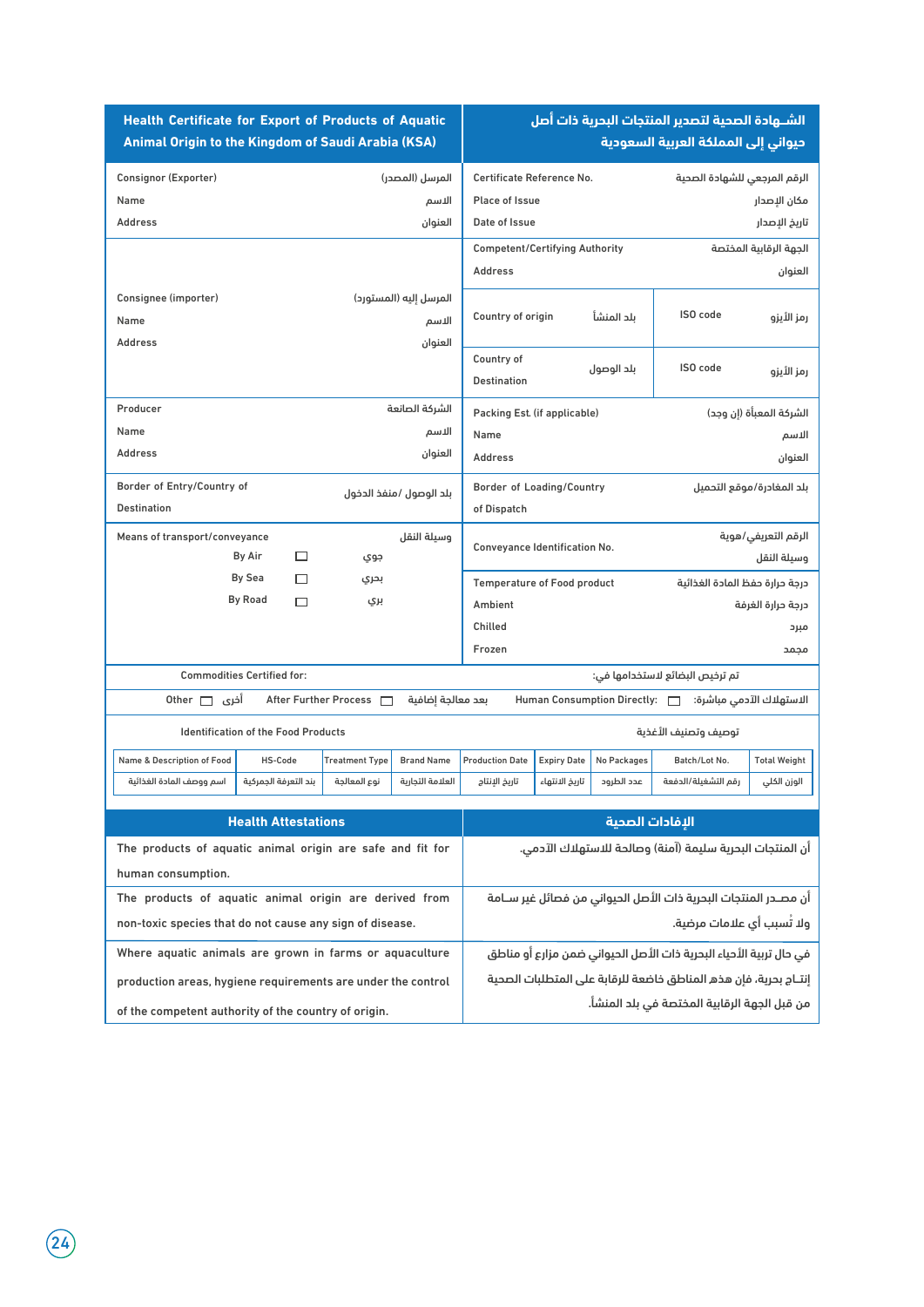| The aquatic animals have been fed from feed that is produced in          | تـم تغذية الأحياء البحرية ذات الأصل الحيوانى علـى أعلاف صنعت وفقآ لمتطلبات         |
|--------------------------------------------------------------------------|------------------------------------------------------------------------------------|
| compliance with GMP & HACCP principles or its equivalent and is free     | التصنيــع الجيد ونظام تحليل المخاطر والتحكم بالنقاط الحرجة أو ما يكافؤه. وخالية    |
| from any physical, chemical or biological contaminants that are          | من أية ملوثات فيزيائية أو كيميائية أو بيولوجية محظورة دولياً.                      |
| prohibited internationally.                                              |                                                                                    |
|                                                                          |                                                                                    |
| The products of aquatic animal origin were handled in an                 | تـم إجـراء عمليات تداول المنتجات البحرية ذات الأصل الحيواني في منشــأة خاضعة       |
| establishment that has been subjected to inspection by the competent     | للرقابة من قبل الجهة الرقابية المختصة في بلد المنشأ، وتطبق نظام إدارة سلامة        |
| authority of the country of origin and implements a food safety          | الغذاء استناداً إلى مبادئ نظام الهاسب أو ما يماثله.                                |
| management system based on HACCP principles or an equivalent             |                                                                                    |
| system.                                                                  |                                                                                    |
| The products of aquatic animal origin has been derived from healthy      | أن المنتجـات البحريــة المعدة للاســتهلاك الآدمى لم تظهر عليهــا أعراض الأمراض     |
| animals that have no apparent evidence of any contagious and/or          | المعديــة و/أو الوبائيــة والمتضمنة فــى قوائم المنظمة الدوليــة للصحة الحيوانية   |
| infectious disease as listed by (OIE).                                   | (OIE).                                                                             |
| The aquatic animals which have never been fed with animal protein        | أن الأحيــاء البحريــة ذات الأصـل الحيوانى لم تتغــذ على أعلاف تحتــوي على بروتين  |
| (with the exception of fish meals from different species than the        | حيواني (باسـتثناء مسـحوق الســمك شريطة أن لا يكون من أســماك مستزرعة من            |
| cultured one), including meat, bone meal, greaves, or any other          | نفس الجنس) بما في ذلك اللحوم ومسحوق العظام والدهون المجففة وأي مادة                |
| sources prohibited by the Islamic Sharia such as blood or derivatives    | تتعارض مع الشريعة الإسلامية مثل مشتقات الخنزير أو الدم.                            |
| of porcine.                                                              |                                                                                    |
|                                                                          | أن تكــون الأحيــاء البحرية غير محورة وراثياً أو تم الحصول عليها عن طريق اســتخدام |
| The aquatic animals were not bred genetically modified or                |                                                                                    |
| engineered in a way that does not occur naturally by multiplication      | التقنية الحيوية الحديثة.                                                           |
| and /or natural recombination.                                           |                                                                                    |
| The products of aquatic animal origin have been and handled in           | تم تداول المنتجات البحرية ذات الأصل الحيواني وفق الطرق الصحية الســلمية بما        |
| accordance with GSO 1694                                                 | يتوافق مع المواصفة القياسية الخليجية 1694 GSO                                      |
| The water (including the ice) use to process or transport the aquatic    | الماء المسـتخدم فــى تصنيع ونقل الأحياء البحرية ومنتجاتها (يشــمل ذلك الثلج) لا    |
| animals or its products is not contaminated with the pathogenic agent    | يحتـوى علـى ملوثـات ومطابق للائحــة الفنية الخليجيــة GSO 149، كمــا أن الإنتاج    |
| and comply with technical regulation GSO 149, and the processing         | يضمن عدم التلوث الخلطى للأحياء البحرية ومنتجاتها                                   |
| prevents cross contamination of The products of aquatic animal           |                                                                                    |
| origin.                                                                  |                                                                                    |
| The products of aquatic animal origin satisfies the conditions laid      | أن المنتجات البحرية ذات الأصل الحيواني مطابقة للائحة الفنية الخليجية رقم  GSO      |
| down in technical regulation GSO 1016 on microbiological criteria for    | 1016 الحدود الميكروبيولوجية للسلع والمواد الغذائية.                                |
| foodstuffs.                                                              |                                                                                    |
| The products of aquatic animal origin satisfies the conditions laid      | أن المنتجـات البحريــة ذات الأصل الحيواني للائحة الفنيــة الخليجية رقم 2481 GSO    |
| down in technical regulation GSO 2481 on Maximum Residues Limits         | الحدود القصوى المسموح بها من بقايا الأدوية البيطرية في الأغذية.                    |
| (MRLs) of Veterinary Drugs In Food.                                      |                                                                                    |
| The products of aquatic animal origin has been obtained separate         | تم إنتاج المنتجات البحرية ذات الأصل الحيواني بمعزل تام عن أي منتج لا يتوافق مع     |
| from meat not conforming to the requirements set out in this             | المتطلبـات المنصـوص عليها فى هذه الشــهادة خلال جميع مراحـل الإنتاج والنقل         |
| certificate during all stages of its production, transport and storage.  | والتخزين.                                                                          |
| B1: Fish:                                                                |                                                                                    |
| The fish originate from a country/territory zone declared free from      | ب1: الأسماك:                                                                       |
| (EHN, IHNV, KHV, RSIV, SVCV, VHS, VHSV, SAV, ISAV, infection with A.     | أن مصدر الأسماك من دولة / مقاطعة أو منطقة خالية من الاصابة بأي من (,EHN            |
| invadans, or infection with G. salaris), in accordance with the relevant | IHNV, KHV, RSIV, SVCV, VHS, VHSV, SAV, ISAV, infection with A.                     |
| OIE Standard by the competent authority; or                              | invadans, أو infection with G. salaris) بما يتوافق مع متطلبات ما يعنيها من         |
| have been passed the following:                                          | مواصفات المنظمة العالمية للصحة الحيوانية أو                                        |
| 1.inactivation of the pathogenic agent according to OIE                  | آن تكون الأسماك خضعت للإجراءات التالية:                                            |
| recommendation (Aquatic Animal Health Code); or                          | 1.تم تعطيل مسـبب المرض وفقـاً لما ورد فى توصيات المنظمـة العالمية للصحة            |
| 2. In the case of importation of fish fillets or steaks, which have been | الحيوانية (OIE). كود الأحياء المائية، أو:                                          |
| prepared and packaged for retail trade, the product should be (frozen    | 2.فى حال اســتيراد فيليه الســمك أو شــرائح الســمك فإنه يجب أن يكون مجمد أو       |
| or chilled).                                                             | مبر د.                                                                             |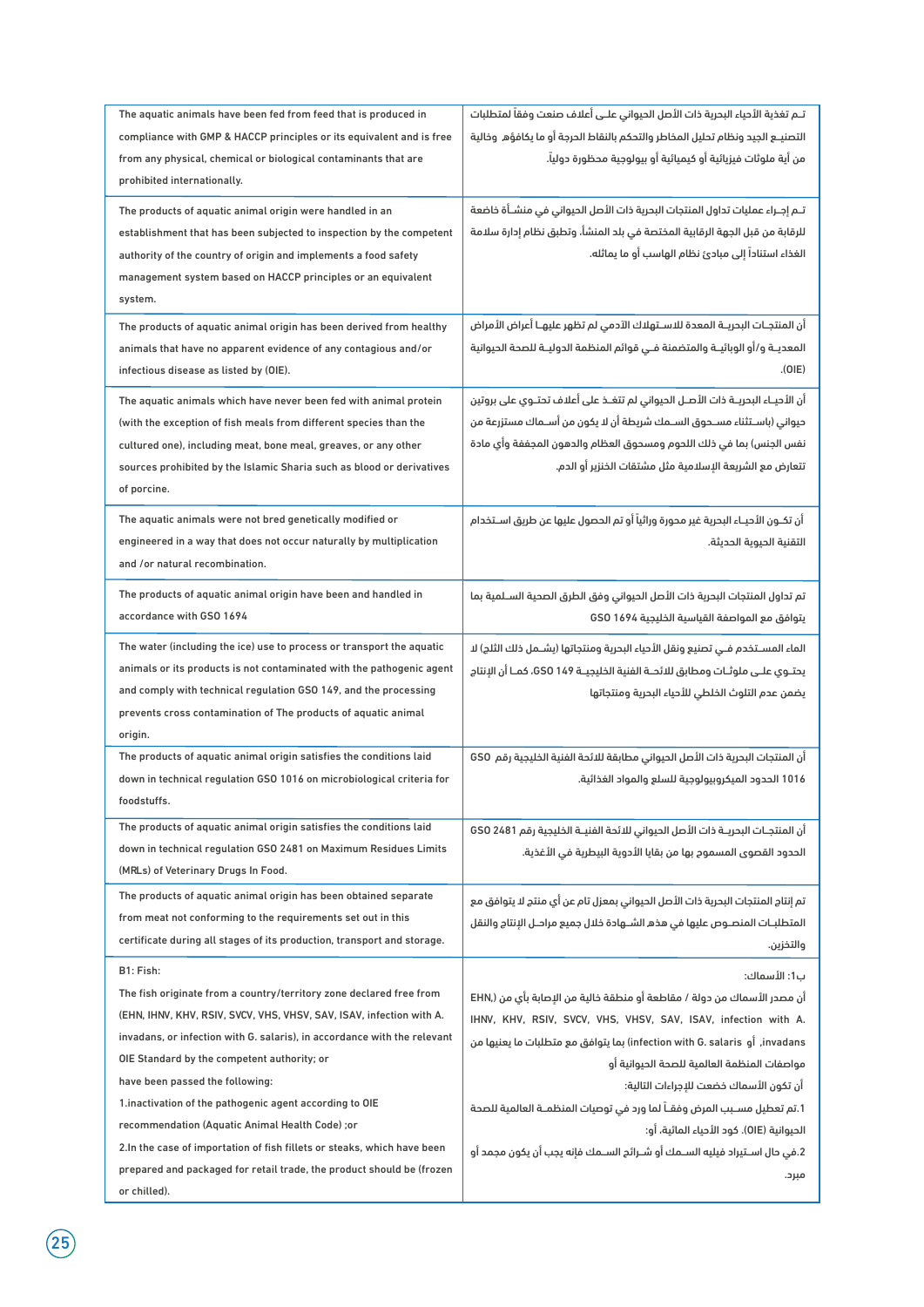| Fish incompliance with the following technical regulation:               | آن الأسماك مطابقة للوائح الفنية الخليجية التالية:                                   |
|--------------------------------------------------------------------------|-------------------------------------------------------------------------------------|
| . For chilled fish GSO 380                                               | ● GSO 380 للأسماك المبردة                                                           |
| . For frozen fish GSO 1753                                               | ● GSO 1753 للأسماك المجمدة                                                          |
| · For frozen fish fillets GSO 1406                                       | ●   1406 شرائح الأسماك المجمدة                                                      |
| B2: crustaceans:                                                         | ب 2: القشربات:                                                                      |
| The crustaceans originate from a country/territory zone declared         | أن مصـدر القشــريات من دولة / مقاطعة أو منطقة خالية مــن كل من (مرض البقع           |
| free from (WSD), (YHD), (TS), (IHHN), (IMN), (NHP), or (WTD) in          | البيضـاء فــى الروبيــان، مرض الــرأس الأصفر فــى الروبيــان، مرض متلازمــة تورا فى |
| accordance with the relevant OIE Standard by the Competent               | الروبيــان، فيــروس النخر الجلــدى الدموى، مرض نخــر العضلات، مــرض النخر الكبدى    |
| authority; or                                                            | البنكرياســـى، مرض الذيل الأبيض بما يتوافق مــع متطلبات ما يعنيها من مواصفات        |
| have been passed the following:                                          | المنظمة العالمية للصحة الحيوانية، أو                                                |
| 1. inactivation of the pathogenic agent according to OIE                 | أن تكون القشريات خضعت للإجراءات التالية:                                            |
| recommendation (Aquatic Animal Health Code); or                          | 1.تم تعطيل مسـبب المرض وفقـاً لما ورد فى توصيات المنظمـة العالمية للصحة             |
| 2.In the case of importation of shrimp, which have been prepared and     | الحيوانية (OIE). كود الأحياء المائية، أو:                                           |
| packaged for retail trade, the product should be frozen peeled shrimp    | 2.فــى حال كــون القشــريات (روبيان) فإنــه يكون من روبيــان مجمد منزوع القشــرة    |
| or decapod crustaceans (shell off, head off).                            | والرأس ومحضر للأغراض التحارية.                                                      |
| Shrimp in compliance with the following technical regulation:            | أن الروبيان مطابق للوائح الفنية الخليجية التالية:                                   |
| • For chilled shrimp GSO 1361                                            | • 6S01361لاروبيان المبرد                                                            |
| • For frozen shrimp GSO 582                                              | • 650 GSO للروبيان المجمد                                                           |
| B3: Molluscs:                                                            | ب3: الرخوبات:                                                                       |
| The Molluscs originate from a country/territory zone declared free       | أن مصدر الرخويات من دولة / مقاطعة أو منطقة خالية من الإصابة بأي من (AbHV،           |
| from (infection with AbHV, infection with B. exitiosa, infection with B. | B. exitiosa، B. ostreae، P. marinus، P. olseni، X. californiensis) بما يتوافق       |
| ostreae, infection with M. refringens, infection with P. marinus,        | مع متطلبات ما يعنيها من مواصفات المنظمة العالمية للصحة الحيوانية، أو                |
| infection with P. olseni, or infection with X. californiensis), in       | آن تكون الرخويات خضعت للإجراءات التالية:                                            |
| accordance with the relevant OIE Standard by the Competent               | 1.تم تعطيل مسـبب المرض وفقـاً لما ورد فى توصيات المنظمـة العالمية للصحة             |
| authority; or                                                            | الحيوانية (OIE). كود الأحياء المائية، أو:                                           |
| have been passed the following:                                          | 2.في حال استيراد أحد المنتجات التالية:                                              |
| 1.inactivation of the pathogenic agent according to OIE                  | • الحلزونة البحرية (أذن البحر) منزوعة القشرة.                                       |
| recommendation (Aquatic Animal Health Code); or                          | • لحوم الرخويات                                                                     |
| 2.in the case of importation of the following commodities that have      | • المحار ىنصف قشرة                                                                  |
| been prepared and packaged for retail trade:                             | يجب أن يكون مبرد أو مجمد.                                                           |
| . off the shell and eviscerated abalone meat;                            |                                                                                     |
| • Mollusc meat                                                           |                                                                                     |
| • half-shell oysters;                                                    |                                                                                     |
| the product should be (chilled or frozen).                               |                                                                                     |
| The products of aquatic animal origin has been obtained from             | تـم إنتـاج المنتجـات البحريــة ذات الأصـل الحيوانــى مــن المقاطعــة/ ولاية [ اســم |
| territory/state [ name ]                                                 | المقاطعة ]                                                                          |
| I the undersigned, authorized person, certify that the good described    | أنا الموقــع أدنــاھ المســئول المختص أفيـد بأن البضاعــة الواردة أوصافها أعــلاھ   |
| above meets all the requirements mentioned in this certificate.          | تستوفي جميع الشروط الصحية الواردة في الشهادة.                                       |
| <b>Authorized officer Name &amp; Position</b>                            | اسم ووظيفة الشخص المختص                                                             |
| Name of the Responsible Department<br><b>Official Stamp</b>              | اسم الإدارة التي يتبع لها<br>الختم الرسمى                                           |
| Date:                                                                    | التاريخ:                                                                            |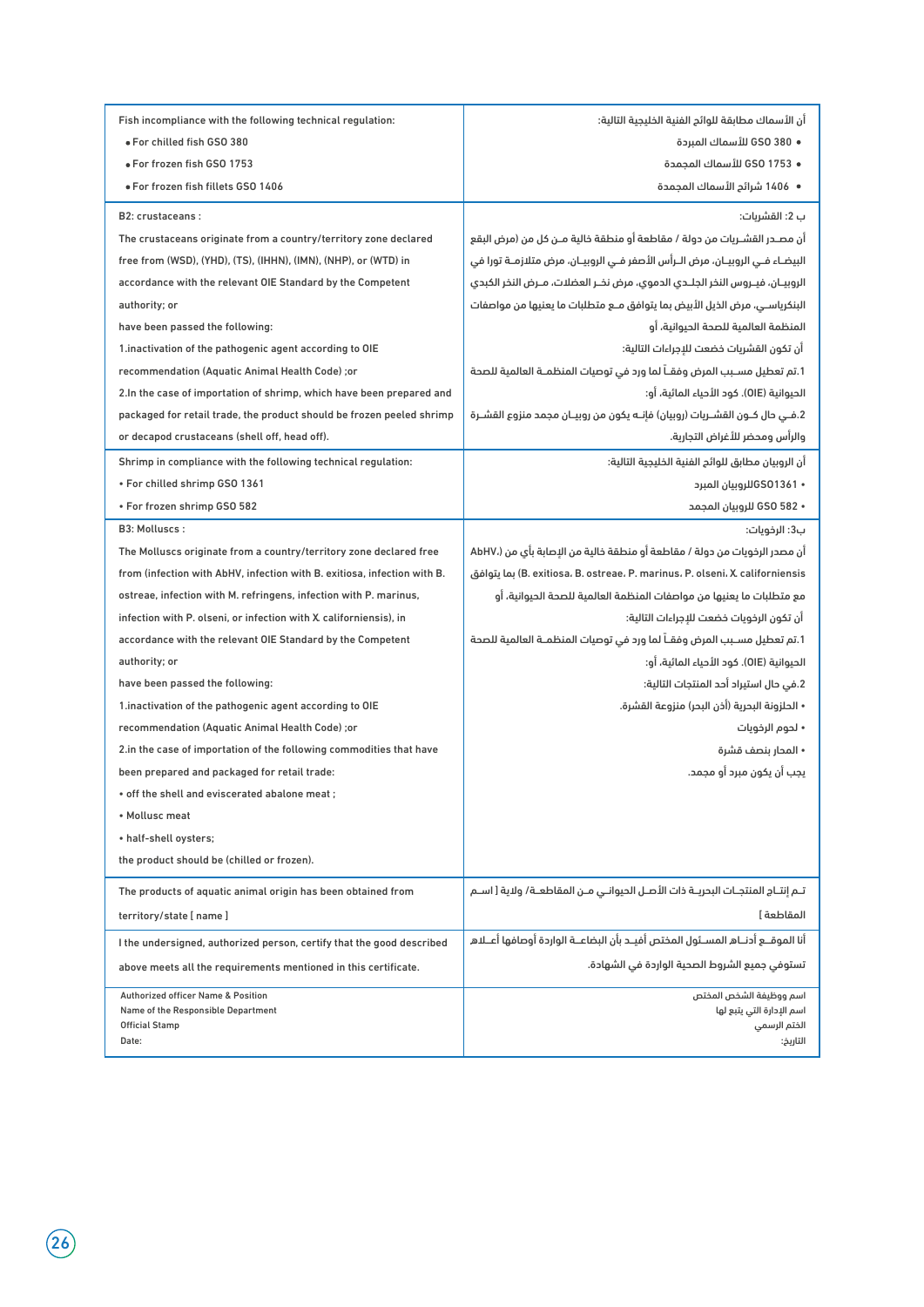| <b>Health Certificate for Export of Honey &amp; Bee Products</b><br>to Kingdom of Saudi Arabia |                                              |                         |                         |                                                                         |                    |                                    | الشهادة الصحية لتصدير عسل النحل ومنتجات النحل<br>إلى المملكة العربية السعودية |                           |  |  |
|------------------------------------------------------------------------------------------------|----------------------------------------------|-------------------------|-------------------------|-------------------------------------------------------------------------|--------------------|------------------------------------|-------------------------------------------------------------------------------|---------------------------|--|--|
| Consignor (Exporter)                                                                           |                                              |                         | المرسل (المصدر)         | Certificate Reference No.                                               |                    |                                    | الرقم المرجعى للشهادة الصحية                                                  |                           |  |  |
| Name                                                                                           | الاسم                                        |                         |                         |                                                                         |                    |                                    |                                                                               | مكان الإصدار              |  |  |
| <b>Address</b>                                                                                 |                                              |                         | العنوان                 | Date of Issue                                                           |                    |                                    |                                                                               | تاريخ الإصدار             |  |  |
|                                                                                                |                                              |                         |                         | <b>Competent/Certifying Authority</b>                                   |                    |                                    |                                                                               | الجهة الرقابية المختصة    |  |  |
|                                                                                                |                                              |                         |                         | <b>Address</b>                                                          |                    |                                    |                                                                               | العنوان                   |  |  |
| Consignee (importer)                                                                           |                                              |                         | المرسل إليه (المستورد)  |                                                                         |                    |                                    |                                                                               |                           |  |  |
| Name                                                                                           |                                              |                         | الاسم                   | Country of origin                                                       |                    | بلد المنشأ                         | ISO code                                                                      | رمز الأيزو                |  |  |
| <b>Address</b>                                                                                 |                                              |                         | العنوان                 |                                                                         |                    |                                    |                                                                               |                           |  |  |
|                                                                                                |                                              |                         |                         | Country of                                                              |                    |                                    |                                                                               |                           |  |  |
|                                                                                                |                                              |                         |                         | <b>Destination</b>                                                      |                    | بلد الوصول                         | ISO code                                                                      | رمز الأيزو                |  |  |
| Producer                                                                                       |                                              |                         | الشركة الصانعة          | Packing Est. (if applicable)                                            |                    |                                    |                                                                               | الشركة المعبأة (إن وجد)   |  |  |
| Name                                                                                           |                                              |                         | الاسم                   | Name                                                                    |                    |                                    |                                                                               | الاسم                     |  |  |
| <b>Address</b>                                                                                 |                                              |                         | العنوان                 | <b>Address</b>                                                          |                    |                                    |                                                                               | العنوان                   |  |  |
| Border of Entry/Country of                                                                     |                                              |                         |                         | Border of Loading/Country                                               |                    |                                    |                                                                               | بلد المغادرة/موقع التحميل |  |  |
| <b>Destination</b>                                                                             |                                              |                         | بلد الوصول /منفذ الدخول | of Dispatch                                                             |                    |                                    |                                                                               |                           |  |  |
|                                                                                                | وسيلة النقل                                  |                         |                         |                                                                         |                    | الرقم التعريفي/هوية                |                                                                               |                           |  |  |
| Means of transport/conveyance                                                                  | Conveyance Identification No.<br>وسيلة النقل |                         |                         |                                                                         |                    |                                    |                                                                               |                           |  |  |
|                                                                                                | By Air<br>П<br>By Sea<br>П                   | جوي<br>بحرى             |                         | <b>Temperature of Food product</b>                                      |                    |                                    |                                                                               |                           |  |  |
|                                                                                                | <b>By Road</b><br>П                          | بري                     |                         | درجة حرارة حفظ المادة الغذائية<br>Ambient<br>درجة حرارة الغرفة          |                    |                                    |                                                                               |                           |  |  |
|                                                                                                |                                              |                         |                         | Chilled                                                                 |                    |                                    |                                                                               |                           |  |  |
|                                                                                                |                                              |                         |                         | Frozen                                                                  |                    |                                    |                                                                               | مبرد<br>مجمد              |  |  |
|                                                                                                |                                              |                         |                         |                                                                         |                    |                                    |                                                                               |                           |  |  |
|                                                                                                | <b>Commodities Certified for:</b>            |                         |                         |                                                                         |                    |                                    | تم ترخيص البضائع لاستخدامها في:                                               |                           |  |  |
| آخری ∏ Other                                                                                   |                                              | After Further Process [ | بعد معالجة إضافية       |                                                                         |                    | Human Consumption Directly: $\Box$ |                                                                               | الاستهلاك الآدمى مباشرة:  |  |  |
|                                                                                                | <b>Identification of the Food Products</b>   |                         |                         |                                                                         |                    |                                    | توصيف وتصنيف الأغذية                                                          |                           |  |  |
| Name & Description of Food                                                                     | HS-Code                                      | <b>Treatment Type</b>   | <b>Brand Name</b>       | <b>Production Date</b>                                                  | <b>Expiry Date</b> | No Packages                        | Batch/Lot No.                                                                 | <b>Total Weight</b>       |  |  |
| اسم ووصف المادة الغذائية                                                                       | بند التعرفة الجمركية                         | نوع المعالجة            | العلامة التجارية        | تاريخ الإنتاج                                                           | تاريخ الانتهاء     | عدد الطرود                         | رقم التشغيلة/الدفعة                                                           | الوزن الكلى               |  |  |
|                                                                                                | <b>Health Attestations</b>                   |                         |                         |                                                                         |                    | الإفادات الصحية                    |                                                                               |                           |  |  |
| Honey and/or bee products are safe and fit for human consumption.                              |                                              |                         |                         |                                                                         |                    |                                    | إن عسل النحل و/أو منتجات النحل سليمة (أمنة) وصالحة للاستهلاك الادمى)          |                           |  |  |
|                                                                                                |                                              |                         |                         | تـم إجـراء عمليات تداول عسـل النحـل و/أو منتجـات النحل فى منشـأم غذائية |                    |                                    |                                                                               |                           |  |  |
| The food product(s) was handled at an establishment that has been                              |                                              |                         |                         |                                                                         |                    |                                    | (مناحـل) خاضعــة للرقابة من قبل الجهة الرقابية المختصــة و/ أو الجهة المخولة  |                           |  |  |
| subjected to inspections by the competent authority and/or officially                          |                                              |                         |                         |                                                                         |                    |                                    | رسمياً، وتطبق نظام إدارة سلامة الغذاء استناداً إلى مبادئ نظام الهاسب أو ما    |                           |  |  |
| recognized body and implements a food safety management system                                 |                                              |                         |                         |                                                                         | ىماثلە.            |                                    |                                                                               |                           |  |  |
| based on HACCP principles or an equivalent system.                                             |                                              |                         |                         |                                                                         |                    |                                    |                                                                               |                           |  |  |
| The competent authority and/or officially authorized authority in the                          |                                              |                         |                         |                                                                         |                    |                                    | تطبق الجهة الرقابية المختصة و/ أو الجهة المخولة رسمياً في بلد المنشأ خطة      |                           |  |  |
| country of origin has implemented a plan to monitor residues in                                |                                              |                         |                         |                                                                         |                    |                                    | رصد للمتبقيـات وفقــا للمعايير الدوليــة الخاصة بعســل النحل ومنتجــات النحل  |                           |  |  |
| accordance with the international standards for Honey (CODEX STAN                              |                                              |                         |                         |                                                                         |                    |                                    | الواردة في الدستور الغذائي ( 1981-12 CODEX STAN)).                            |                           |  |  |
| 12-1981)                                                                                       |                                              |                         |                         |                                                                         |                    |                                    |                                                                               |                           |  |  |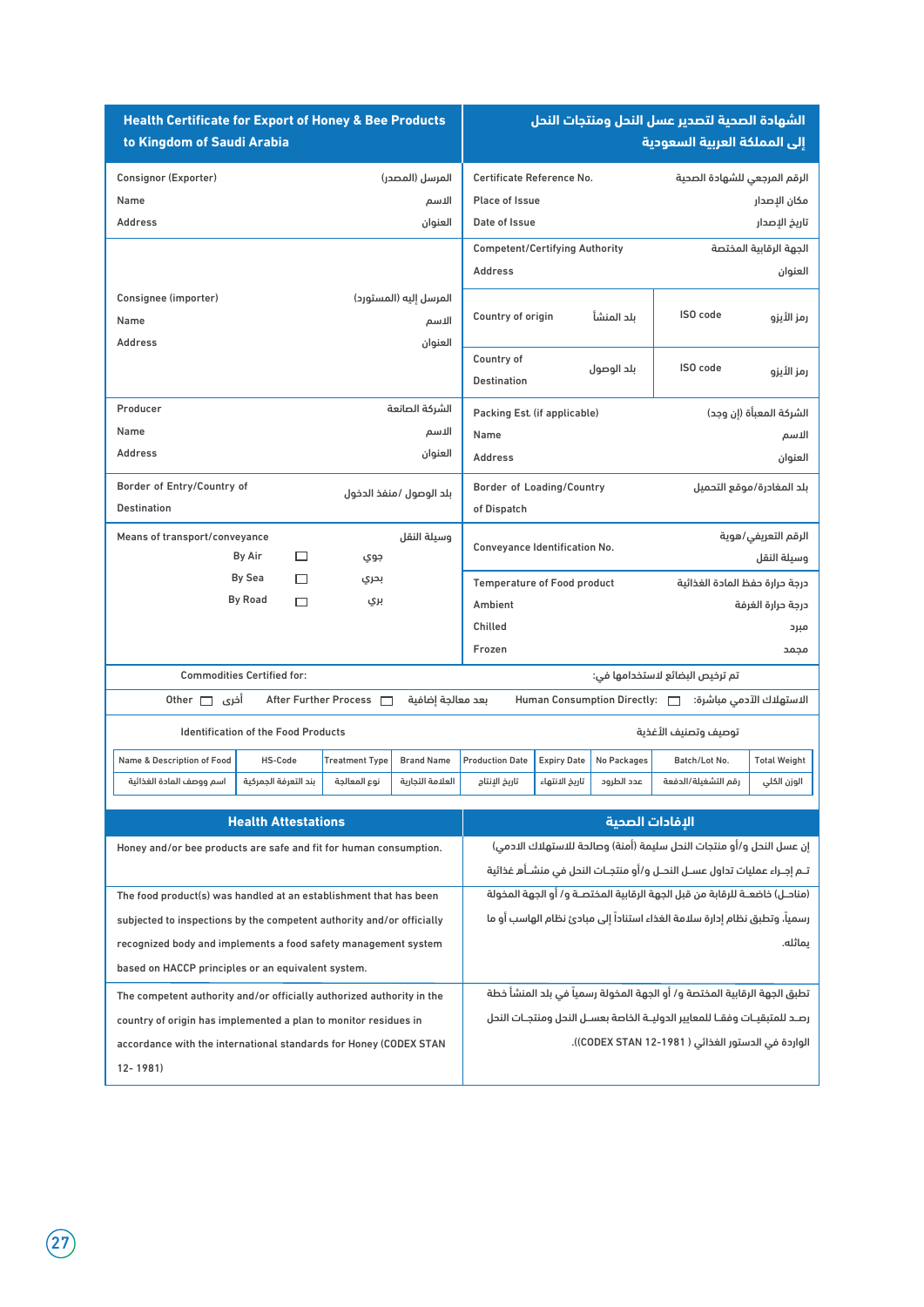| Honey Bee and its products come from apiaries, which are<br>supervised and controlled by the competent authority.                                                                                                                                                                                                                                                                                                                              | إن عسـل النحـل ومنتجاتـه تـرد من مناحل تشـرف وتسـيطر عليهـا الجهــة الرقابية<br>الرسمية.                                                                                                                                                                                                                                                    |
|------------------------------------------------------------------------------------------------------------------------------------------------------------------------------------------------------------------------------------------------------------------------------------------------------------------------------------------------------------------------------------------------------------------------------------------------|---------------------------------------------------------------------------------------------------------------------------------------------------------------------------------------------------------------------------------------------------------------------------------------------------------------------------------------------|
| Honey and/or bee products are produced in a country or a zone (of at<br>least a 100 km radius) free from Aethina tumida infestation, and not<br>subject to any restrictions associated with the infestation. or contain<br>no live honey bees or bee brood, or has been subjected to a treatment<br>at a temperature of $-12$ °C or lower for at least 24 hours or has been<br>strained through a filter of pore size no greater than 0.42 mm. | إن عسـل النحـل و/أو منتجـات النحل من بلد أو منطقة (بقطـر 100 كم على الاقل)<br>خاليــة مــن الاصابة بخنفســاء النحل ، ولا تخضـع لأي قيود مرتبطة بها. أو إن عســل<br>النحـل لا يحتــوي على نحل حى أو بيــض النحل أو تم  معالجته عنــد -12 °س أو أقل<br>لمدة ٢٤ ســاعة أو أكثر. أو أنه تم ترشــيحه عبر مصفاة لا يزيد حجم ثقوبها عن 0.42<br>.mm |
| Honey and/or bee products are Produced at a country or zone free<br>from, European foulbrood. or have been found free of M. plutonius by<br>a test method described in the relevant chapter of the Terrestrial<br>manual. or have been processed to ensure the destruction of M.<br>plutonius.                                                                                                                                                 | إن عســـل النحل و/أو منتجات النحل من بلد خاليـــة من الاصابة بالحضنة الاوروبي. أو<br>أنه تأكد أن المواد المســتوردة خالية مــن Melissococcus plutonius بعد فحصها<br>بالطريقــة المبينــة فى الفصل المتعلق بها فى دليل اليابســة. أو أنه تمت معالجتها<br>بطريقة تضمن القضاء على البكتيريا Melissococcus plutonius                            |
| Honey and/or bee products are Produced at a country or zone free<br>from, American foulbrood. or have been found free from spore forms<br>of P. larvae by a test method described in the relevant chapter of the<br>terrestrial manual, or have been processed to ensure the destruction<br>of both bacillary and spore forms of P. larvae.                                                                                                    | إن عســل النحل و/أو منتجات النحل من بلد خالية من الاصابة بالحضنة الامريكي. أو<br>أنه تأكد أن المواد المستوردة خالية من بوغات يرقات المرض بعد فحصها بالطريقة<br>المبينة في دليل اليابســة. أو أنه تمت معالجتها بطريقة تضمن القضاء على عصيات<br>وبوغات البكتيريا P. larvae.                                                                   |
| Honey and/or bee products except (royal jelly) are Produced at a<br>country free or zone from Varroa spp, or has been strained through a<br>filter of pore size no greater than 0.42 mm; or frozen at core<br>temperature of minus 12°C or less for at least 24 hours                                                                                                                                                                          | أن عسـل النحـل او منتجاتــه وارد مــن مناحـل فى بلــد أو منطقة خالية من سوســة<br>الفــاروا أو أنه تم ترشــيحه عبر مصفاة لا يزيد حجم ثقوبهــا عن mm 0.42؛ أو تجميد<br>حتى -12 درجة من الداخل أو أقل لمدة 24 ساعة.                                                                                                                           |
| I the undersigned, authorized person, certify that the good described<br>above meets all the requirements mentioned in this certificate.                                                                                                                                                                                                                                                                                                       | أنا الموقــع أدنــاھ المســئول المختص أفيــد بأن البضاعــة الواردة أوصافها أعــلاھ<br>تستوفي جميع الشروط الصحية الواردة في الشهادة.                                                                                                                                                                                                         |
| <b>Authorized officer Name &amp; Position</b><br>Name of the Responsible Department<br><b>Official Stamp</b><br>Date:                                                                                                                                                                                                                                                                                                                          | اسم ووظيفة الشخص المختص<br>اسم الإدارة التي يتبع لها<br>الختم الرسمى<br>التاريخ:                                                                                                                                                                                                                                                            |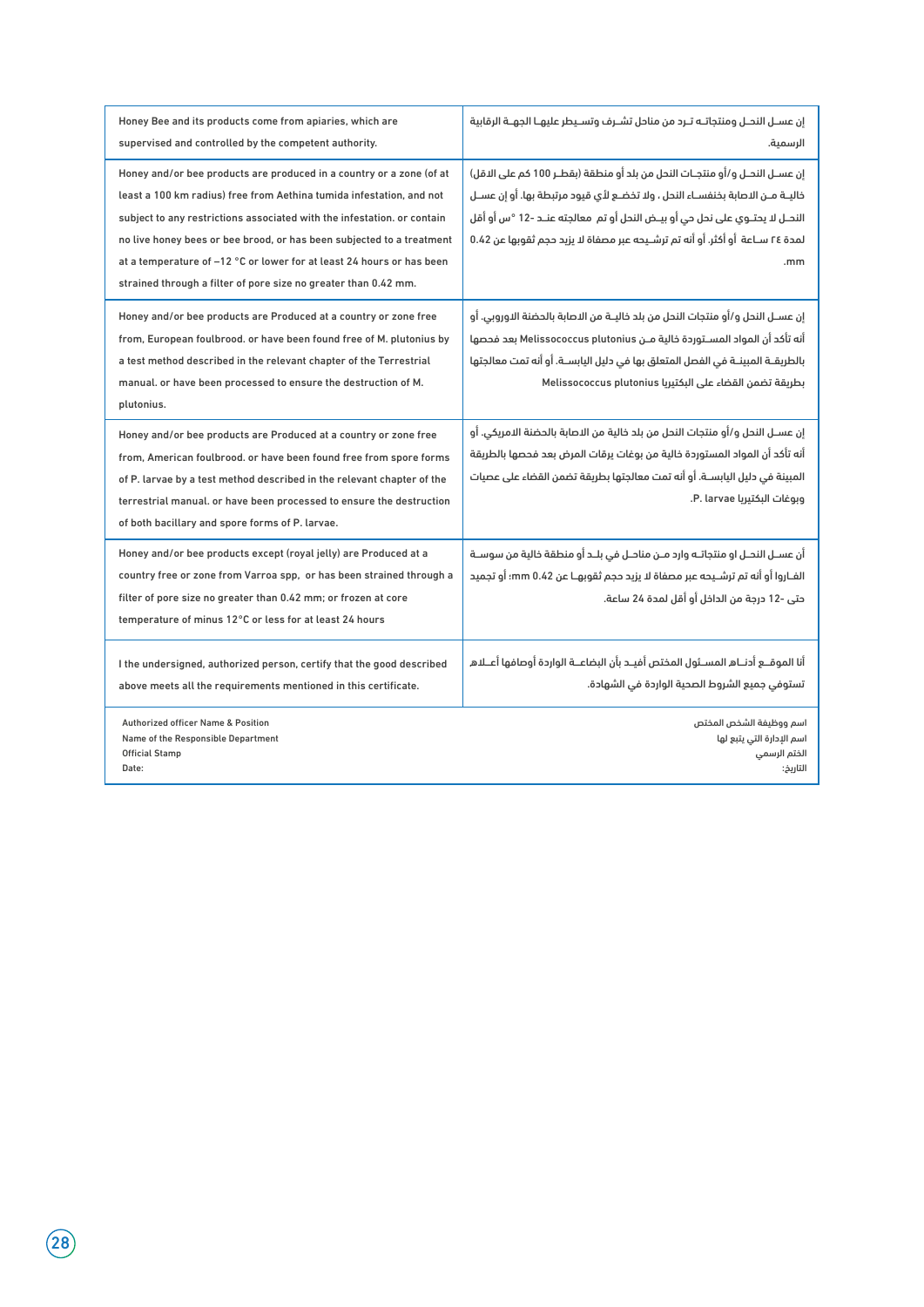| Health Certificate for Export of Processed fruits and<br>vegetables Products to KSA |                                              |                         |                        |                                                                      |                                                        | الشــهادة الصحية لتصدير الخضار والفاكهة المصنعة<br>إلى المملكة العربية السعودية |                                                                                 |                          |  |
|-------------------------------------------------------------------------------------|----------------------------------------------|-------------------------|------------------------|----------------------------------------------------------------------|--------------------------------------------------------|---------------------------------------------------------------------------------|---------------------------------------------------------------------------------|--------------------------|--|
| Consignor (Exporter)                                                                |                                              |                         | المرسل (المصدر)        | Certificate Reference No.                                            |                                                        |                                                                                 | الرقم المرجعى للشهادة الصحية                                                    |                          |  |
| Name                                                                                |                                              |                         | الاسم                  | <b>Place of Issue</b>                                                |                                                        |                                                                                 |                                                                                 | مكان الإصدار             |  |
| <b>Address</b>                                                                      |                                              |                         | العنوان                | Date of Issue                                                        |                                                        |                                                                                 |                                                                                 | تاريخ الإصدار            |  |
|                                                                                     |                                              |                         |                        | <b>Competent/Certifying Authority</b>                                |                                                        |                                                                                 |                                                                                 | الجهة الرقابية المختصة   |  |
|                                                                                     |                                              |                         |                        | <b>Address</b>                                                       |                                                        |                                                                                 |                                                                                 | العنوان                  |  |
| Consignee (importer)                                                                |                                              |                         | المرسل إليه (المستورد) |                                                                      |                                                        |                                                                                 |                                                                                 |                          |  |
| Name                                                                                |                                              |                         | الاسم                  | Country of origin                                                    |                                                        | بلد المنشأ                                                                      | ISO code                                                                        | رمز الأيزو               |  |
| <b>Address</b>                                                                      |                                              |                         | العنوان                |                                                                      |                                                        |                                                                                 |                                                                                 |                          |  |
|                                                                                     |                                              |                         |                        | Country of                                                           |                                                        |                                                                                 |                                                                                 |                          |  |
|                                                                                     |                                              |                         |                        | <b>Destination</b>                                                   |                                                        | بلد الوصول                                                                      | ISO code                                                                        | رمز الأيزو               |  |
| Producer                                                                            |                                              |                         | الشركة الصانعة         | Packing Est. (if applicable)                                         |                                                        |                                                                                 |                                                                                 | الشركة المعبأة (إن وجد)  |  |
| Name                                                                                |                                              |                         | الاسم                  | Name                                                                 |                                                        |                                                                                 |                                                                                 | الاسم                    |  |
| <b>Address</b>                                                                      |                                              |                         | العنوان                | <b>Address</b>                                                       |                                                        |                                                                                 |                                                                                 | العنوان                  |  |
|                                                                                     |                                              |                         |                        |                                                                      |                                                        |                                                                                 |                                                                                 |                          |  |
| Border of Entry/Country of<br>بلد الوصول /منفذ الدخول                               |                                              |                         |                        |                                                                      | Border of Loading/Country<br>بلد المغادرة/موقع التحميل |                                                                                 |                                                                                 |                          |  |
| <b>Destination</b>                                                                  |                                              |                         |                        | of Dispatch                                                          |                                                        |                                                                                 |                                                                                 |                          |  |
|                                                                                     | Means of transport/conveyance<br>وسيلة النقل |                         |                        | الرقم التعريفي/هوية<br>Conveyance Identification No.                 |                                                        |                                                                                 |                                                                                 |                          |  |
|                                                                                     | By Air<br>П                                  | جوی                     |                        |                                                                      |                                                        |                                                                                 |                                                                                 | وسيلة النقل              |  |
|                                                                                     | By Sea<br>П                                  | بحرى                    |                        | <b>Temperature of Food product</b><br>درجة حرارة حفظ المادة الغذائية |                                                        |                                                                                 |                                                                                 |                          |  |
|                                                                                     | <b>By Road</b><br>П                          | بري                     |                        | Ambient<br>درجة حرارة الغرفة                                         |                                                        |                                                                                 |                                                                                 |                          |  |
|                                                                                     |                                              |                         |                        | Chilled                                                              |                                                        |                                                                                 |                                                                                 | مبرد                     |  |
|                                                                                     |                                              |                         |                        | Frozen                                                               |                                                        |                                                                                 |                                                                                 | مجمد                     |  |
|                                                                                     | <b>Commodities Certified for:</b>            |                         |                        |                                                                      |                                                        |                                                                                 | تم ترخيص البضائع لاستخدامها في:                                                 |                          |  |
| Other $\Box$<br>اخرى                                                                |                                              | After Further Process [ | بعد معالجة إضافية      |                                                                      |                                                        | Human Consumption Directly: $\Box$                                              |                                                                                 | الاستهلاك الآدمى مباشرة: |  |
|                                                                                     | <b>Identification of the Food Products</b>   |                         |                        |                                                                      |                                                        |                                                                                 | توصيف وتصنيف الأغذية                                                            |                          |  |
| Name & Description of Food                                                          | HS-Code                                      | <b>Treatment Type</b>   | <b>Brand Name</b>      | <b>Production Date</b>                                               | <b>Expiry Date</b>                                     | No Packages                                                                     | Batch/Lot No.                                                                   | <b>Total Weight</b>      |  |
| اسم ووصف المادة الغذائية                                                            | بند التعرفة الجمركية                         | نوع المعالجة            | العلامة التجارية       | تاريخ الإنتاج                                                        | تاريخ الانتهاء                                         | عدد الطرود                                                                      | رقم التشغيلة/الدفعة                                                             | الوزن الكلى              |  |
|                                                                                     |                                              |                         |                        |                                                                      |                                                        |                                                                                 |                                                                                 |                          |  |
|                                                                                     | <b>Health Attestations</b>                   |                         |                        |                                                                      |                                                        | الإفادات الصحية                                                                 |                                                                                 |                          |  |
| The processed fruits and vegetables are safe and fit for human                      |                                              |                         |                        |                                                                      |                                                        |                                                                                 | إن الخضار والفاكهة المصنعة سليمة (آمنة) وصالحة للاستهلاك الآدمي.                |                          |  |
| consumption.                                                                        |                                              |                         |                        |                                                                      |                                                        |                                                                                 |                                                                                 |                          |  |
| The processed fruits and vegetables was handled at a registered                     |                                              |                         |                        |                                                                      |                                                        |                                                                                 | تم إجراء عمليات تداول الخضار والفاكهة المصنعة فى منشــأة مســجلة وخاضعة         |                          |  |
| establishment that has been subjected to inspections by the                         |                                              |                         |                        |                                                                      |                                                        |                                                                                 | للرقابـة مــن قبل الجهــة الرقابيــة المختصة، وتطبق نظــام إدارة ســلامة الغذاء |                          |  |
| competent authority and implements a food safety management                         |                                              |                         |                        | استناداً إلى مبادئ نظام الهاسب أو ما يماثله.                         |                                                        |                                                                                 |                                                                                 |                          |  |
| system based on HACCP principles or an equivalent system.                           |                                              |                         |                        |                                                                      |                                                        |                                                                                 |                                                                                 |                          |  |
|                                                                                     |                                              |                         |                        |                                                                      |                                                        |                                                                                 |                                                                                 |                          |  |
| The source of processed fruits and vegetables are from registered                   |                                              |                         |                        |                                                                      |                                                        |                                                                                 | أن يكـون مصـدر الخضـار والفاكهــة المصنعة مــن مزرعة أو مركز تجميع مســجل       |                          |  |
| farm or collection center controlled by the competent authority in the              |                                              |                         |                        |                                                                      |                                                        |                                                                                 | وخاضع للرقابة من قبل الجهة الرقابية الحكومية المختصة في بلد المنشأ.             |                          |  |
| country of origin.                                                                  |                                              |                         |                        |                                                                      |                                                        |                                                                                 |                                                                                 |                          |  |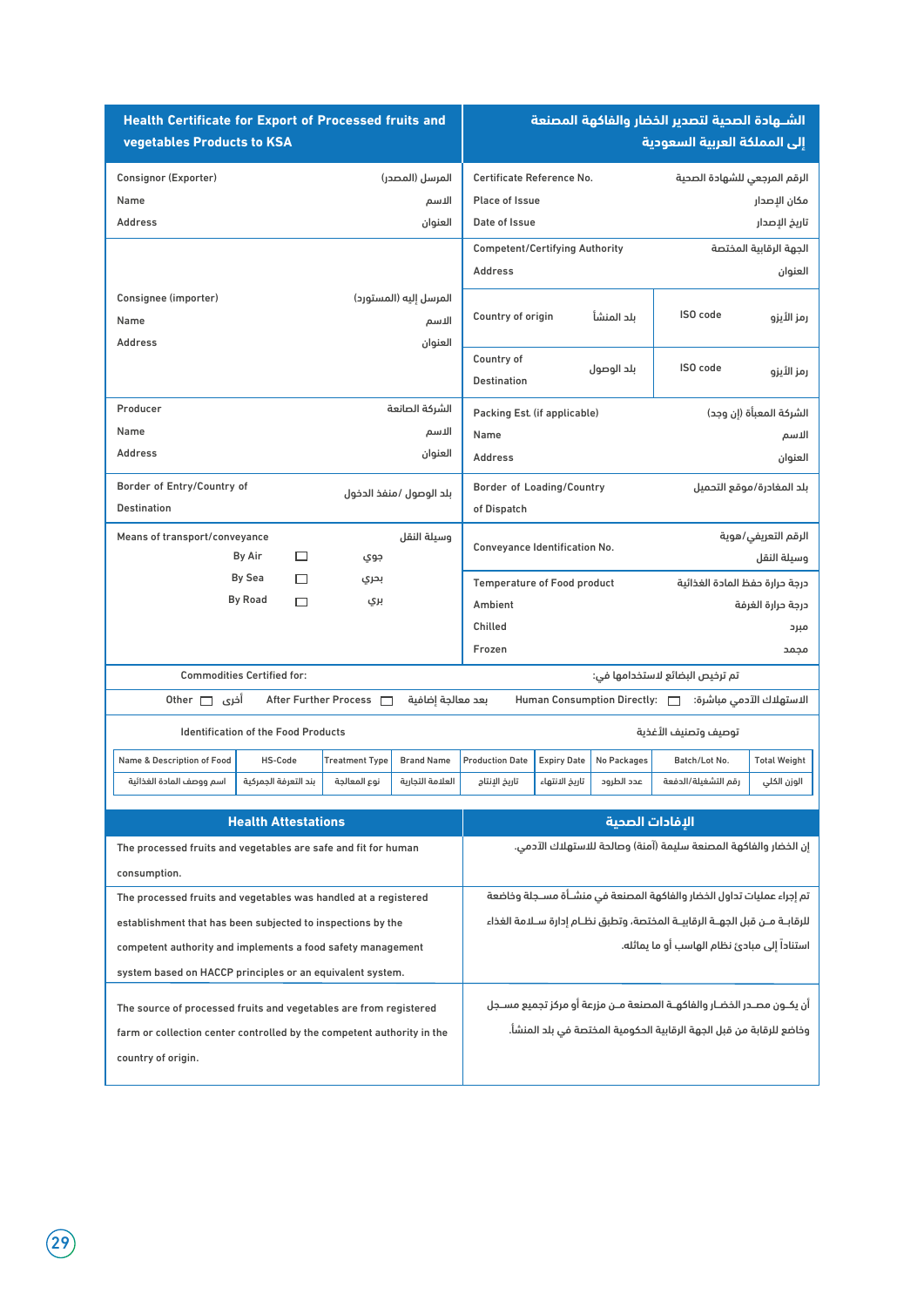| The processed fruits and vegetables shall be free from chemical and                                                                                                           | أن تكـون الخضار والفاكهة المصنعة خالية من المواد الكيميائية وبقايا المبيدات                                                                 |
|-------------------------------------------------------------------------------------------------------------------------------------------------------------------------------|---------------------------------------------------------------------------------------------------------------------------------------------|
| pesticides residue, or within allowable limits reference with the Gulf                                                                                                        | أو فــى الحــدود المســموح بها فــى اللائحــة الفنيــة الخليجية رقــم (SFDA.FD                                                              |
| technical regulations (SFDA.FD 382/2019) "Maximum Permissible                                                                                                                 | 382/2019) "الحـدود القصـوى المسـموح بهـا مـن بقايا مبيـدات الآفات فى                                                                        |
| Limits for Pesticides in Agricultural and Foodstuffs Part 1 and Part 2".                                                                                                      | المنتجات الزراعية والغذائية- الجزء الأول والجزء الثاني).                                                                                    |
| The processed fruits and vegetables shall be free from                                                                                                                        | أن تكـون الخضـار والفاكهة المصنعة خاليــة من التلــوث الميكروبيولوجى أوفى                                                                   |
| microbiological or within the limits in the technical regulation (GSO                                                                                                         | الحـدود الميكروبيولوجية طبقــاً للائحة الفنية الخليجيــة (1016 GSO) "المعايير                                                               |
| 1016) "Microbiological Criteria For Foodstuffs"                                                                                                                               | الميكروبيولوجية للسلع والمواد الغذائية".                                                                                                    |
| The processed fruit and vegetables shall be in compliance with the                                                                                                            | يجـب أن تكون ارســالية الخضار والفاكهــة المصنعة مطابقــة لمتطلبات اللائحة                                                                  |
| Gulf technical regulations (GSO 123) "General requirements for fresh                                                                                                          | الفنيــة الخليجيــة رقــم (123 GSO) "الاشــتراطات العامة للخضـروات والفاكهة                                                                 |
| fruits and vegetables".                                                                                                                                                       | الطازجة".                                                                                                                                   |
| The plants, plant products shall have been inspected by the official<br>officer from the competent authority and found free the quarantine<br>pests and non-quarantine pests. | يجــب أن تكــون الخضار والفاكهة خضعت للفحص من قبــل المختصين فى الجهة<br>الرقابية ووجدت خالية من آفات الحجر الزراعي والآفات غير الحجرية.    |
| The processed fruits and vegetables are free from genetically                                                                                                                 | أن الخضـار والفاكهــة المصنعــة خالية من المــواد المعدلة وراثيــاّ أو تم الحصول                                                            |
| modified materials or obtained through the use of modern                                                                                                                      | عليهــا عن طريق اســتخدام التقنية الحيويــة الحديثة وفقا للمواصفة القياســية                                                                |
| biotechnology according to Gulf Standard GSO 2141                                                                                                                             | الخليجية 2141 GSO                                                                                                                           |
| The processed fruits and vegetables have been traded, transported,<br>stored and packaged according to the technical requirements of GSO<br>323.                              | أن الخضـار والفاكهــة المصنعــة تــم تداولهــا ونقلهـا وتخزينهـا وتعبئتهـا وفقاً<br>للمتطلبات الفنية الواردة في المواصفة القياسية (323 GSO) |
| I the undersigned, authorized person, certify that the good described                                                                                                         | أنا الموقــع أدنــاھ المسئول المختص أفيد بأن البضاعة الواردة أوصافها أعلاھ                                                                  |
| above meets all the requirements mentioned in this certificate                                                                                                                | تستوفي جميع الشروط الصحية الواردة في الشهادة.                                                                                               |
| <b>Authorized officer Name &amp; Position</b>                                                                                                                                 | اسم ووظيفة الشخص المختص                                                                                                                     |
| Name of the Responsible Department                                                                                                                                            | اسم الإدارة التي يتبع لها                                                                                                                   |
| <b>Official Stamp</b>                                                                                                                                                         | الختم الرسمى                                                                                                                                |
| Date:                                                                                                                                                                         | التاريخ:                                                                                                                                    |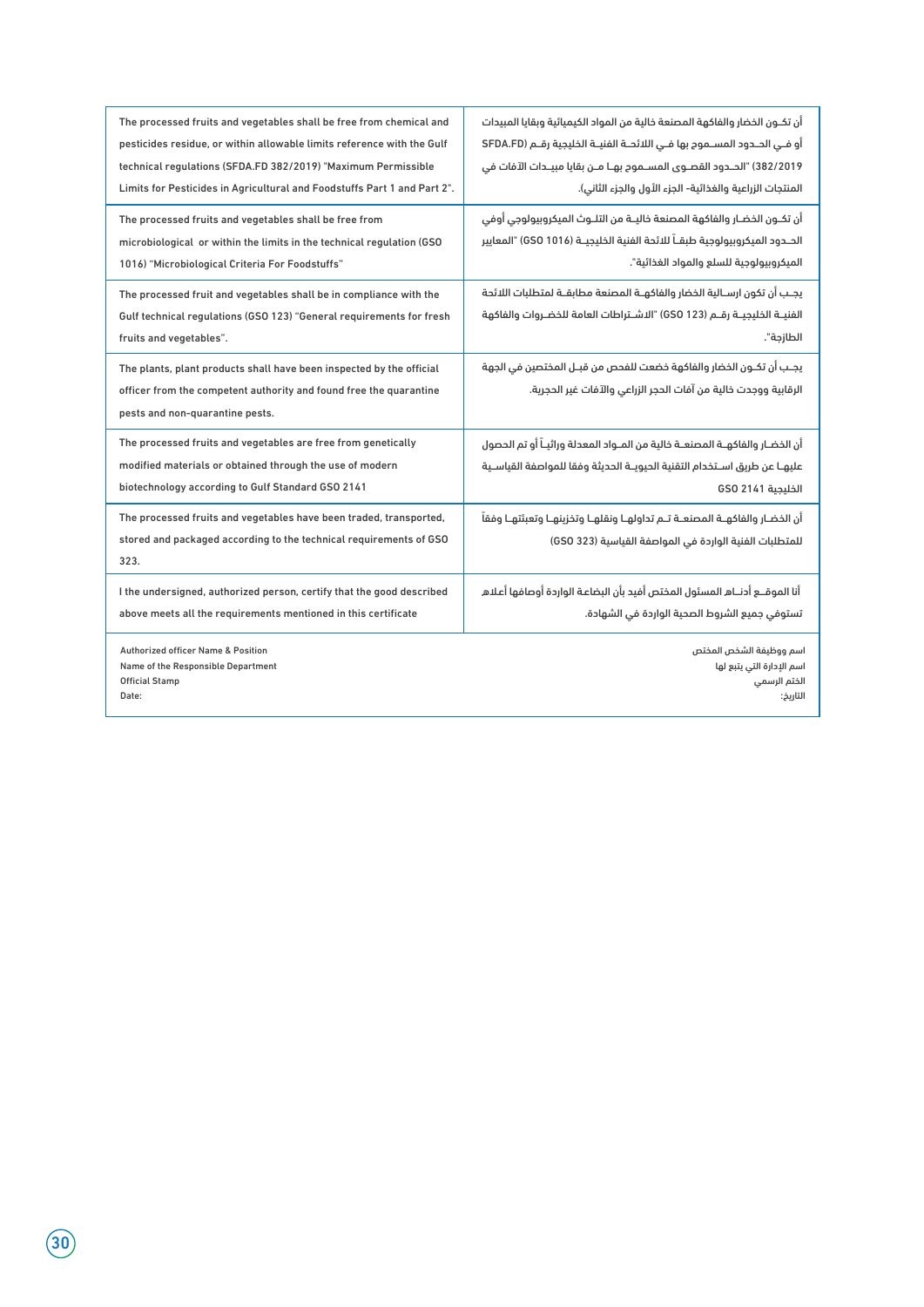| <b>Health Certificate for Export of Table Eggs and</b><br><b>Egg Products to the KSA</b> |                                       | الشهادة الصحية لتصدير بيض المائدة ومنتجاته المعدة<br>للاستهلاك الآدمي إلى المملكة العربية السعودية |                                 |                                                                      |                                                           |                                    |                                 |                           |
|------------------------------------------------------------------------------------------|---------------------------------------|----------------------------------------------------------------------------------------------------|---------------------------------|----------------------------------------------------------------------|-----------------------------------------------------------|------------------------------------|---------------------------------|---------------------------|
| Consignor (Exporter)                                                                     |                                       |                                                                                                    | المرسل (المصدر)                 |                                                                      | Certificate Reference No.<br>الرقم المرجعى للشهادة الصحية |                                    |                                 |                           |
| Name                                                                                     |                                       |                                                                                                    | Place of Issue                  |                                                                      |                                                           |                                    | مكان الإصدار                    |                           |
| <b>Address</b>                                                                           |                                       |                                                                                                    | العنوان                         | Date of Issue                                                        |                                                           |                                    |                                 | تاريخ الإصدار             |
|                                                                                          | <b>Competent/Certifying Authority</b> |                                                                                                    |                                 |                                                                      | الجهة الرقابية المختصة                                    |                                    |                                 |                           |
|                                                                                          |                                       |                                                                                                    |                                 | <b>Address</b>                                                       |                                                           |                                    |                                 | العنوان                   |
| Consignee (importer)                                                                     |                                       |                                                                                                    | المرسل إليه (المستورد)          |                                                                      |                                                           |                                    |                                 |                           |
| Name                                                                                     |                                       |                                                                                                    | الاسم                           | Country of origin                                                    |                                                           | ىلد المنشأ                         | ISO code                        | رمز الأيزو                |
| <b>Address</b>                                                                           |                                       |                                                                                                    | العنوان                         |                                                                      |                                                           |                                    |                                 |                           |
|                                                                                          |                                       |                                                                                                    |                                 | Country of<br><b>Destination</b>                                     |                                                           | بلد الوصول                         | ISO code                        | رمز الأيزو                |
|                                                                                          |                                       |                                                                                                    |                                 |                                                                      |                                                           |                                    |                                 |                           |
| Producer                                                                                 |                                       |                                                                                                    | الشركة الصانعة                  | الشركة المعبأة (إن وجد)<br>Packing Est. (if applicable)              |                                                           |                                    |                                 |                           |
| Name                                                                                     |                                       |                                                                                                    | الاسم                           | Name<br>الاسم                                                        |                                                           |                                    |                                 |                           |
| <b>Address</b>                                                                           |                                       |                                                                                                    | العنوان                         | <b>Address</b><br>العنوان                                            |                                                           |                                    |                                 |                           |
| Border of Entry/Country of                                                               |                                       |                                                                                                    | بلد الوصول /منفذ الدخول         | Border of Loading/Country                                            |                                                           |                                    |                                 | بلد المغادرة/موقع التحميل |
| <b>Destination</b>                                                                       |                                       |                                                                                                    |                                 | of Dispatch                                                          |                                                           |                                    |                                 |                           |
| Means of transport/conveyance                                                            |                                       |                                                                                                    | وسيلة النقل                     |                                                                      | الرقم التعريفي/هوية                                       |                                    |                                 |                           |
|                                                                                          | By Air<br>П                           | جوی                                                                                                |                                 | Conveyance Identification No.<br>وسيلة النقل                         |                                                           |                                    |                                 |                           |
|                                                                                          | By Sea<br>П                           | بحرى                                                                                               |                                 | <b>Temperature of Food product</b><br>درجة حرارة حفظ المادة الغذائية |                                                           |                                    |                                 |                           |
|                                                                                          | <b>By Road</b><br>П                   | بری                                                                                                |                                 | Ambient<br>درجة حرارة الغرفة                                         |                                                           |                                    |                                 |                           |
|                                                                                          |                                       |                                                                                                    |                                 | Chilled                                                              |                                                           |                                    |                                 | مبرد                      |
|                                                                                          |                                       |                                                                                                    |                                 | Frozen                                                               |                                                           |                                    | مجمد                            |                           |
|                                                                                          | <b>Commodities Certified for:</b>     |                                                                                                    |                                 |                                                                      |                                                           |                                    | تم ترخيص البضائع لاستخدامها في: |                           |
| Other $\Box$<br>آخری                                                                     |                                       | After Further Process $\Box$                                                                       | بعد معالجة إضافية               |                                                                      |                                                           | Human Consumption Directly: $\Box$ |                                 | الاستهلاك الآدمي مباشرة:  |
| <b>Identification of the Food Products</b>                                               |                                       |                                                                                                    |                                 | توصيف وتصنيف الأغذية                                                 |                                                           |                                    |                                 |                           |
| Name & Description of Food                                                               | <b>HS-Code</b>                        | <b>Treatment Type</b>                                                                              | <b>Brand Name</b>               | <b>Production Date</b>                                               | <b>Expiry Date</b>                                        | No Packages                        | Batch/Lot No.                   | <b>Total Weight</b>       |
| اسم ووصف المادة الغذائية                                                                 | بند التعرفة الجمركية                  | نوع المعالجة                                                                                       | العلامة التجارية                | تاريخ الإنتاج                                                        | تاريخ الانتهاء                                            | عدد الطرود                         | رقم التشغيلة/الدفعة             | الوزن الكلى               |
| <b>The chair Annual and</b>                                                              |                                       |                                                                                                    | <b>March 2010 and Contracts</b> |                                                                      |                                                           |                                    |                                 |                           |

| <b>Health Attestations</b>                                      | الافادات الصحبة                                                             |
|-----------------------------------------------------------------|-----------------------------------------------------------------------------|
| The eggs/egg products are safe and fit for human                | إن البيض و/أو منتجاته سليم (آمن) وصالح للاستهلاك الآدمي                     |
| consumption.                                                    |                                                                             |
| The eggs/egg products were handled at an establishment that     | تم إجراء عمليات تداول البيض و/أو منتجاته في منشأه خاضعة للرقابة من          |
| has been subjected to inspections by the competent authority in | قبل الجهة الرقابية المختصة في بلد المنشــأ، وتطبق نظام إدارة ســلامة        |
| the country of origin and implements a food safety management   | الغذاء استناداً إلى مبادئ نظام الهاسب أو ما يماثله.                         |
| system based on HACCP principles or an equivalent system.       |                                                                             |
| Good veterinary practices have been applied in the use of       | تم تطبيق الممارسات البيطرية الجيدة في استخدام الأدوية البيطرية (بما         |
| veterinary medicines (including growth promoters) and           | فيهـا محفـزات النمو) والكيماويـات الزراعية في الحيوانـات الحية, وأن أي      |
| agriculture chemicals in live animals, and any residues of      | متبقيات من الهرمونات، المضادات الحيوية، المبيدات، المعادن الثقيلة أو        |
| hormones, antibiotics, pesticides, heavy metals or any other    | غيرهـا مــن الملوثــات فــي بيـــض المائـــدة و/أو منتجاتــه متوافقــة مــع |
| pollutants in Table eggs and /or its products comply with       | SFDA.FD 382/2019, GSO 2481, GSO 1016, المتطلبات الخليجيـة                   |
| (SFDA.FD 382/2019, GSO 2481, GSO 1016, GSO CODEX STAN 193).     | GSO CODEX STAN 193                                                          |
|                                                                 |                                                                             |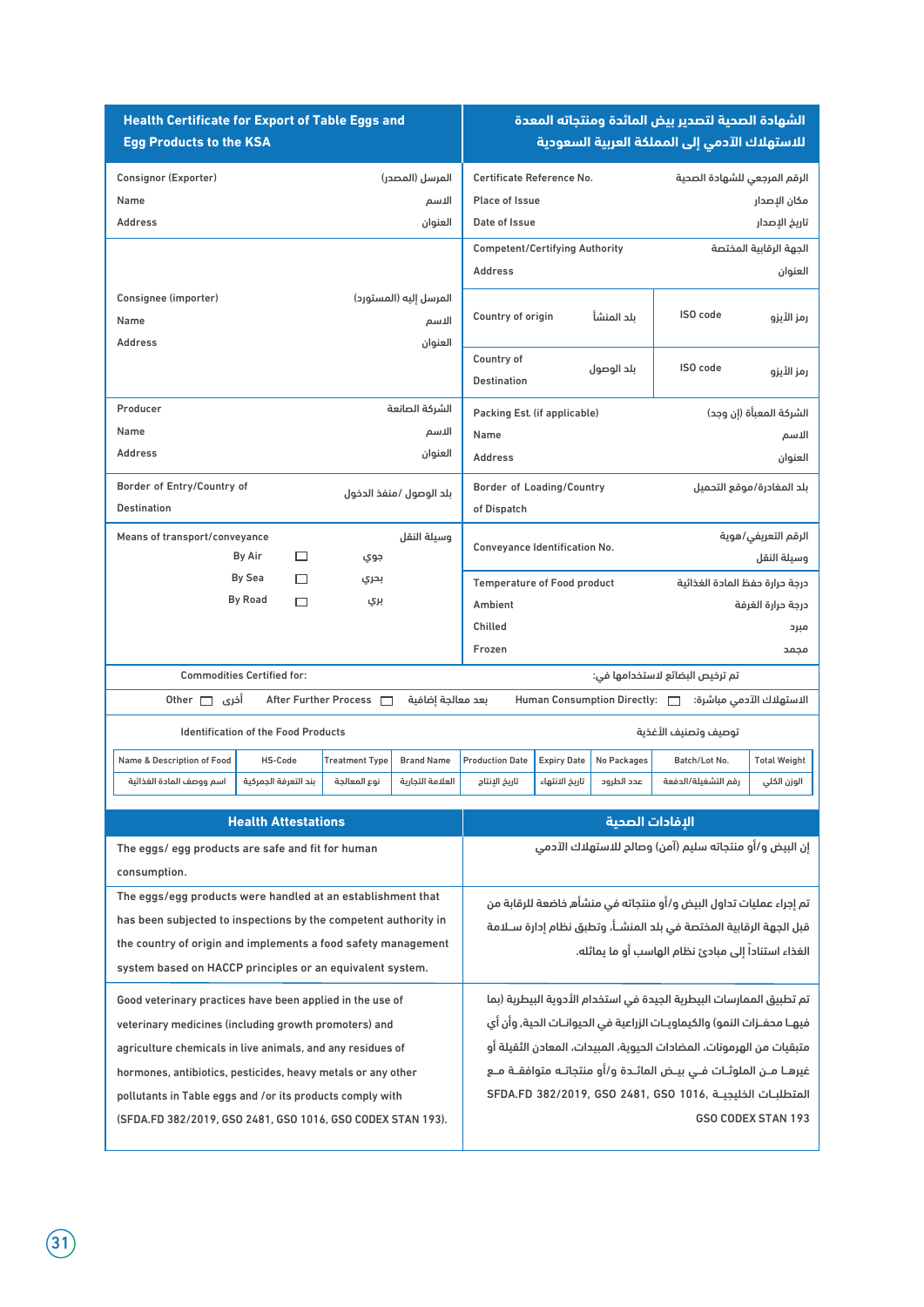| The egg and/or egg product has not been derived from birds fed on     | أن مصدر البيض و/أو منتجاتها من طيور لم يتم تغذيتها بالبروتين الحيواني المصَنع،     |
|-----------------------------------------------------------------------|------------------------------------------------------------------------------------|
| processed animal protein, excluding fishmeal.                         | باستثناء مسحوق الأسماك.                                                            |
| The egg comes from region(s)/ territory, which is free from highly    | ان يكون مصدر البيض من منطقة أو مقاطعة خالية من مرض انفلونزا الطيور شديد            |
| pathogenic avian influenza and Newcastle disease, or egg and its      | الضـراوة ومرض نيوكاسـل، أو أنه تم معالجة البيــض للتأكد من القضاء على فيروس        |
| products has been processed to ensure the destruction of avian        | إنفلونــزا الطيور وفقاً للطــرق الواردة فى الكود الصحى لحيوانات اليابســة؛ وأنه تم |
| influenza virus and Newcastle disease in accordance with referring    | اتخـاذ جميـع الاحتياطـات اللازمــة بعــد المعالجــة لمنع تلــوث البضاعة بــأى مصدر |
| article in Terrestrial Animal Health Code and the necessary           | لفيروس إنفلونزا الطيور ومرض نيوكاسل.                                               |
| precautions were taken to avoid contact of the products with any      |                                                                                    |
| source of avian influenza virus and Newcastle disease.                |                                                                                    |
| The egg has been derived from healthy poultry that have no apparent   | أن مصـدر البيض من طيور خالية من الأمراض المعدية و/أو الوبائية والمتضمنة في         |
| evidence of any contagious and/or infectious disease as listed by     | قوائم المنظمة الدولية للصحة الحيوانية (OIE).                                       |
| $(OIE)$ .                                                             |                                                                                    |
| The eggs were not from genetically modified birds and their products  | ان لا يكــون البيــض ومنتجاتها من طيور محورم وراثياً أو تم الحصول عليها عن طريق    |
| in accordance with GSO 2141.                                          | استخدام التقنية الحيوية الحديثة وفقا للمواصفة القياسية الخليجية GSO 2141           |
| I the undersigned, authorized person, certify that the good described | أنا الموقــع أدنــام المســئول المختص أفيد بأن البضاعــة الواردة أوصافها أعــلام   |
| above meets all the requirements mentioned in this certificate        | تستوفي جميع الشروط الصحية الواردة في الشهادة.                                      |
| <b>Authorized officer Name &amp; Position</b>                         | اسم ووظيفة الشخص المختص                                                            |
| Name of the Responsible Department                                    | اسم الإدارة التي يتبع لها                                                          |
| <b>Official Stamp</b><br>Date:                                        | الختم الرسمى<br>التاريخ:                                                           |
|                                                                       |                                                                                    |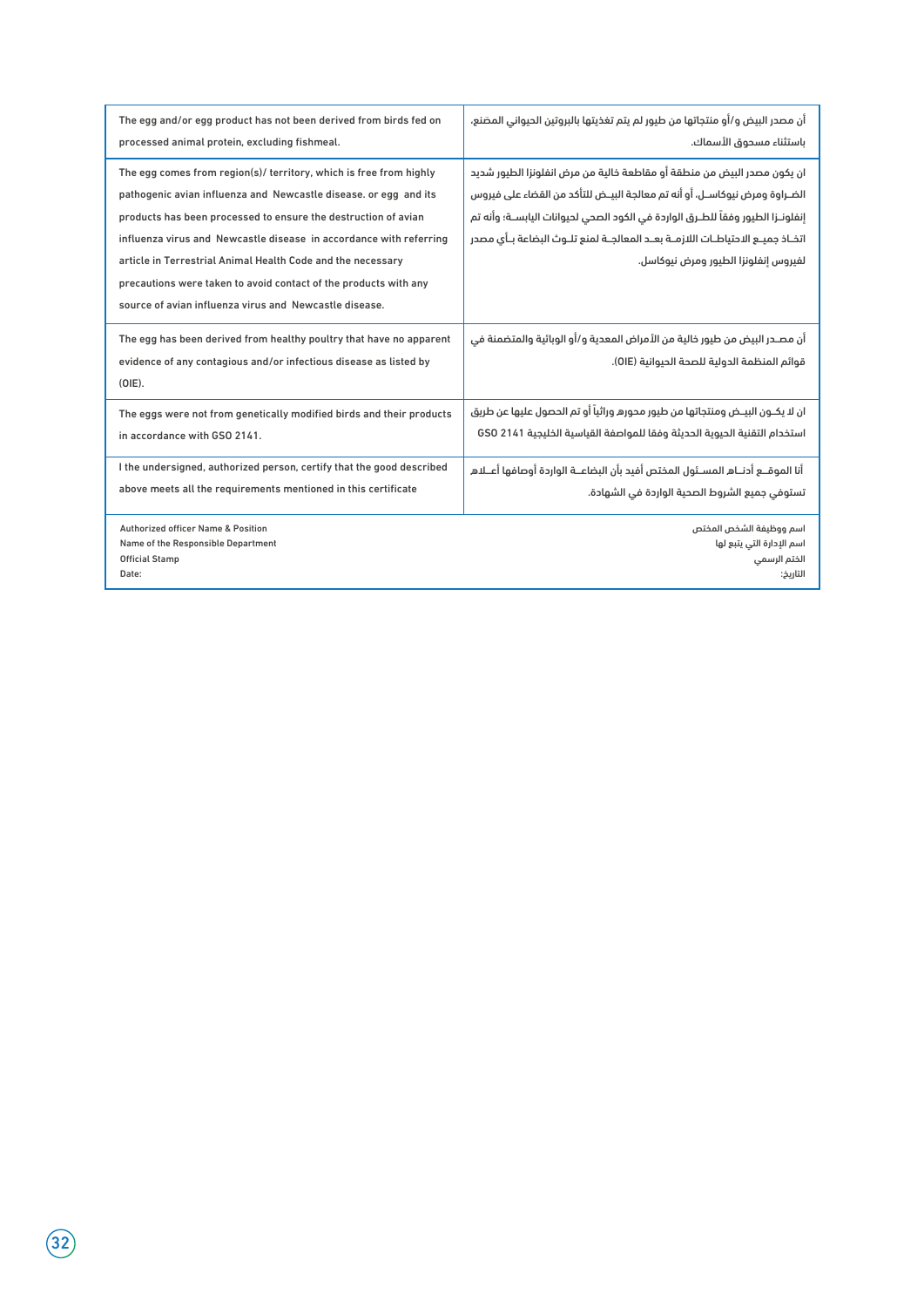| Health Certificate for Export of Milk, and Milk<br><b>Products To the KSA</b> |                                            |                              |                         |                                                        | الشــهادة الصحية لتصدير الحليب ومنتجاته إلى المملكة<br>العربية السعودية |                               |                                                                       |                          |  |
|-------------------------------------------------------------------------------|--------------------------------------------|------------------------------|-------------------------|--------------------------------------------------------|-------------------------------------------------------------------------|-------------------------------|-----------------------------------------------------------------------|--------------------------|--|
| Consignor (Exporter)                                                          |                                            |                              | المرسل (المصدر)         |                                                        | Certificate Reference No.<br>الرقم المرجعى للشهادة الصحية               |                               |                                                                       |                          |  |
| Name                                                                          | الاسم                                      |                              |                         |                                                        |                                                                         |                               |                                                                       | مكان الإصدار             |  |
| <b>Address</b>                                                                |                                            |                              | العنوان                 | Date of Issue                                          |                                                                         |                               |                                                                       | تاريخ الإصدار            |  |
|                                                                               |                                            |                              |                         | <b>Competent/Certifying Authority</b>                  |                                                                         |                               |                                                                       | الجهة الرقابية المختصة   |  |
|                                                                               |                                            |                              |                         | <b>Address</b>                                         |                                                                         |                               |                                                                       | العنوان                  |  |
| Consignee (importer)                                                          |                                            |                              | المرسل إليه (المستورد)  |                                                        |                                                                         |                               |                                                                       |                          |  |
| Name                                                                          |                                            |                              | الاسم                   | Country of origin                                      |                                                                         | ىلد المنشأ                    | ISO code                                                              | رمز الأيزو               |  |
| <b>Address</b>                                                                |                                            |                              | العنوان                 |                                                        |                                                                         |                               |                                                                       |                          |  |
|                                                                               |                                            |                              |                         | Country of                                             |                                                                         | بلد الوصول                    | ISO code                                                              | رمز الأيزو               |  |
|                                                                               |                                            |                              |                         | <b>Destination</b>                                     |                                                                         |                               |                                                                       |                          |  |
| Producer                                                                      |                                            |                              | الشركة الصانعة          | Packing Est. (if applicable)                           |                                                                         |                               |                                                                       | الشركة المعىأة (ان وحد)  |  |
| Name                                                                          |                                            |                              | الاسم                   | Name                                                   |                                                                         |                               |                                                                       | الاسم                    |  |
| <b>Address</b>                                                                |                                            |                              | العنوان                 | <b>Address</b>                                         |                                                                         |                               |                                                                       | العنوان                  |  |
| Border of Entry/Country of                                                    |                                            |                              | يلد الوصول /منفذ الدخول | Border of Loading/Country<br>بلد المغادرة/موقع التحميل |                                                                         |                               |                                                                       |                          |  |
| <b>Destination</b>                                                            |                                            |                              |                         | of Dispatch                                            |                                                                         |                               |                                                                       |                          |  |
| Means of transport/conveyance                                                 |                                            |                              | وسيلة النقل             |                                                        |                                                                         |                               |                                                                       | الرقم التعريفي/هوية      |  |
|                                                                               | □<br>By Air                                | جوی                          |                         | Conveyance Identification No.<br>وسيلة النقل           |                                                                         |                               |                                                                       |                          |  |
|                                                                               | By Sea<br>П                                | بحرى                         |                         | <b>Temperature of Food product</b>                     |                                                                         |                               | درجة حرارة حفظ المادة الغذائية                                        |                          |  |
|                                                                               | <b>By Road</b><br>П                        | بری                          |                         | Ambient<br>درجة حرارة الغرفة                           |                                                                         |                               |                                                                       |                          |  |
|                                                                               |                                            |                              |                         | Chilled<br>مبرد                                        |                                                                         |                               |                                                                       |                          |  |
|                                                                               |                                            |                              |                         | Frozen                                                 |                                                                         |                               |                                                                       | مجمد                     |  |
|                                                                               | <b>Commodities Certified for:</b>          |                              |                         |                                                        |                                                                         |                               | تم ترخيص البضائع لاستخدامها في:                                       |                          |  |
| أخرى<br>Other $\Box$                                                          |                                            | After Further Process $\Box$ | بعد معالجة إضافية       |                                                        |                                                                         | Human Consumption Directly: 0 |                                                                       | الاستهلاك الآدمى مباشرة: |  |
|                                                                               | <b>Identification of the Food Products</b> |                              |                         |                                                        |                                                                         |                               | توصيف وتصنيف الأغذية                                                  |                          |  |
| Name & Description of Food                                                    | <b>HS-Code</b>                             | <b>Treatment Type</b>        | <b>Brand Name</b>       | <b>Production Date</b>                                 | <b>Expiry Date</b>                                                      | No Packages                   | Batch/Lot No.                                                         | <b>Total Weight</b>      |  |
| اسم ووصف المادة الغذائية                                                      | بند التعرفة الجمركية                       | نوع المعالجة                 | العلامة التجارية        | تاريخ الإنتاج                                          | تاريخ الانتهاء                                                          | عدد الطرود                    | رقم التشغىلة/الدفعة                                                   | الوزن الكلى              |  |
|                                                                               | <b>Health Attestations</b>                 |                              |                         |                                                        |                                                                         | الإفادات الصحية               |                                                                       |                          |  |
|                                                                               |                                            |                              |                         |                                                        |                                                                         |                               | إن الحليب و/أو منتجاته سليم (آمن) وصالح للاستهلاك الآدمي              |                          |  |
| The milk/milk products are safe and fit for human consumption                 |                                            |                              |                         |                                                        |                                                                         |                               |                                                                       |                          |  |
| The milk /milk products has been derived from healthy animals                 |                                            |                              |                         |                                                        |                                                                         |                               | أن مصـدر الحليـب و/أو منتجاته من حيوانات سـليمة ومسـجلة  وخاضعة       |                          |  |
| that are subject to the official veterinary service inspections in            |                                            |                              |                         |                                                        |                                                                         |                               | للفحص البيطري من قبل الجهة الرقابية المختصة فى بلد المنشأ.            |                          |  |
| the country of origin.                                                        |                                            |                              |                         |                                                        |                                                                         |                               |                                                                       |                          |  |
| The milk/milk products was handled in an establishment that                   |                                            |                              |                         |                                                        |                                                                         |                               | تـم إجراء عمليــات تداول الحليب و/أو منتجاته فى منشــأھ خاضعة للرقابة |                          |  |
| has been subjected to inspections by the competent authority                  |                                            |                              |                         |                                                        |                                                                         |                               | من قبل الجهة الرقابية المختصة فى بلد المنشأ وتطبق نظام إدارة سلامة    |                          |  |
| and implements a food safety management system based on                       |                                            |                              |                         | الغذاء استناداً إلى مبادئ نظام الهاسب أو ما يماثله.    |                                                                         |                               |                                                                       |                          |  |

HACCP principles or an equivalent system.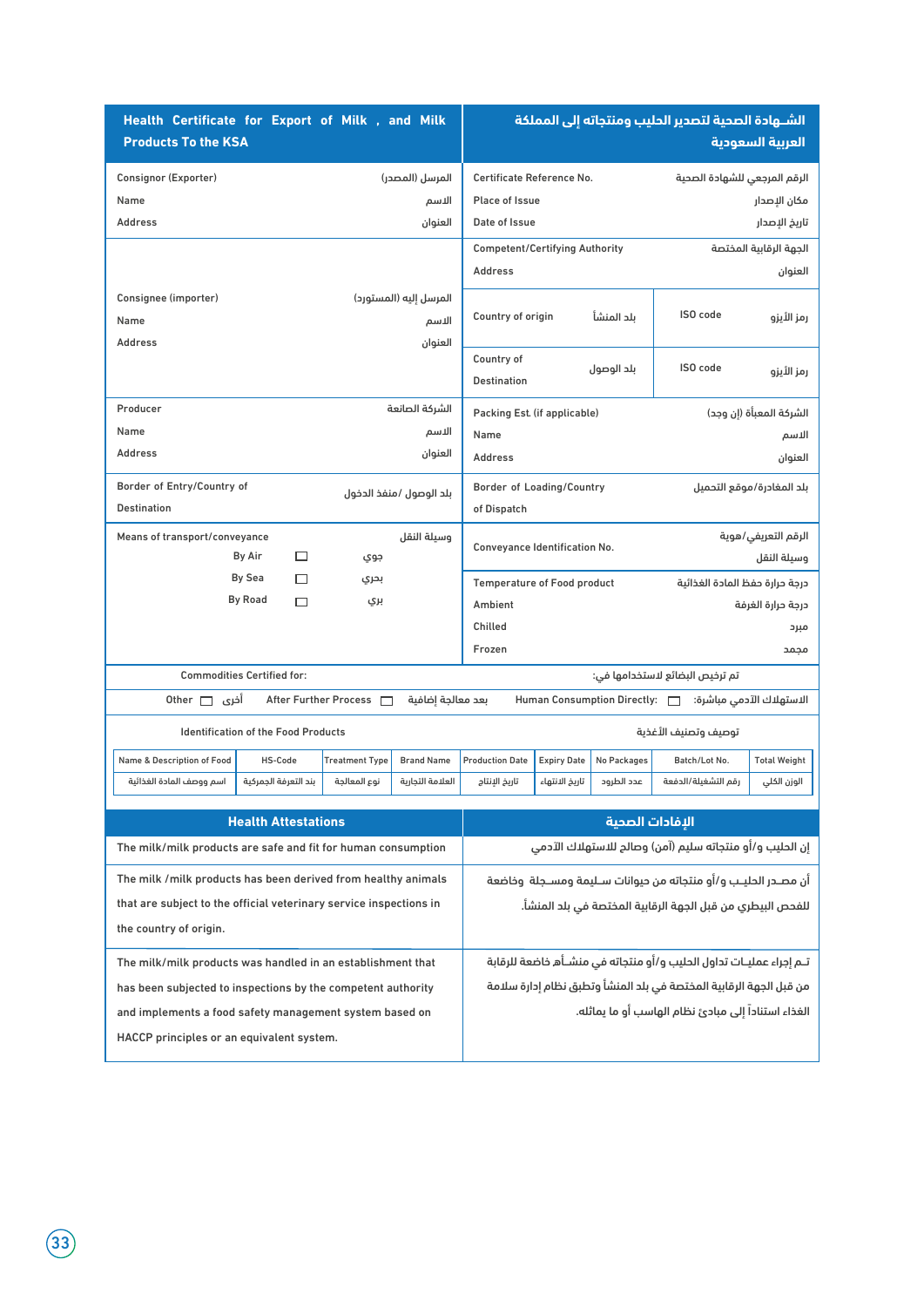| Good veterinary practices have been applied in the use of veterinary<br>medicines (including growth promoters) and agriculture chemicals in<br>live animals, and any residues of hormones, antibiotics, pesticides,<br>heavy metals or any other pollutants in Milk and/or Milk product<br>comply with (SFDA.FD 382/2019, GSO 2481, GSO 1016, GSO CODEX<br><b>STAN 193).</b>                                                                                                                                                                                                                                                                                | تـم تطبيق الممارسـات البيطرية الجيدة فى اسـتخدام الأدويـة البيطرية (بما فيها<br>محفــزات النمــو) والكيماويــات الزراعية فــى الحيوانات الحيــة, وأن أى متبقيات من<br>الهرمونــات، المضــادات الحيوية، المبيدات، المعادن الثقيلــة أو غيرها من الملوثات<br>فـى الحليب و/أو منتجاته متوافقة مع المتطلبات الخليجية ,SFDA.FD 382/2019<br>GSO 2481, GSO 1016, GSO CODEX STAN 193                                                                                                                                                                                                                                         |
|-------------------------------------------------------------------------------------------------------------------------------------------------------------------------------------------------------------------------------------------------------------------------------------------------------------------------------------------------------------------------------------------------------------------------------------------------------------------------------------------------------------------------------------------------------------------------------------------------------------------------------------------------------------|----------------------------------------------------------------------------------------------------------------------------------------------------------------------------------------------------------------------------------------------------------------------------------------------------------------------------------------------------------------------------------------------------------------------------------------------------------------------------------------------------------------------------------------------------------------------------------------------------------------------|
| The consignment fulfill one of the conditions listed below:<br>1. The milk and unheated milk products come from animals from<br>areas/ zones free from Foot-and- Mouth disease and Rift valley fever<br>disease for at least the previous two years prior to export, and the<br>milk were derived from animals which have been tested in accredited<br>laboratory for recorded disease in the country of export which<br>include (tuberculosis- brucellosis) with negative results.<br>2. The milk and milk products have been treated according to one of<br>the special treatment methods of milk and milk products<br>recommended by Codex Alimentarius. | أن الإرسالية تطابق أحد البنود الواردة ادناهـ:<br>ان الحليب ومشــتقاته غير المعاملة حراريا ناتجة من حيوانات من منطقة لم يســجل<br>بهــا مرضــى الحمــى القلاعية وحمــى الــوادى المتصدع خلال الســنتين الســابقتين<br>للتصدير على الأقل، وانه يوجد برنامج لمكافحة مرض الســل ومرض البروســيلا وقد<br>تـم اختبــار الحيوانــات المنتجــة للحليــب فــى مختبــر حكومــى معتمد عــن الامراض<br>المســجلة فــى بلــد التصدير والتى تشــمل (مــرض الســل-مرض البروســيلا) وبنتائج<br>سلىية.<br>أن الحليب ومشــتقاته قد تم معاملته وفقاً لإحدى طرق المعاملة الخاصة بالحليب<br>ومشتقاته الواردة في دستور هيئة الغذاء الدولي. |
| The raw milk has been obtained from animals under the control of<br>the official veterinary service, which were in a country or part thereof<br>that has been free of foot-and-mouth disease and of rinderpest for a<br>period of at least 12 months prior to the date of this certificate, and<br>where vaccination against foot-and-mouth disease has not been<br>carried out during that period, belonging to holdings which were not<br>under restrictions due to foot-and-mouth disease or rinderpest, and,<br>subject to regular veterinary inspections to ensure that they satisfy<br>the animal health conditions.                                  | أن مصدر الحليب و/أو منتحاته من حيوانات تخضع للرقاية البيطرية الرسمية، وكانت<br>فــى بلــد أو جزء منهــا خالية من مرض الحمــى القلاعية والطاعــون البقرى لمدة 12<br>شـــهرا على الأقل قبل تاريخ هذه الشـــهادة، وأنه لم يتم تحصينها ضد مرض الحمي<br>القلاعيــة خــلال تلك الفترة، وتنتمــى إلى حضائر لم تكن خاضعة لقيود بســبب مرض<br>الحمــى القلاعية أو الطاعــون البقرى، وخضعت لفحوصـات بيطرية منتظمة لضمان<br>استيفاء شروط الصحة الحيوانية.                                                                                                                                                                       |
| The milk and milk products has been derived from healthy animals<br>that have no apparent evidence of any contagious and/or infectious<br>disease as listed by (OIE).                                                                                                                                                                                                                                                                                                                                                                                                                                                                                       | أن مصـدر الحليب هو حيوانات خالية من الأمراض المعدية و/أو الوبائية والمتضمنة<br>في قوائم المنظمة الدولية للصحة الحيوانية (OIE).                                                                                                                                                                                                                                                                                                                                                                                                                                                                                       |
| The milk and milk products has been stored and transported in                                                                                                                                                                                                                                                                                                                                                                                                                                                                                                                                                                                               | تـم تخزيـن الحليب و/أو منتجاته ونقلها طبقا للمواصفات القياسـية الخليجية  GSO                                                                                                                                                                                                                                                                                                                                                                                                                                                                                                                                         |
| accordance with GSO 815 and GSO 323                                                                                                                                                                                                                                                                                                                                                                                                                                                                                                                                                                                                                         | 6SO 323 g 815                                                                                                                                                                                                                                                                                                                                                                                                                                                                                                                                                                                                        |
| The product satisfies the conditions laid down in GSO 1016 on                                                                                                                                                                                                                                                                                                                                                                                                                                                                                                                                                                                               | المنتــج يفــي بالشــروط المنصــوص عليهــا فــي 1016 GSO علــى المعاييــر                                                                                                                                                                                                                                                                                                                                                                                                                                                                                                                                            |
| microbiological criteria for foodstuffs.                                                                                                                                                                                                                                                                                                                                                                                                                                                                                                                                                                                                                    | الميكروبيولوجية للمواد الغذائية.                                                                                                                                                                                                                                                                                                                                                                                                                                                                                                                                                                                     |
| The products packaging is first used and meets the hygienic-sanitary                                                                                                                                                                                                                                                                                                                                                                                                                                                                                                                                                                                        | يتـم اسـتخدام عبـوات المنتجـات لأول مـرة وتفـى بمتطلبـات النظافـة الصحيـة                                                                                                                                                                                                                                                                                                                                                                                                                                                                                                                                            |
| requirements established in GSO 1694.                                                                                                                                                                                                                                                                                                                                                                                                                                                                                                                                                                                                                       | الموضوعة في المواصفة 1694 GSO.                                                                                                                                                                                                                                                                                                                                                                                                                                                                                                                                                                                       |
| The milk and milk products were not from genetically modified<br>animals and their products in accordance with GSO 2141.                                                                                                                                                                                                                                                                                                                                                                                                                                                                                                                                    | أن لا يكون الحليب و/أو منتجاته من حيوانات محوره وراثياً أو تم الحصول عليها عن<br>طريق اسـتخدام التقنية الحيوية الحديثة وفقا للمواصفة القياسـية الخليجية GSO<br>2141                                                                                                                                                                                                                                                                                                                                                                                                                                                  |
| Gulf Technical Regulation No (GSO 2500 "Additives Allowed for Use in                                                                                                                                                                                                                                                                                                                                                                                                                                                                                                                                                                                        | أن الحليـب و/أو منتجاتـه مطابق للائحـة الفنية الخليجية رقـم (2500 GSO"المواد                                                                                                                                                                                                                                                                                                                                                                                                                                                                                                                                         |
| Foodstuffs").                                                                                                                                                                                                                                                                                                                                                                                                                                                                                                                                                                                                                                               | المضافة المسموح باستخدامها في المواد الغذائية").                                                                                                                                                                                                                                                                                                                                                                                                                                                                                                                                                                     |
| I the undersigned, authorized person, certify that the good described                                                                                                                                                                                                                                                                                                                                                                                                                                                                                                                                                                                       | أنا الموقــع أدنــاھ المســئول المختص أفيد بأن البضاعــة الواردة أوصافها أعــلاھ                                                                                                                                                                                                                                                                                                                                                                                                                                                                                                                                     |
| above meets all the requirements mentioned in this certificate                                                                                                                                                                                                                                                                                                                                                                                                                                                                                                                                                                                              | تستوفي جميع الشروط الصحية الواردة في الشهادة.                                                                                                                                                                                                                                                                                                                                                                                                                                                                                                                                                                        |
| <b>Authorized officer Name &amp; Position</b>                                                                                                                                                                                                                                                                                                                                                                                                                                                                                                                                                                                                               | اسم ووظيفة الشخص المختص                                                                                                                                                                                                                                                                                                                                                                                                                                                                                                                                                                                              |
| Name of the Responsible Department                                                                                                                                                                                                                                                                                                                                                                                                                                                                                                                                                                                                                          | اسم الإدارة التي يتبع لها                                                                                                                                                                                                                                                                                                                                                                                                                                                                                                                                                                                            |
| <b>Official Stamp</b>                                                                                                                                                                                                                                                                                                                                                                                                                                                                                                                                                                                                                                       | الختم الرسمى                                                                                                                                                                                                                                                                                                                                                                                                                                                                                                                                                                                                         |
| Date:                                                                                                                                                                                                                                                                                                                                                                                                                                                                                                                                                                                                                                                       | التاريخ:                                                                                                                                                                                                                                                                                                                                                                                                                                                                                                                                                                                                             |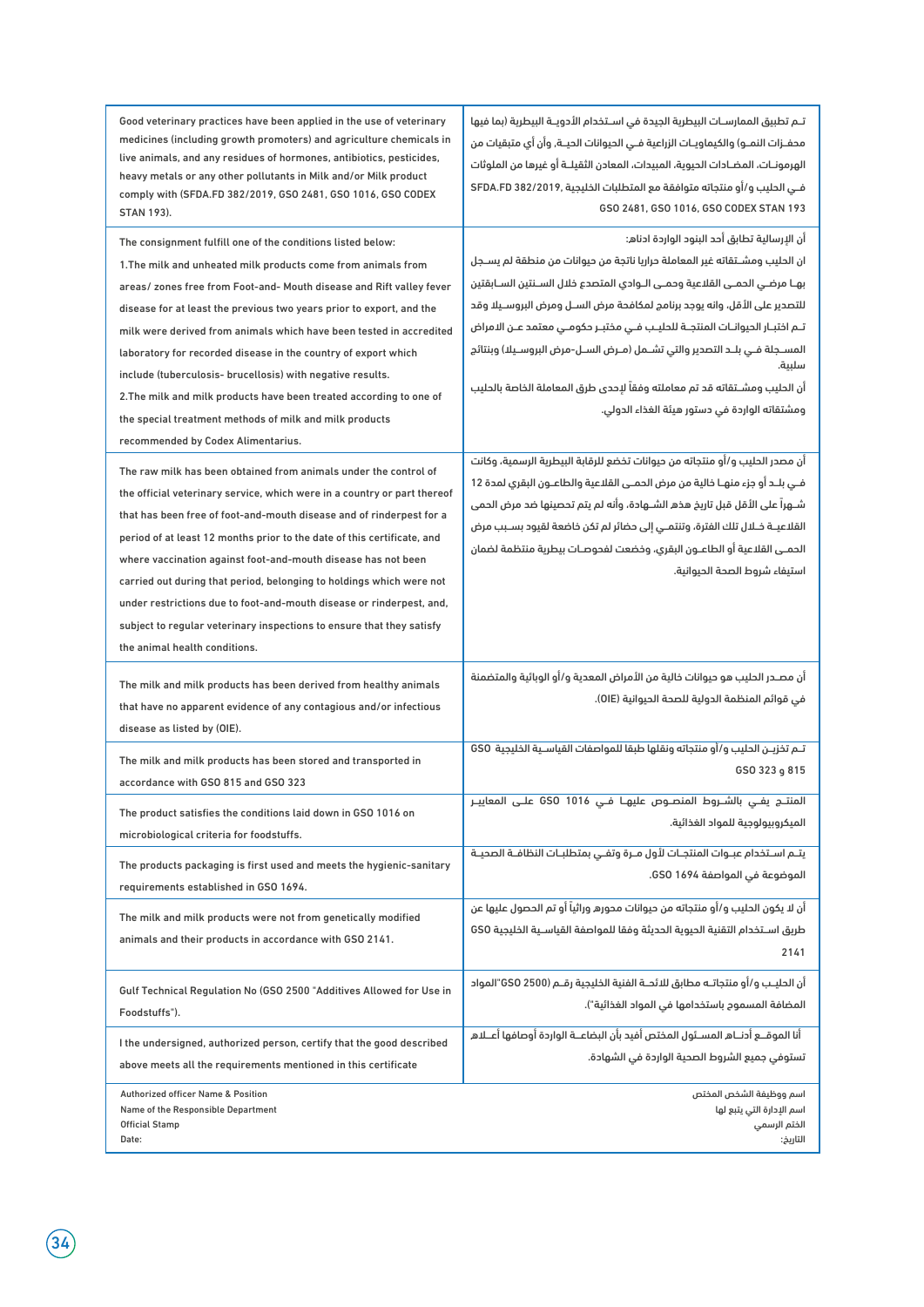| <b>Phytosanitary Certificate for Export To the KSA</b>                                                                 |                                                                       |                            |                                   |                                |                                                                                  | الشــهادة الصحية النباتية للتصدير إلــى المملكة العربية | السعودية                                                                         |  |  |
|------------------------------------------------------------------------------------------------------------------------|-----------------------------------------------------------------------|----------------------------|-----------------------------------|--------------------------------|----------------------------------------------------------------------------------|---------------------------------------------------------|----------------------------------------------------------------------------------|--|--|
| Place of Issue:<br>مكان الإصدار:                                                                                       |                                                                       |                            |                                   | رقم الشهادة<br>Certificate No: |                                                                                  |                                                         |                                                                                  |  |  |
| <b>From: Plant Protection</b><br>مــن الجهــة الرســمية لوقاية                                                         |                                                                       |                            | <b>To: Plant Protection</b>       |                                | إلــى الجهــة الرســمية لوقايــة                                                 |                                                         |                                                                                  |  |  |
|                                                                                                                        | <b>Organization Name:</b>                                             |                            | النبات في بلد المصدر              |                                | <b>Organization Name:</b>                                                        |                                                         | النبات فى البلد المستورد                                                         |  |  |
|                                                                                                                        | Name & Address of Consignee                                           |                            | إسم وعنوان المستورد               |                                | Name & Address of Exporter                                                       |                                                         | جهة التصدير وعنوانها                                                             |  |  |
|                                                                                                                        | <b>Point of Entry</b>                                                 |                            |                                   | نقطة الدخول                    | <b>Mean of Transportation:</b>                                                   |                                                         | وسيلة النقل:                                                                     |  |  |
|                                                                                                                        |                                                                       |                            | <b>Description of Consignment</b> |                                | وصف الشحنة                                                                       |                                                         |                                                                                  |  |  |
|                                                                                                                        | <b>Quantity Declared (kg)</b>                                         | Place of Origin            | <b>Distinguishing Marks</b>       |                                | <b>Number &amp; Description of Packages</b>                                      | <b>Botanical Names of the Plant</b>                     | Name of Product                                                                  |  |  |
|                                                                                                                        | الكمية المعلنة (كجم)                                                  | جهة المنشأ                 | العلامات المميزة                  |                                | عدد الطرود ووصفها                                                                | الأسماء العلمية للنبات                                  | إسم المنتج                                                                       |  |  |
| <b>Disinfestations and/or Disinfection Treatment</b><br>الكيماويات (المادة الفعالة) :<br>Chemical (active ingredient): |                                                                       |                            |                                   |                                | المعاملة للتطهير من التلوث و/أو الاصابة<br>Treatment:<br>المعالجة:               |                                                         |                                                                                  |  |  |
|                                                                                                                        | Temperature:                                                          |                            | درجة الحرارة:                     |                                | Concentration:                                                                   | التركيز:                                                |                                                                                  |  |  |
|                                                                                                                        | Date:                                                                 |                            |                                   | التاريخ:                       | معلومات أخرى:<br><b>Additional Information:</b>                                  |                                                         |                                                                                  |  |  |
|                                                                                                                        |                                                                       | <b>Health Attestations</b> |                                   |                                |                                                                                  | الافادات الصحبة                                         |                                                                                  |  |  |
|                                                                                                                        | This is to certify that the plants, plant products or other regulated |                            |                                   |                                | تصـادق هذم الشــمادة علــى أن النباتــات والمنتجــات النباتية أو المــواد الأخرى |                                                         |                                                                                  |  |  |
|                                                                                                                        | articles described herein have been inspected and/or tested           |                            |                                   |                                | المذكـورة هنا قد تم فحصها و/أو اختبارها وفقا للإجراءات المعتمدة المناسـبة        |                                                         |                                                                                  |  |  |
|                                                                                                                        | according to appropriate official procedures, and are considered to   |                            |                                   |                                | ووجـدت خاليــة من آفات الحجـر الزراعى التي حددها البلد المســتورد، وتتفق مع      |                                                         |                                                                                  |  |  |
|                                                                                                                        | be free from the quarantine pests specified by the importing country  |                            |                                   |                                | الوضـع الحالي لمتطلبات الصحة النباتية لــدى دول مجلس التعاون الخليجي، بما        |                                                         |                                                                                  |  |  |
| and to conform with the current phytosanitary requirements of the                                                      |                                                                       |                            |                                   |                                | في ذلك تلك الآفات غير الحجرية الخاضعة للوائح.                                    |                                                         |                                                                                  |  |  |
| GCC countries, including those for regulated non-quarantine pests.                                                     |                                                                       |                            |                                   |                                |                                                                                  |                                                         |                                                                                  |  |  |
| Additional Health Attestations (Declarations) if deemed necessary                                                      |                                                                       |                            |                                   |                                |                                                                                  | إفادات صحية إضافية خاصة، إذا تطلب الأمر ذلك             |                                                                                  |  |  |
| <b>Authorized officer Name &amp; Position</b><br>Name of the Responsible Department<br><b>Official Stamp</b><br>Date:  |                                                                       |                            |                                   |                                |                                                                                  |                                                         | اسم ووظيفة الشخص المختص<br>اسم الإدارة التي يتبع لها<br>الختم الرسمى<br>التاريخ: |  |  |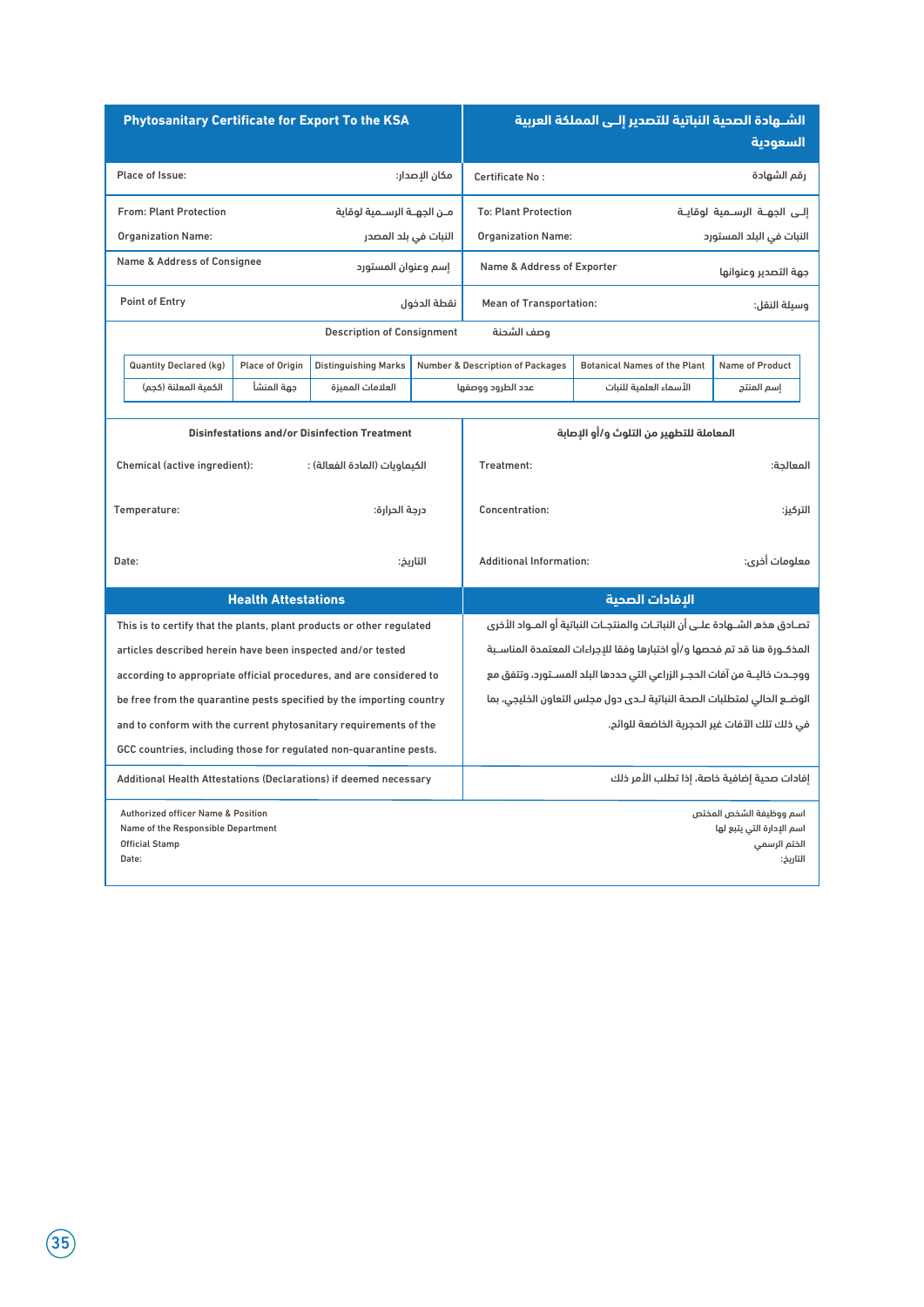| Health Certificate for Export of Assorted Food<br><b>Products To the KSA</b> |                                            |                                                           |                                       |                                               | الشــهادة الصحية لتصدير الأغذية المنوعة إلى المملكة<br>العربية السعودية |                                    |                                                                               |                           |
|------------------------------------------------------------------------------|--------------------------------------------|-----------------------------------------------------------|---------------------------------------|-----------------------------------------------|-------------------------------------------------------------------------|------------------------------------|-------------------------------------------------------------------------------|---------------------------|
| Consignor (Exporter)                                                         |                                            | Certificate Reference No.<br>الرقم المرجعى للشهادة الصحية |                                       |                                               |                                                                         |                                    |                                                                               |                           |
| Name                                                                         | Place of Issue                             |                                                           |                                       |                                               | مكان الإصدار                                                            |                                    |                                                                               |                           |
| <b>Address</b>                                                               |                                            |                                                           | العنوان                               | Date of Issue                                 |                                                                         |                                    |                                                                               | تاريخ الإصدار             |
|                                                                              |                                            |                                                           |                                       | <b>Competent/Certifying Authority</b>         |                                                                         |                                    |                                                                               | الجهة الرقابية المختصة    |
|                                                                              |                                            |                                                           |                                       | <b>Address</b>                                |                                                                         |                                    |                                                                               | العنوان                   |
| Consignee (importer)                                                         |                                            |                                                           | المرسل إليه (المستورد)                |                                               |                                                                         |                                    |                                                                               |                           |
| Name                                                                         |                                            |                                                           | الاسم                                 | Country of origin                             |                                                                         | بلد المنشأ                         | ISO code                                                                      | رمز الأيزو                |
| <b>Address</b>                                                               |                                            |                                                           | العنوان                               |                                               |                                                                         |                                    |                                                                               |                           |
|                                                                              |                                            |                                                           |                                       | Country of                                    |                                                                         |                                    | ISO code                                                                      |                           |
|                                                                              |                                            |                                                           |                                       | <b>Destination</b>                            |                                                                         | بلد الوصول                         |                                                                               | رمز الأيزو                |
| Producer                                                                     |                                            |                                                           | الشركة الصانعة                        | Packing Est. (if applicable)                  |                                                                         |                                    |                                                                               | الشركة المعىأة (ان وحد)   |
| Name                                                                         |                                            |                                                           | الاسم                                 | Name                                          |                                                                         |                                    |                                                                               | الاسم                     |
| <b>Address</b>                                                               |                                            |                                                           | العنوان                               | <b>Address</b>                                |                                                                         |                                    |                                                                               | العنوان                   |
| Border of Entry/Country of                                                   |                                            |                                                           |                                       | Border of Loading/Country                     |                                                                         |                                    |                                                                               | بلد المغادرة/موقع التحميل |
| <b>Destination</b>                                                           |                                            |                                                           | بلد الوصول /منفذ الدخول               | of Dispatch                                   |                                                                         |                                    |                                                                               |                           |
| Means of transport/conveyance                                                |                                            |                                                           |                                       |                                               |                                                                         |                                    |                                                                               | الرقم التعريفي/هوية       |
|                                                                              | By Air<br>П                                | جوي                                                       | وسيلة النقل                           | Conveyance Identification No.                 |                                                                         |                                    |                                                                               | وسيلة النقل               |
|                                                                              | By Sea<br>П                                | بحرى                                                      |                                       |                                               |                                                                         |                                    |                                                                               |                           |
|                                                                              | <b>By Road</b><br>П                        | بري                                                       |                                       | <b>Temperature of Food product</b><br>Ambient |                                                                         |                                    | درجة حرارة حفظ المادة الغذائية                                                | درجة حرارة الغرفة         |
|                                                                              |                                            |                                                           |                                       | Chilled<br>مبرد                               |                                                                         |                                    |                                                                               |                           |
|                                                                              |                                            |                                                           |                                       |                                               | Frozen<br>مجمد                                                          |                                    |                                                                               |                           |
|                                                                              | <b>Commodities Certified for:</b>          |                                                           |                                       |                                               |                                                                         |                                    | تم ترخيص البضائع لاستخدامها في:                                               |                           |
| أخرى<br>Other $\Box$                                                         |                                            | After Further Process [                                   | بعد معالجة إضافية                     |                                               |                                                                         | Human Consumption Directly: $\Box$ |                                                                               | الاستهلاك الآدمى مباشرة:  |
|                                                                              | <b>Identification of the Food Products</b> |                                                           |                                       |                                               |                                                                         |                                    | توصيف وتصنيف الأغذية                                                          |                           |
|                                                                              |                                            |                                                           |                                       |                                               |                                                                         |                                    |                                                                               |                           |
| Name & Description of Food<br>اسم ووصف المادة الغذائية                       | HS-Code                                    | <b>Treatment Type</b><br>نوع المعالجة                     | <b>Brand Name</b><br>العلامة التجارية | <b>Production Date</b><br>تاريخ الإنتاج       | <b>Expiry Date</b>                                                      | No Packages                        | Batch/Lot No.<br>رقم التشغيلة/الدفعة                                          | <b>Total Weight</b>       |
|                                                                              | بند التعرفة الجمركية                       |                                                           |                                       |                                               | تاريخ الانتهاء                                                          | عدد الطرود                         |                                                                               | الوزن الكلى               |
|                                                                              | <b>Health Attestations</b>                 |                                                           |                                       |                                               |                                                                         | الإفادات الصحية                    |                                                                               |                           |
| Food products are safe and fit for human consumption                         |                                            |                                                           |                                       |                                               |                                                                         |                                    | إن المنتجات الغذائية سليمة (آمنة) وصالحة للاستهلاك الآدمى                     |                           |
| The food product(s) was handled at an establishment that has                 |                                            |                                                           |                                       |                                               |                                                                         |                                    | تـم إجراء عمليــات تــداول للمنتجات الغذائيــة في منشــأھ غذائية خاضعة        |                           |
| been subjected to inspections by the competent authority and/or              |                                            |                                                           |                                       |                                               |                                                                         |                                    | للرقابــة مــن قبــل الجهة الرقابيــة المختصــة و/ أو الجهة المخولة رســمياً، |                           |
| officially recognized body and implements a food safety                      |                                            |                                                           |                                       |                                               |                                                                         |                                    | وتطبق نظام إدارة سـلامة الغذاء اسـتناداً إلى مبادئ نظام الهاسب أو ما          |                           |
| management system based on HACCP principles or an equivalent                 |                                            |                                                           |                                       |                                               |                                                                         |                                    |                                                                               | ىماثلە.                   |
| system.                                                                      |                                            |                                                           |                                       |                                               |                                                                         |                                    |                                                                               |                           |
|                                                                              |                                            |                                                           |                                       |                                               |                                                                         |                                    |                                                                               |                           |
| Additional Health Attestations (Declarations) if deemed necessary            |                                            |                                                           |                                       |                                               |                                                                         |                                    | إفادات صحية إضافية خاصة، إذا تطلب الأمر ذلك                                   |                           |
| <b>Authorized officer Name &amp; Position</b>                                |                                            |                                                           |                                       |                                               |                                                                         |                                    |                                                                               | اسم ووظيفة الشخص المختص   |
| Name of the Responsible Department<br><b>Official Stamp</b>                  |                                            |                                                           |                                       | اسم الإدارة التي يتبع لها<br>الختم الرسمى     |                                                                         |                                    |                                                                               |                           |

التاريخ:

Date: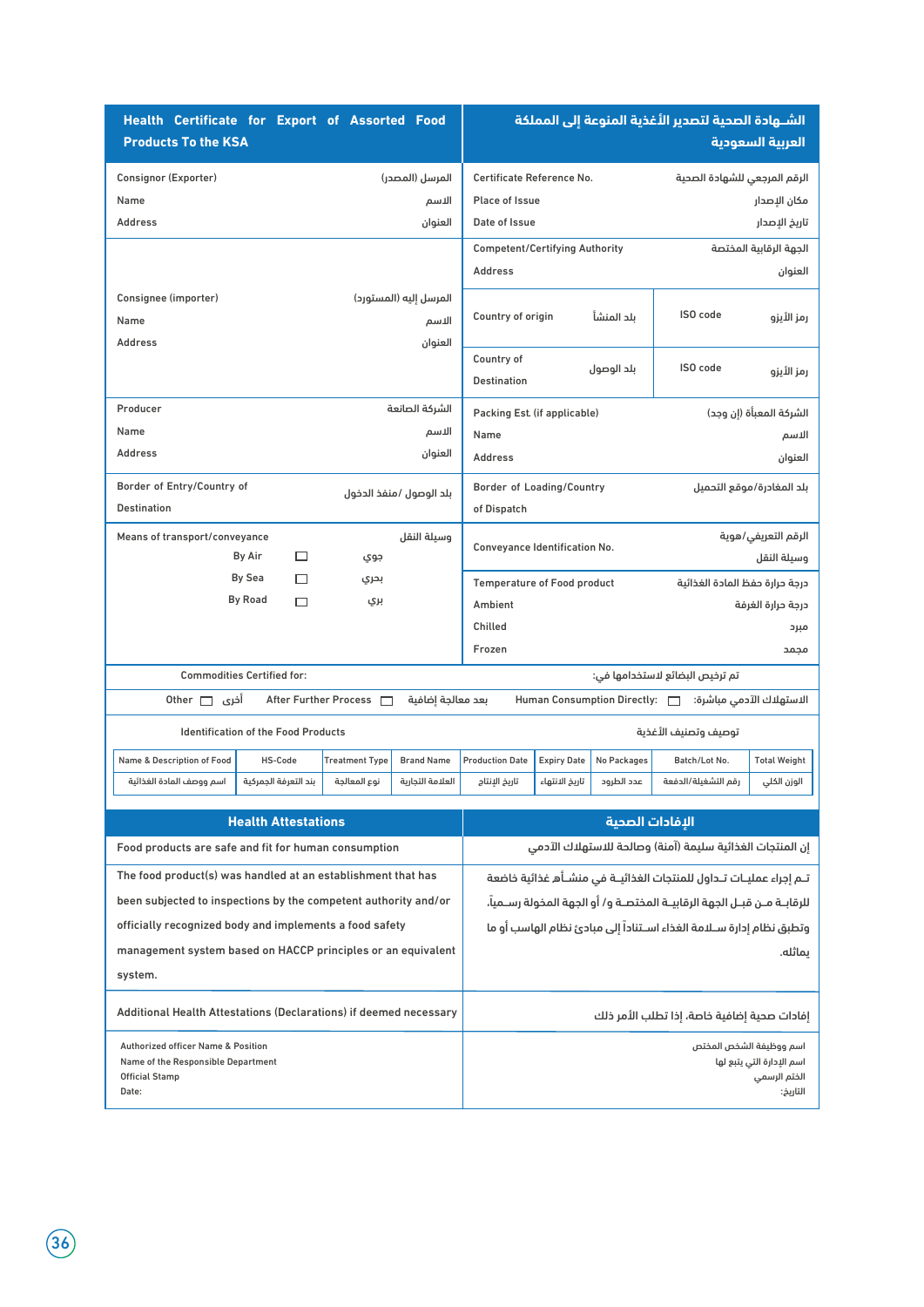| <b>Health Certificate for Export infant formula</b>                | الشــهادة الصحيــة لتصديـر بدائــل حليــب الأم المصنعة<br>للرضع |                                                     |                         |                                       |                                                           |                                    |                                                                     |                                  |  |
|--------------------------------------------------------------------|-----------------------------------------------------------------|-----------------------------------------------------|-------------------------|---------------------------------------|-----------------------------------------------------------|------------------------------------|---------------------------------------------------------------------|----------------------------------|--|
| Consignor (Exporter)                                               |                                                                 |                                                     | المرسل (المصدر)         |                                       | Certificate Reference No.<br>الرقم المرجعى للشهادة الصحية |                                    |                                                                     |                                  |  |
| Name                                                               |                                                                 |                                                     | الاسم                   |                                       | Place of Issue<br>مكان الإصدار                            |                                    |                                                                     |                                  |  |
| <b>Address</b>                                                     |                                                                 |                                                     | العنوان                 | Date of Issue                         |                                                           |                                    |                                                                     | تاريخ الإصدار                    |  |
|                                                                    |                                                                 |                                                     |                         | <b>Competent/Certifying Authority</b> |                                                           |                                    |                                                                     | الجهة الرقابية المختصة           |  |
|                                                                    |                                                                 |                                                     |                         | <b>Address</b>                        |                                                           |                                    |                                                                     | العنوان                          |  |
| Consignee (importer)                                               |                                                                 |                                                     | المرسل إليه (المستورد)  |                                       |                                                           |                                    |                                                                     |                                  |  |
| Name                                                               |                                                                 |                                                     | الاسم                   | Country of origin                     |                                                           | ىلد المنشأ                         | ISO code                                                            | رمز الأيزو                       |  |
| <b>Address</b>                                                     |                                                                 |                                                     | العنوان                 |                                       |                                                           |                                    |                                                                     |                                  |  |
|                                                                    |                                                                 |                                                     |                         | Country of<br><b>Destination</b>      |                                                           | بلد الوصول                         | ISO code                                                            | رمز الأيزو                       |  |
| Producer                                                           |                                                                 |                                                     | الشركة الصانعة          |                                       |                                                           |                                    |                                                                     |                                  |  |
| Name                                                               |                                                                 |                                                     | الاسم                   | Packing Est. (if applicable)<br>Name  |                                                           |                                    |                                                                     | الشركة المعبأة (إن وجد)<br>الاسم |  |
| <b>Address</b>                                                     |                                                                 |                                                     | العنوان                 | <b>Address</b>                        |                                                           |                                    |                                                                     | العنوان                          |  |
|                                                                    |                                                                 |                                                     |                         |                                       |                                                           |                                    |                                                                     |                                  |  |
| Border of Entry/Country of<br><b>Destination</b>                   |                                                                 |                                                     | بلد الوصول /منفذ الدخول | of Dispatch                           | Border of Loading/Country<br>بلد المغادرة/موقع التحميل    |                                    |                                                                     |                                  |  |
| Means of transport/conveyance                                      |                                                                 |                                                     | وسيلة النقل             |                                       |                                                           |                                    |                                                                     | الرقم التعريفي/هوية              |  |
|                                                                    | □<br>By Air                                                     | جوي                                                 |                         |                                       | Conveyance Identification No.<br>وسيلة النقل              |                                    |                                                                     |                                  |  |
|                                                                    | By Sea<br>П                                                     | بحرى                                                |                         | <b>Temperature of Food product</b>    |                                                           |                                    | درجة حرارة حفظ المادة الغذائية                                      |                                  |  |
|                                                                    | <b>By Road</b><br>П                                             | بري                                                 |                         | Ambient                               | درجة حرارة الغرفة                                         |                                    |                                                                     |                                  |  |
|                                                                    |                                                                 |                                                     |                         | Chilled                               | مبرد                                                      |                                    |                                                                     |                                  |  |
|                                                                    |                                                                 |                                                     |                         | Frozen                                |                                                           |                                    |                                                                     | مجمد                             |  |
|                                                                    | <b>Commodities Certified for:</b>                               |                                                     |                         |                                       |                                                           |                                    | تم ترخيص البضائع لاستخدامها في:                                     |                                  |  |
| أخرى<br>Other $\Box$                                               |                                                                 | After Further Process $\Box$                        | بعد معالجة إضافية       |                                       |                                                           | Human Consumption Directly: $\Box$ |                                                                     | الاستهلاك الآدمى مباشرة:         |  |
|                                                                    | <b>Identification of the Food Products</b>                      |                                                     |                         |                                       |                                                           |                                    | توصيف وتصنيف الأغذية                                                |                                  |  |
| Name & Description of Food                                         | <b>HS-Code</b>                                                  | <b>Treatment Type</b>                               | <b>Brand Name</b>       | <b>Production Date</b>                | <b>Expiry Date</b>                                        | No Packages                        | Batch/Lot No.                                                       | <b>Total Weight</b>              |  |
| اسم ووصف المادة الغذائية                                           | بند التعرفة الجمركية                                            | نوع المعالجة                                        | العلامة التجارية        | تاريخ الإنتاج                         | تاريخ الانتهاء                                            | عدد الطرود                         | رقم التشغيلة/الدفعة                                                 | الوزن الكلى                      |  |
|                                                                    | <b>Health Attestations</b>                                      |                                                     |                         | الإفادات الصحية                       |                                                           |                                    |                                                                     |                                  |  |
| The milk/milk products are safe and fit for human consumption      |                                                                 |                                                     |                         |                                       |                                                           |                                    | إن الحليب و/أو منتجاته سليم (آمن) وصالح للاستهلاك الآدمى            |                                  |  |
| The milk /milk products has been derived from healthy animals      |                                                                 |                                                     |                         |                                       |                                                           |                                    | أن مصـدر الحليـب و/أو منتجاتـه مـن حيوانـات سـليمة وخاضعـة للفحص    |                                  |  |
| that are subject to the official veterinary service inspections in |                                                                 |                                                     |                         |                                       |                                                           |                                    | البيطري من قبل الجهة الرقابية المختصة في بلد المنشأ.                |                                  |  |
| the country of origin.                                             |                                                                 |                                                     |                         |                                       |                                                           |                                    |                                                                     |                                  |  |
| The milk/milk products was handled in an establishment that        |                                                                 |                                                     |                         |                                       |                                                           |                                    | تـم إجراء عمليـات تداول الحليب و/أو منتجاته فى منشـأھ خاضعة للرقابة |                                  |  |
| has been subjected to inspections by the competent authority       |                                                                 |                                                     |                         |                                       |                                                           |                                    | من قبل الجهة الرقابية المختصة فى بلد المنشأ وتطبق نظام إدارة سلامة  |                                  |  |
| and implements a food safety management system based on            |                                                                 | الغذاء استناداً إلى مبادئ نظام الهاسب أو ما يماثله. |                         |                                       |                                                           |                                    |                                                                     |                                  |  |

HACCP principles or an equivalent system.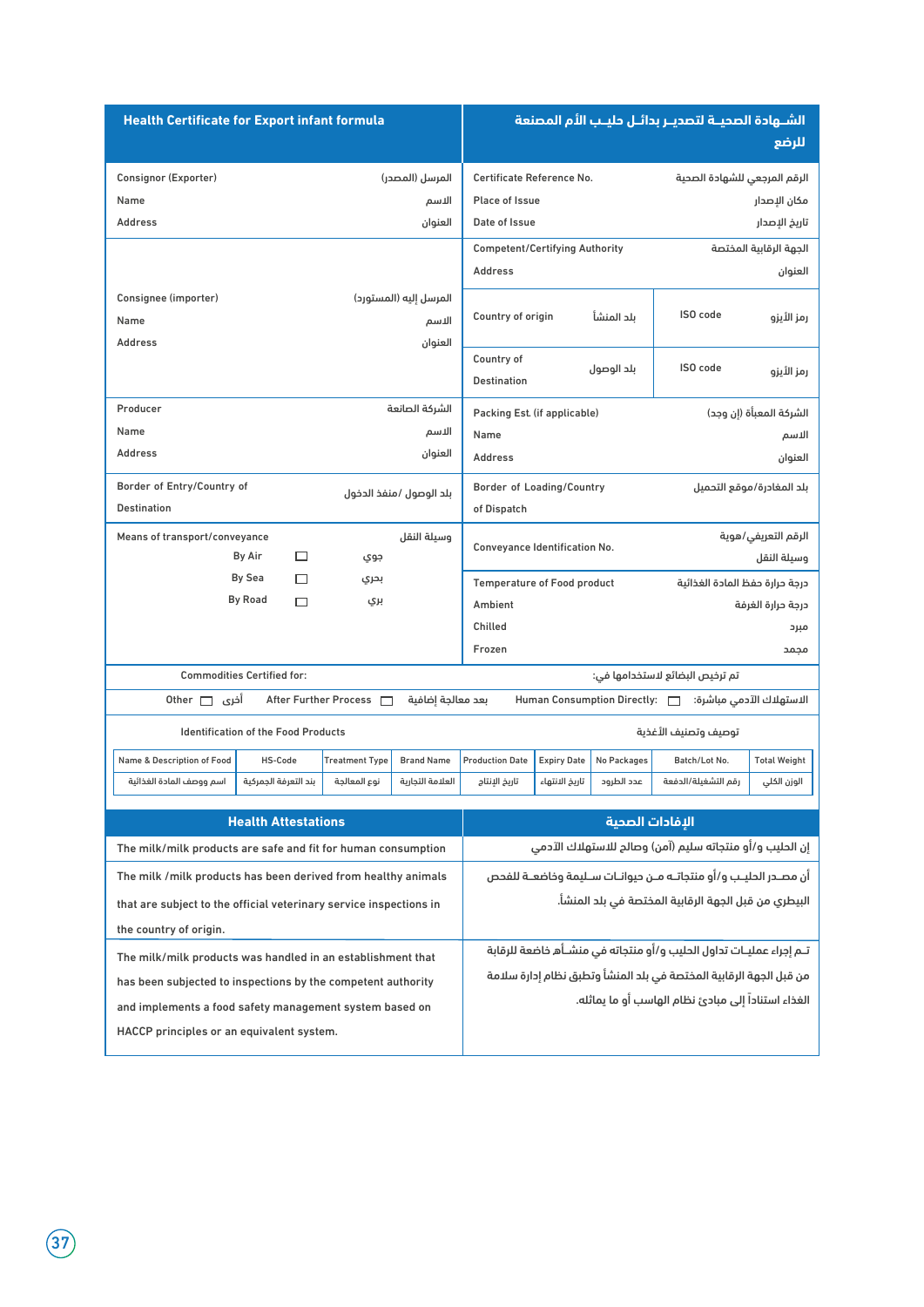| Good veterinary practices have been applied in the use of veterinary                                                                                                                                                                                                                                                                                                                                                                              | تم تطبيق الممارسات البيطرية الجيدة في استخدام الأدوية البيطرية (بما فيها                                                                                                                                                                                                                                                                                                                             |
|---------------------------------------------------------------------------------------------------------------------------------------------------------------------------------------------------------------------------------------------------------------------------------------------------------------------------------------------------------------------------------------------------------------------------------------------------|------------------------------------------------------------------------------------------------------------------------------------------------------------------------------------------------------------------------------------------------------------------------------------------------------------------------------------------------------------------------------------------------------|
| medicines (including growth promoters) and agriculture chemicals                                                                                                                                                                                                                                                                                                                                                                                  | محفــزات النمو) والكيماويات الزراعية فى الحيوانات الحية, وأن أي متبقيات من                                                                                                                                                                                                                                                                                                                           |
| in live animals, and any residues of hormones, antibiotics,                                                                                                                                                                                                                                                                                                                                                                                       | الهرمونـات، المضـادات الحيويــة، المبيــدات، المعــادن الثقيلــة أو غيرهــا مــن                                                                                                                                                                                                                                                                                                                     |
| pesticides, heavy metals or any other pollutants in Milk and/or Milk                                                                                                                                                                                                                                                                                                                                                                              | الملوثات في الحليب و/أو منتجاته متوافقة مع المتطلبات الخليجية SFDA.FD                                                                                                                                                                                                                                                                                                                                |
| product comply with (SFDA.FD 382/2019, SFDA.FD 2481:2019,                                                                                                                                                                                                                                                                                                                                                                                         | 382/2019, SFDA.FD 2481:2019, SFDA.FD GSO 1016, SFDA.FD                                                                                                                                                                                                                                                                                                                                               |
| SFDA.FD GSO 1016, SFDA.FD 193:2019).                                                                                                                                                                                                                                                                                                                                                                                                              | 193:2019                                                                                                                                                                                                                                                                                                                                                                                             |
| The products were in a country or part thereof that has been free of<br>foot-and-mouth disease and of rinderpest for a period of at least 12<br>months prior to the date of this certificate, and where vaccination<br>against foot-and-mouth disease has not been carried out during that<br>period.                                                                                                                                             | ان المنتــج مــن دولة أو منطقــة خالية من مرض الحمى القلاعية خلال 12 شــهر<br>الســابقة من صدور الشــهادة ولم يســتخدم التحصين ضد مرض الحمى القلاعية<br>خلال نفس الفترة.                                                                                                                                                                                                                             |
| The row milk has undergone or been produced from raw milk which<br>has been submitted to a pasteurization treatment involving a single<br>heat treatment with a heating effect at least equivalent to that<br>achieved by a pasteurization process of at least 72°C for at least 15<br>seconds and where applicable, sufficient to ensure a negative<br>reaction to an alkaline phosphatase test applied immediately after<br>the heat treatment. | أن المنتــج قد خضع أو تم إنتاجه مــن الحليب الخام الذي تم تقديمه إلى معالجة<br>البســترة التى تشــمل معالجة حرارية مفردة مع تأثير تســخين على الأقل مكافئ<br>لما تحقق بواسطة عملية بسترة لا تقل عن 72 درجة مئوية لمدة 15 ثانية على<br>الأقـل و عنـد الاقتضـاء ، مـا يكفى لضمـان رد فعل سـلبى لاختبار الفوسـفاتيز<br>القلوية تطبيقها على الفور بعد المعالجة الحرارية.                                 |
| The products have been and handled in accordance with GSO 1694                                                                                                                                                                                                                                                                                                                                                                                    | تـم تداول المنتجـات وفق الطرق الصحية الســلمية بما يتوافق مـع المواصفة<br>القياسية الخليجية 1694 GSO                                                                                                                                                                                                                                                                                                 |
| The product has been produced in establishment apply condition laid                                                                                                                                                                                                                                                                                                                                                                               | أن المنتج تم انتاجه من منشأه متوافقة مع المواصفة القياسية الخليجية GSO                                                                                                                                                                                                                                                                                                                               |
| down in GSO 21                                                                                                                                                                                                                                                                                                                                                                                                                                    | 21                                                                                                                                                                                                                                                                                                                                                                                                   |
| The products have been traded, transported, stored and packaged                                                                                                                                                                                                                                                                                                                                                                                   | أن المنتجـات تــم تداولهـا ونقلهـا وتخزينهـا وتعبئتها وفقـاً للمتطلبـات الفنية                                                                                                                                                                                                                                                                                                                       |
| according to the technical requirements of SFDA.FD GSO 323.                                                                                                                                                                                                                                                                                                                                                                                       | الواردة في المواصفة القياسية .( SFDA.FD GSO 323)                                                                                                                                                                                                                                                                                                                                                     |
| The products were not from genetically modified products in                                                                                                                                                                                                                                                                                                                                                                                       | أن المنتجـات غيــر محوره وراثيــاً (معدلة) وفقــاً للمتطلبات النفيــة الواردة فى                                                                                                                                                                                                                                                                                                                     |
| accordance with GSO 2141.                                                                                                                                                                                                                                                                                                                                                                                                                         | المواصفة القياسية (2141 GSO).                                                                                                                                                                                                                                                                                                                                                                        |
| The product satisfies the conditions laid down in GSO 223, GSO 2106,<br>GSO 2500, SASO 1904                                                                                                                                                                                                                                                                                                                                                       | أن المنتج متوافق مع اللائحة الفنية الخليجية التالية:<br>• رقم (223 GSO" اشتراطات بدائل حليب الأم").<br>• رقـم (2106 GSO"البدائـل المصنعـة لحليـب الأم وصيـغ أغذيـة الرضـع ذات<br>الاستخدامات الطبية الخاصة").<br>• رقـم (2500 GS0"المـواد المضافـة المسـموح باسـتخدامها فـى المـواد<br>الغذائية").<br>• رقــم (1904 SASO "الأغذيــة الحليبيــة التكميليــة للرضــع والأطفــال "غــذاء<br>المتابعة"). |
| <b>Authorized officer Name &amp; Position</b>                                                                                                                                                                                                                                                                                                                                                                                                     | اسم ووظيفة الشخص المختص                                                                                                                                                                                                                                                                                                                                                                              |
| Name of the Responsible Department                                                                                                                                                                                                                                                                                                                                                                                                                | اسم الإدارة التي يتبع لها                                                                                                                                                                                                                                                                                                                                                                            |
| <b>Official Stamp</b>                                                                                                                                                                                                                                                                                                                                                                                                                             | الختم الرسمى                                                                                                                                                                                                                                                                                                                                                                                         |
| Date:                                                                                                                                                                                                                                                                                                                                                                                                                                             | التاريخ:                                                                                                                                                                                                                                                                                                                                                                                             |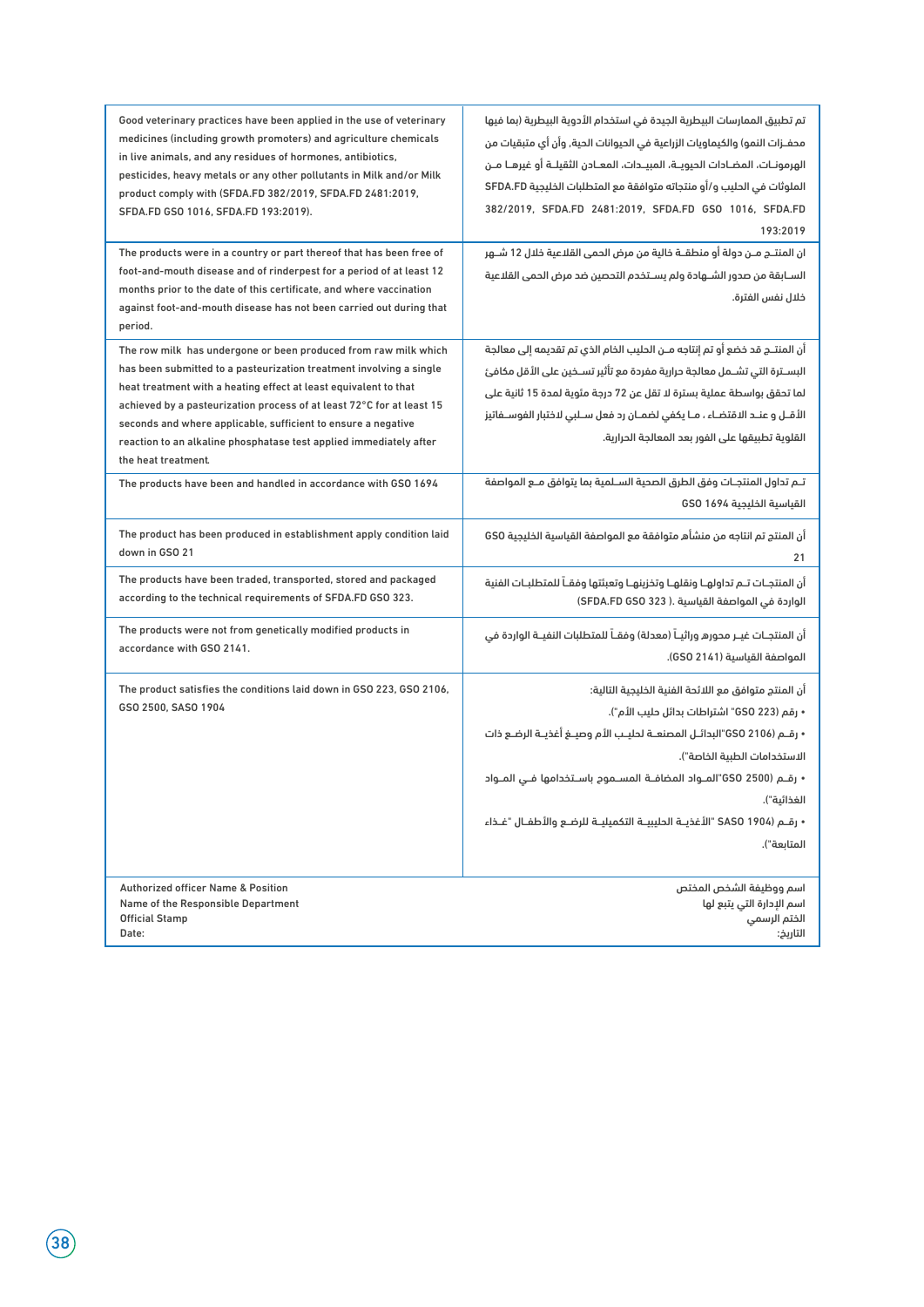| <b>Health Certificate for Export of processed</b>                     | الشــهادة الصحية لتصديــر اللحوم المصنعــة في بلد |                              |                         |                                                              |                    |                               |                                                                               |                           |
|-----------------------------------------------------------------------|---------------------------------------------------|------------------------------|-------------------------|--------------------------------------------------------------|--------------------|-------------------------------|-------------------------------------------------------------------------------|---------------------------|
| Meatin the third country to the KSA                                   |                                                   |                              |                         | ثالث إلى المملكة العربية السعودية                            |                    |                               |                                                                               |                           |
| Consignor (Exporter)                                                  |                                                   |                              | المرسل (المصدر)         | Certificate Reference No.                                    |                    |                               | الرقم المرجعي للشهادة الصحية                                                  |                           |
| Name                                                                  |                                                   |                              | الاسم                   | <b>Place of Issue</b>                                        |                    |                               |                                                                               | مكان الإصدار              |
| <b>Address</b>                                                        |                                                   |                              | العنوان                 | Date of Issue                                                |                    |                               |                                                                               | تاريخ الإصدار             |
|                                                                       |                                                   |                              |                         | <b>Competent/Certifying Authority</b>                        |                    |                               |                                                                               | الجهة الرقابية المختصة    |
|                                                                       |                                                   |                              |                         | <b>Address</b>                                               |                    |                               |                                                                               | العنوان                   |
| Consignee (importer)                                                  |                                                   |                              | المرسل إليه (المستورد)  |                                                              |                    |                               |                                                                               |                           |
| Name                                                                  |                                                   |                              | الاسم                   | Country of origin                                            |                    | ىلد المنشأ                    | ISO code                                                                      | رمز الأيزو                |
| <b>Address</b>                                                        |                                                   |                              | العنوان                 |                                                              |                    |                               |                                                                               |                           |
|                                                                       |                                                   |                              |                         | Country of<br><b>Destination</b>                             |                    | بلد الوصول                    | ISO code                                                                      | رمز الأيزو                |
| Producer/Slaughterhouse Est.                                          |                                                   |                              | الشركة الصانعة/المسلخ   | Packing Est. (if applicable)                                 |                    |                               |                                                                               | الشركة المعبأة (إن وجد)   |
| Name                                                                  |                                                   |                              | الاسم                   | Name                                                         |                    |                               |                                                                               | الاسم                     |
| <b>Address</b>                                                        |                                                   |                              | العنوان                 | <b>Address</b>                                               |                    |                               |                                                                               | العنوان                   |
| Certificate of consignment/ shipment for halal slaughter              |                                                   |                              | مصدرها:                 | Certificate No:                                              |                    |                               | $\mathbf{1}$<br>شهادة الإرسالية للذبح الحلال                                  |                           |
| Source:                                                               |                                                   |                              |                         |                                                              |                    |                               |                                                                               | رقم الشهادة               |
| Border of Entry/Country of                                            |                                                   |                              | بلد الوصول /منفذ الدخول | Border of Loading/Country                                    |                    |                               |                                                                               | بلد المغادرة/موقع التحميل |
| <b>Destination</b>                                                    |                                                   |                              |                         | of Dispatch                                                  |                    |                               |                                                                               |                           |
| Means of transport/conveyance                                         |                                                   |                              | وسيلة النقل             |                                                              |                    |                               | الرقم التعريفي/هوية                                                           |                           |
|                                                                       | By Air<br>П                                       | جوی                          |                         | Conveyance Identification No.<br>وسيلة النقل                 |                    |                               |                                                                               |                           |
|                                                                       | By Sea<br>п                                       | بحرى                         |                         | <b>Temperature of Food product</b>                           |                    |                               | درجة حرارة حفظ المادة الغذائية                                                |                           |
|                                                                       | <b>By Road</b><br>П                               | بری                          |                         | Ambient                                                      |                    |                               |                                                                               | درجة حرارة الغرفة         |
|                                                                       |                                                   |                              |                         | Chilled                                                      |                    |                               |                                                                               | مبرد                      |
|                                                                       |                                                   |                              |                         | Frozen                                                       |                    |                               |                                                                               | مجمد                      |
|                                                                       | <b>Commodities Certified for:</b>                 |                              |                         |                                                              |                    |                               | تم ترخيص البضائع لاستخدامها في:                                               |                           |
| آخری ⊃ Other                                                          |                                                   | After Further Process $\Box$ | بعد معالجة إضافية       |                                                              |                    | Human Consumption Directly: 0 |                                                                               | الاستهلاك الآدمى مباشرة:  |
|                                                                       | <b>Identification of the Food Products</b>        |                              |                         |                                                              |                    |                               | توصيف وتصنيف الأغذية                                                          |                           |
| <b>Name &amp; Description of Food</b>                                 | HS-Code                                           | <b>Treatment Type</b>        | <b>Brand Name</b>       | <b>Production Date</b>                                       | <b>Expiry Date</b> | No Packages                   | Batch/Lot No.                                                                 | <b>Total Weight</b>       |
| اسم ووصف المادة الغذائية                                              | بند التعرفة الجمركية                              | نوع المعالجة                 | العلامة التجارية        | تاريخ الإنتاج                                                | تاريخ الانتهاء     | عدد الطرود                    | رقم التشغيلة/الدفعة                                                           | الوزن الكلى               |
|                                                                       | <b>Health Attestations</b>                        |                              |                         | الإفادات الصحية                                              |                    |                               |                                                                               |                           |
| The meat and/or meat product are safe and fit for human               |                                                   |                              |                         | أن اللحوم و/أو منتجاتها سليمة (آمنة) وصالحة للاستهلاك الآدمى |                    |                               |                                                                               |                           |
| consumption                                                           |                                                   |                              |                         |                                                              |                    |                               |                                                                               |                           |
| The meat and/or meat product was handled at an establishment that     |                                                   |                              |                         |                                                              |                    |                               | تم إجراء عمليات تداول اللحوم و/أو منتجاتها في منشأه خاضعة للرقابة من قبل      |                           |
| has been subjected to inspections by the competent authority and      |                                                   |                              |                         |                                                              |                    |                               | الجهة الرقابية الرسـمية، وتطبق نظام إدارة سـلامة الغذاء اسـتناداً إلى مبادئ   |                           |
| implements a food safety management system based on HACCP             |                                                   |                              |                         |                                                              |                    |                               |                                                                               | نظام الهاسب أو ما يماثله. |
| .principles or an equivalent system                                   |                                                   |                              |                         |                                                              |                    |                               |                                                                               |                           |
| The meat has been stored and transported in accordance with GSO       |                                                   |                              |                         |                                                              |                    |                               | تم تخزين اللحوم ونقلها طبقا للمواصفات القياسية الخليجية .GSO 815 و GSO        |                           |
| .815 and GSO 323                                                      |                                                   |                              |                         |                                                              |                    |                               |                                                                               | 323                       |
| The meat has been obtained separate from meat not conforming to       |                                                   |                              |                         |                                                              |                    |                               | تم إنتاج اللحم بمعزل تام عن أي لحوم لا تتوافق مع المتطلبات المنصوص عليها      |                           |
| the requirements set out in this certificate during all stages of its |                                                   |                              |                         |                                                              |                    |                               | في هذه الشهادة خلال جميع مراحل الإنتاج والنقل والتخزين.                       |                           |
| .production, transport and storage                                    |                                                   |                              |                         |                                                              |                    |                               |                                                                               |                           |
| The Competent Authority shall periodically take samples               |                                                   |                              |                         |                                                              |                    |                               | أن تقوم الجهة الرقابية الرسمية بأخذ عينات دورية ممثلة للإنتاج لتحليلها للتأكد |                           |
| representative of the production for analysis purpose, to assure the  |                                                   |                              |                         |                                                              |                    |                               | من سلامة المنتج ومطابقته للمواصفات القياسية.                                  |                           |
| .safety of the product and its compliance with the standards          |                                                   |                              |                         |                                                              |                    |                               |                                                                               |                           |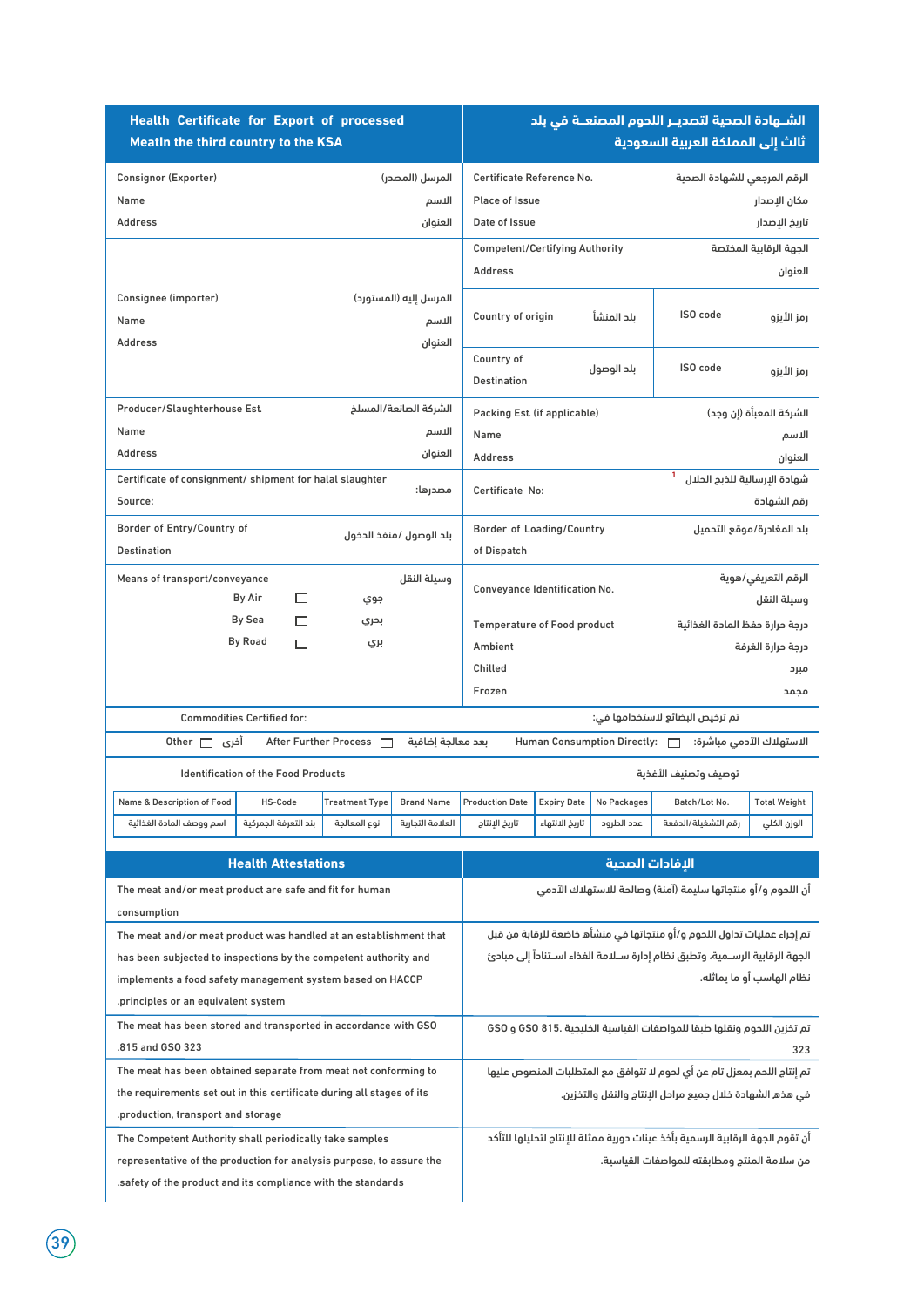| The meat product comply with Microbiological standards for                                                                                                                                                                                     | آن تكون اللحوم متوافقة مع المعايير الميكروبيولوجية للسلع والمواد الغذائية                                                                                                            |
|------------------------------------------------------------------------------------------------------------------------------------------------------------------------------------------------------------------------------------------------|--------------------------------------------------------------------------------------------------------------------------------------------------------------------------------------|
| commodities and foodstuffs (SFDA,FD/GSO 1016:2015).                                                                                                                                                                                            | (SFDA,FD/GSO 1016:2015)                                                                                                                                                              |
| The source of raw meat is from a slaughterhouse and a country                                                                                                                                                                                  | أن يكون مصدر اللحوم الخام من منشــأة ودولة معتمدة لدى الهيئة ومنشــورة                                                                                                               |
| approved by the SFDA and published on the SFDA website.                                                                                                                                                                                        | على موقع الهيئة الإلكتروني.                                                                                                                                                          |
| The raw meat comply with the Health attestations mentioned in the<br>Health Certificate approved by the SFDA and confirmed by the<br>representative of the competent authority in the country of origin (a<br>copy of which is to be attached) | أن تكون اللحوم الخام مطابقة للافادات الصحية المذكورة في الشهادة الصحية<br>المعتمــدة لدى الهيئــة والمصادق عليها من قبل ممثل الجهــة الرقابية في بلد<br>المنشأ (يتم ارفاق نسخه منها) |
| The raw meat comply with the Certificate of consignment for halal                                                                                                                                                                              | أن تكون اللحوم الخام مطابقة لشروط شهادة الإرسالية للذبح الحلال والصادرة                                                                                                              |
| slaughter requirement and issued by a halal certification body                                                                                                                                                                                 | من الجهات المانحة و المعينة في بلد المنشأ من قبل مركز حلال بالهيئة العامة                                                                                                            |
| recognized by Halal Center-SFDA (a copy of which is to be attached)                                                                                                                                                                            | للغذاء والدواء (يتم ارفاق نسخه منها)                                                                                                                                                 |
| In the regions infected by FMD, All meat used in the manufacturing                                                                                                                                                                             | فــى المناطق المصابة بمرض الحمى القلاعية FMD يجب أن تكون جميع اللحوم                                                                                                                 |
| processes shall comply with the requirements stipulated in Article                                                                                                                                                                             | المصدرم متوافقـة مـع الاشـتراطات المنصـوص عليها فـى المـادة (Article                                                                                                                 |
| (Article 8.8.31) of the World Organization for Animal Health (OIE).                                                                                                                                                                            | 8.8.31) في المنظمة العالمية للصحة الحيوانية (OIE).                                                                                                                                   |
| The establishment has the ability to carry out the tracking process                                                                                                                                                                            | أن تكون المنشـأة لها القدرة على احراء عملية التتبع و ســحب المنتحات بكفائة                                                                                                           |
| and withdraw products with high efficiency.                                                                                                                                                                                                    | عالية.                                                                                                                                                                               |
| I the undersigned, authorized person, certify that the good described                                                                                                                                                                          | أنا الموقــع أدنــاھ المسئول المختص أفيد بأن البضاعــة الواردة أوصافها أعلاھ                                                                                                         |
| above meets all the requirements mentioned in this certificate                                                                                                                                                                                 | تستوفي جميع الشروط الصحية الواردة في الشهادة.                                                                                                                                        |
| <b>Authorized officer Name &amp; Position</b>                                                                                                                                                                                                  | اسم ووظيفة الشخص المختص                                                                                                                                                              |
| Name of the Responsible Department                                                                                                                                                                                                             | اسم الإدارة التي يتبع لها                                                                                                                                                            |
| <b>Official Stamp</b>                                                                                                                                                                                                                          | الختم الرسمى                                                                                                                                                                         |
| Date:                                                                                                                                                                                                                                          | التاريخ:                                                                                                                                                                             |